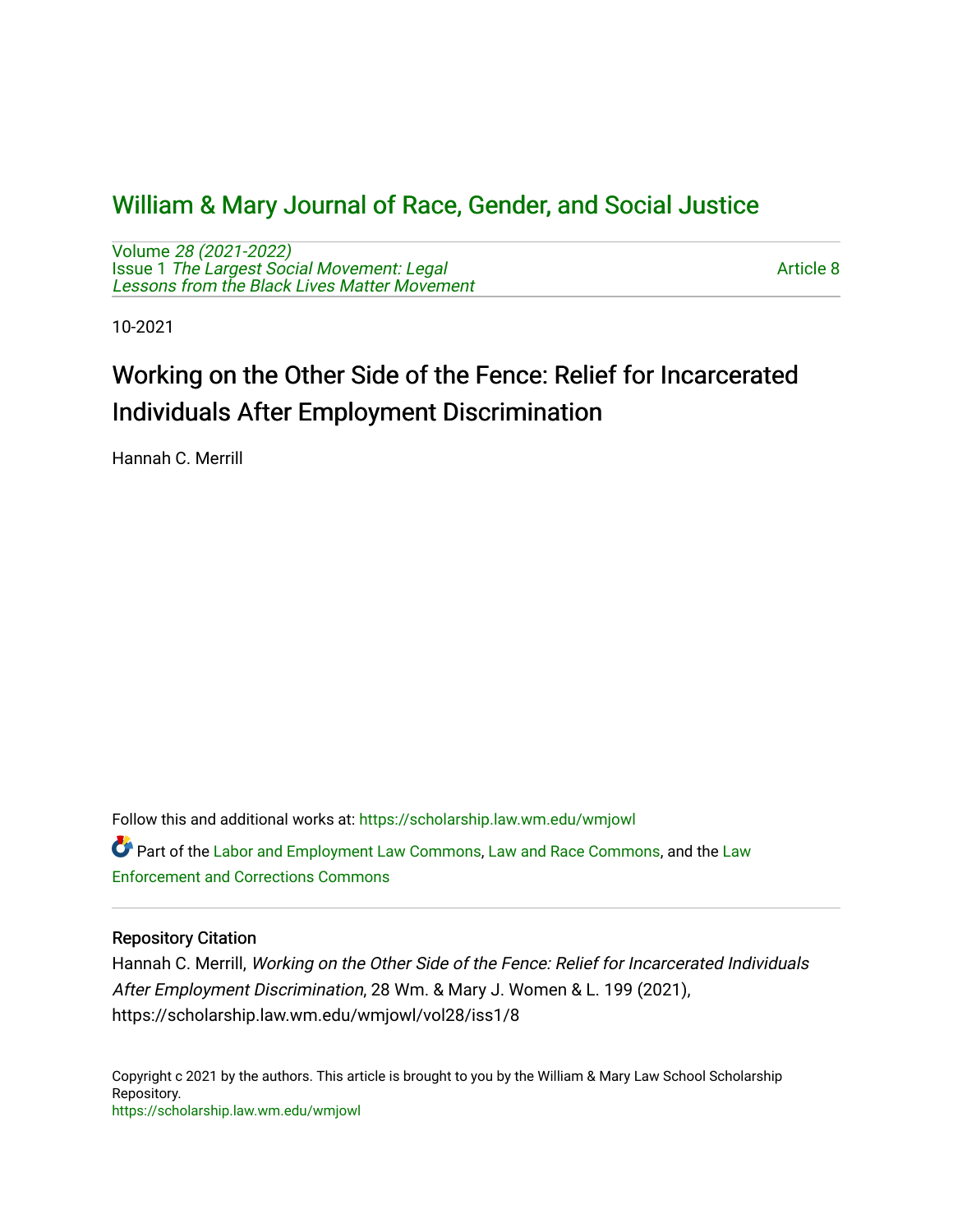## WORKING ON THE OTHER SIDE OF THE FENCE: RELIEF FOR INCARCERATED INDIVIDUALS AFTER EMPLOYMENT DISCRIMINATION

#### ABSTRACT

One of America's largest workforces, comprised of 1.5 million incarcerated workers, remains unprotected by employment discrimination statutes and vulnerable to abuse from a system designed to exploit their labor. This Note highlights the effects of the lack of protection against employment discrimination for incarcerated workers. This Note will analyze the circuit split regarding the application of employment discrimination statutes to prisoners based on varying understandings of the term "employee" and explain why both approaches fail incarcerated workers. Although one approach bars suit from incarcerated employees altogether, the other only allows suit when the incarcerated individual is working in an "optional" job opportunity. This Note will demonstrate that the distinction between forced and optional labor made by the circuit split is untenable today. Further, regardless of what test determines "employee" status, this Note proposes courts should find incarcerated workers to be employees and thus covered under employment discrimination statutes. All workers deserve to be, and should be, protected by the courts from discrimination in the workplace regardless of their incarceration status. To recognize the employee status of incarcerated workers would be to fulfill the purpose of the statutes by protecting vulnerable workers and creating a safer work environment.

**INTRODUCTION** 

- I. OVERVIEW OF PRISON LABOR
	- *A. Early History of Prison Labor in the United States*
	- *B. Post–Civil War Prison Labor and the Thirteenth Amendment*
	- *C. The Use of Chain Gangs*
	- *D. The Rise of Mass Incarceration*
	- *E. From Mass Incarceration to a Mass Labor Force*
- II. THE CIRCUIT SPLIT ON THE APPLICABILITY OF EMPLOYMENT DISCRIMINATION STATUTES TO INCARCERATED WORKERS
	- *A. Essential Determination of "Employee" Status*
	- *B. Initial Circuit Split on Employee Status*
	- *C. Application of the Circuit Split Today*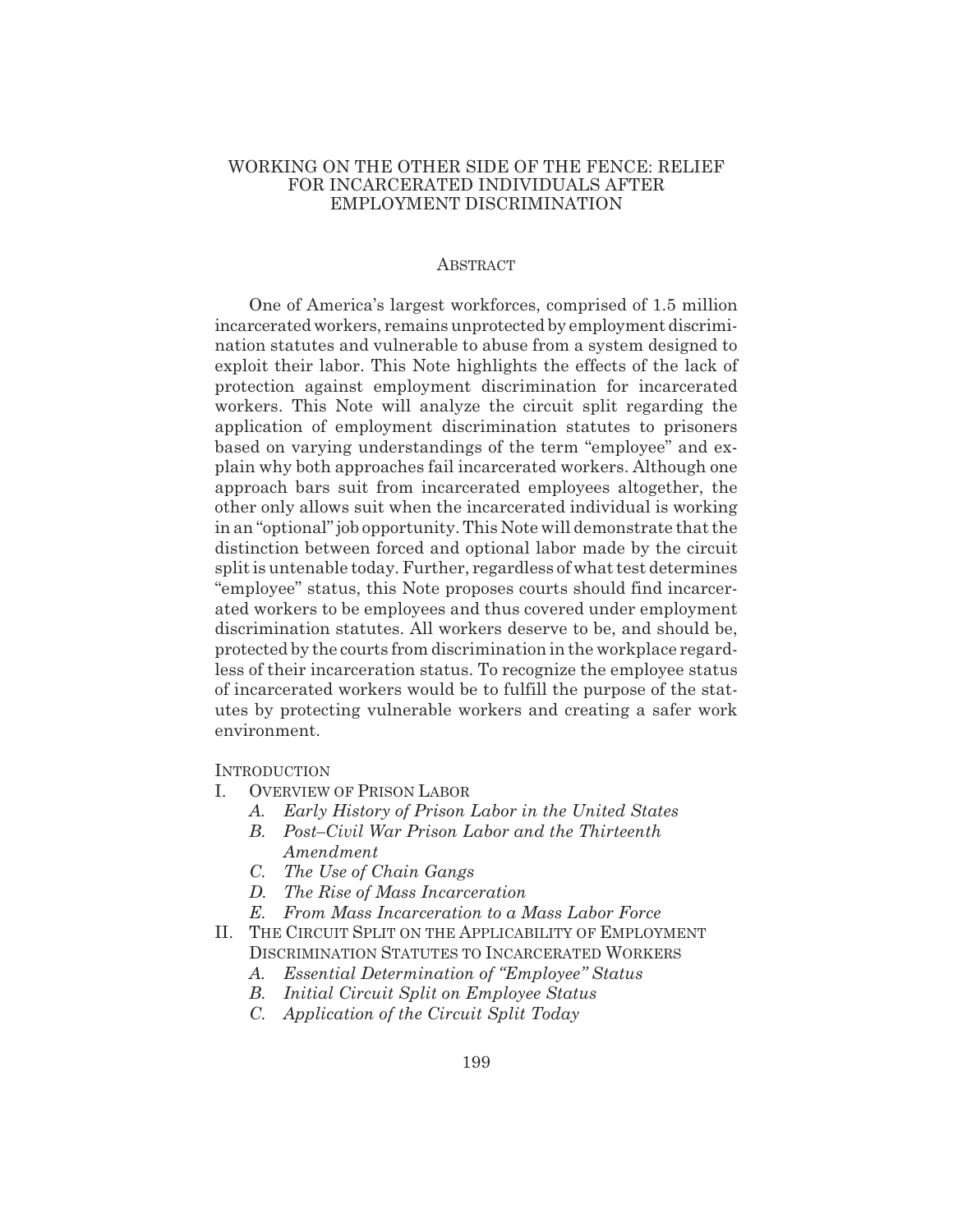- III. PROBLEMS WITH THE CURRENT APPROACHES AND BARRIERS TO FINDING A SOLUTION
	- *A. Issues with the* Williams *and* Baker *Approaches*
	- *B. Court-Created Obstacles to Recognizing Incarcerated Workers' Rights and Why They Should Not Act as Barriers*
- IV. THE SOLUTION: REVISITING THE UNNECESSARY DISTINCTION BETWEEN FORCED AND OPTIONAL LABOR AND THE STATUS OF INCARCERATED WORKERS UNDER EXISTING FRAMEWORKS **CONCLUSION**

#### **INTRODUCTION**

In 2019, the Manhattan Detention Complex detained Anibal  $Quinones$  for a simple parole violation.<sup>1</sup> During his detention, Quinones worked in the kitchen at the facility, where he regularly spoke Spanish to fellow detainees and officers who oversaw them.<sup>2</sup> When the prison assigned a new supervisor to the kitchen, the supervisor made the work environment a "nightmare" and unbearably "hostile."<sup>3</sup> Despite having no posted policy forbidding inmates from speaking Spanish, the new supervisor demanded the workers speak English without regard for the fact that many of them *only* spoke Spanish.<sup>4</sup> Some inmates were fired, and others quit, because of the hostile environment created by the supervisor's aggressive policing of language in the workplace.<sup>5</sup>

When Anibal Quinones asked one of the officers to pass him plastic bags for preparing utensils for meals in Spanish, the supervisor told him to pack his personal belongings and return to his housing unit for the day.6 When Quinones returned to his unit, he filed a grievance.<sup>7</sup> The supervisor quickly retaliated by firing him and barring him from returning to work at the kitchen.<sup>8</sup> Quinones filed a federal district court action under Title VII, alleging national origin discrimination and retaliation.<sup>9</sup> The district court found that he was not an employee under Title VII due to his status as a prisoner, and

<sup>1.</sup> Quinones v. N.Y.C., No. 19-CV-05400, 2020 WL 5665142, at \*1 (S.D.N.Y. Aug. 17, 2020).

<sup>2.</sup> *Id.*

<sup>3.</sup> *Id.*

<sup>4.</sup> *See id.*

<sup>5.</sup> *See id.*

<sup>6.</sup> *See id.* at 2.

<sup>7.</sup> *See Quinones*, 2020 WL 5665142, at \*2.

<sup>8.</sup> *See id.*

<sup>9.</sup> *See id.*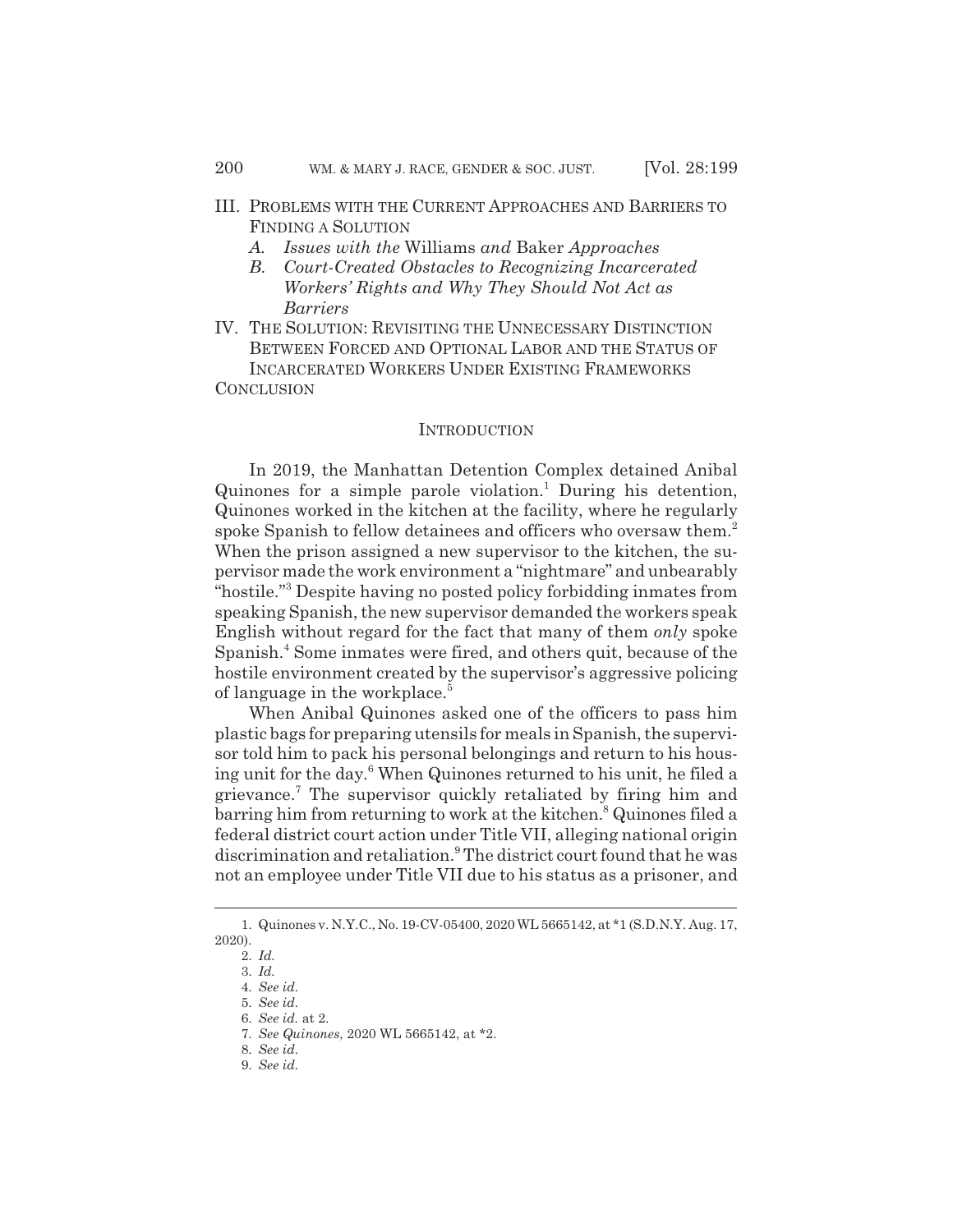he was left with no recourse against the prison for the discrimination and retaliation he endured.<sup>10</sup>

Anibal Quinones represents just one of the nearly 1.5 million incarcerated people working for prisons.<sup>11</sup> Approximately half of all inmates in federal and state prisons are required to perform to some sort of work assignment during their imprisonment.<sup>12</sup> The most common prison work involves "prison housework," including services such as food service or maintenance.<sup>13</sup> Other common assignments include public work assignments, producing products for the government like license plates, and work in the private sector.<sup>14</sup> Not only are many incarcerated people forced to work as part of their sentences, they do not enjoy the statutory "protections enjoyed by workers laboring in the exact same jobs on the other side of the  $\dots$  fence."<sup>15</sup>

Given the millions of individuals incarcerated in the United States<sup>16</sup> and the importance of anti-discrimination protection in the workplace, the lack of protections for prison workers poses a significant problem.17 The lack of applicability of employment discrimination statutes to the prison workplace creates an environment ripe for abuse of power and discrimination beyond that already inherent in the prison.18 This has left incarcerated individuals powerless to take action against the prisons that employ them.<sup>19</sup>

18. *See* Keith Armstrong, Comment, *"You May Be Down and Out, But You Ain't Beaten": Collective Bargaining for Incarcerated Workers*, 110 J.CRIM.L.&CRIMINOLOGY 593, 598 (2020).

19. *See id.* at 597–99.

<sup>10.</sup> *See id.* at \*7.

<sup>11.</sup> The last full nationwide census of prisons was in 2005, where it was estimated that there were nearly 1.5 million incarcerated people working. *See* Cardiff Garcia & Darius Rafieyan,*The Uncounted Workforce*, NPR (June 29, 2020, 5:01 PM), https://www.npr.org /transcripts/884989263 [https://perma.cc/PU57-WJFA]. There is currently no central repository of information on prison labor, leaving it up to individual prisons and states to decide how they choose to count and regulate prison labor. *See* Quinones, 2020 WL 5665142, at \*7.

<sup>12.</sup> MARIEGOTTSCHALK,CAUGHT:THE PRISON STATE AND THE LOCKDOWN OF AMERICAN POLITICS 57 (2015).

<sup>13.</sup> *Id.* (describing the prevalence of different prison work assignments).

<sup>14.</sup> *Id.*

<sup>15.</sup> Whitney Benns, *American Slavery, Reinvented*, THE ATLANTIC (Sept. 21, 2015), https://www.theatlantic.com/business/archive/2015/09/prison-labor-in-america/406177 [https://perma.cc/35GA-CG75].

<sup>16.</sup> As of 2016, 2.3 million people were incarcerated in the United States. *How Many People Are Locked Up in the United States?*, PRISON POL'Y INITIATIVE, https://www.prison policy.org/graphs/pie2020.html [https://perma.cc/DUH6-8CHA].

<sup>17.</sup> The importance of employment discrimination laws is difficult to overstate; antidiscrimination laws create the "means of educating workers about their rights and responsibilities and provide the means of taking action when violations are noted." David Sarokin,*The Importance of Employment Laws and Compliance with Intentions of the Laws*, CHRON (Aug. 21, 2020), https://smallbusiness.chron.com/importance-employment-laws -compliance-intentions-laws-12322.html [https://perma.cc/EP88-24NL]. Additionally, anti-discrimination laws work to make society overall "more decent and humane by . . . provid[ing] mechanisms for fair treatment of the . . . workforce." *Id.*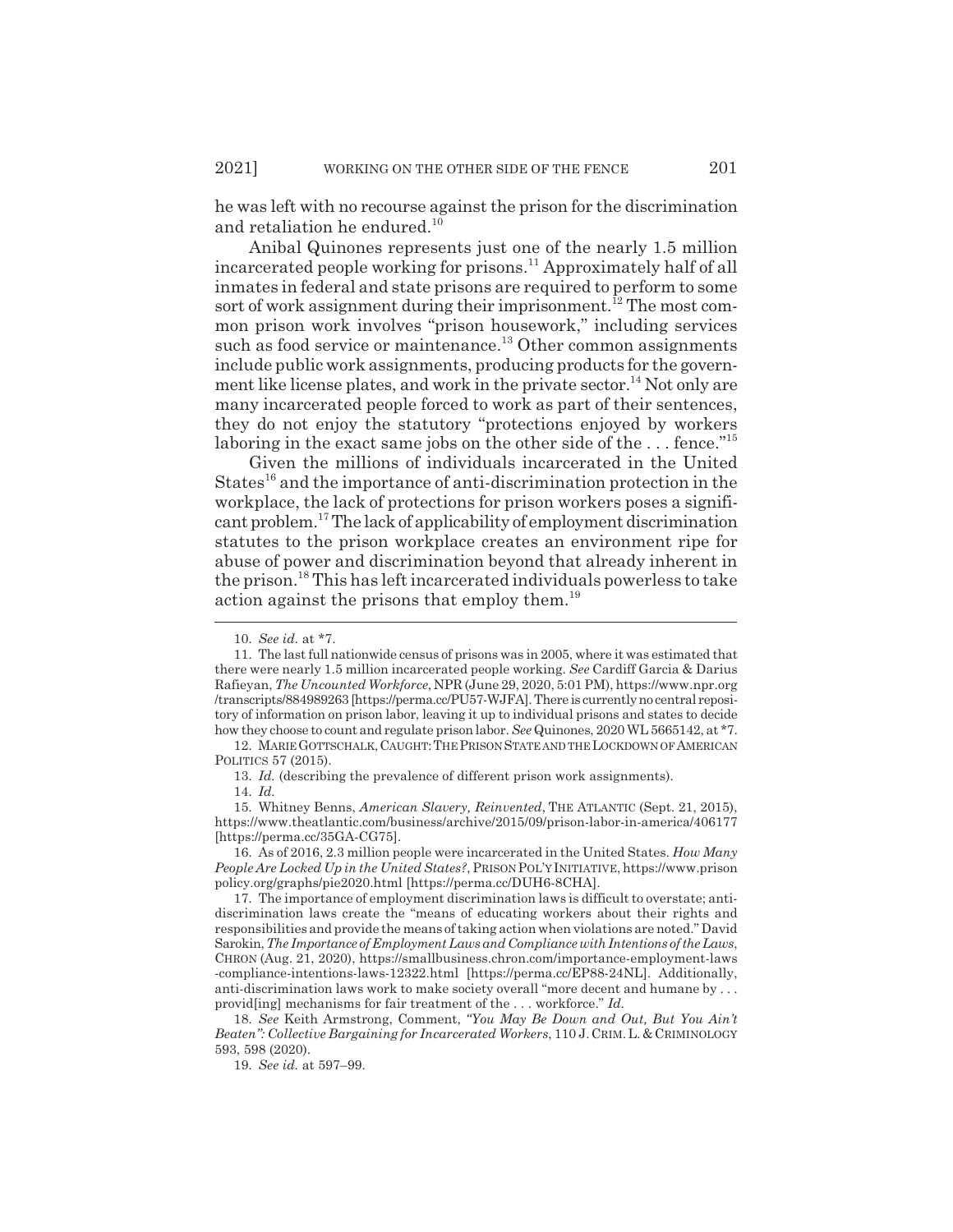Congress passed three general federal statutes to protect employees from discrimination by employers: Title VII of the Civil Rights Act (Title VII), the Age Discrimination and Employment Act (ADEA), and the Americans with Disabilities Act (ADA).<sup>20</sup> Title VII protects employees from discrimination by employers based on race, color, national origin, sex, sexual orientation, or religion.<sup>21</sup> The ADEA forbids employment discrimination against people aged forty or older.<sup>22</sup> Finally, the ADA prohibits employers from discriminating against a qualified individual on the basis of disability.<sup>23</sup>

Yet, most courts hold these statutes inapplicable to a massive group of employees in the United States $^{24}$ : incarcerated individuals.25 This Note will demonstrate that, considering the realities of prison labor in the twentieth century and the context of the work performed by incarcerated workers, protections created by employment discrimination statutes should be expanded to cover all labor required of prisoners.26 Protecting prisoners under these statutes is necessary to foster a safer work environment and prevent the prison system from further marginalizing and discriminating against incarcerated people.<sup>27</sup>

Part I examines the history of prison labor in America and the importance of employment discrimination protections for incarcerated individuals in the prison workplace. Part II will discuss the circuit

25. *See, e.g.*, Williams v. Meese, 926 F.2d 994, 997 (10th Cir. 1991) (holding that the prisoner was not an employee as defined by Title VII or the ADEA because the inmate does not have an employment relationship with the prison as their relationship is one of imprisonment); McCaslin v. Cornhusker State Indus., 952 F. Supp. 652, 657 (D. Neb. 1996) (holding that Title VII does not apply to the prison setting when prisoners are mandated to work in prison-run industries); Wilkerson v. Samuels, 524 F. App'x 776, 779 (3d Cir. 2013) (holding that Title VII does not apply to prisoners because the relationship between the inmate and prison is not one of employment but arises out of the prisoner's status as an inmate).

26. *See* Jackson Taylor Kirklin, Note, *Title VII Protections for Inmates: A Model Approach for Safeguarding Civil Rights in America's Prisons*, 111 COLUM. L. REV. 1048, 1089 (2011).

<sup>20.</sup> *See Timeline of Important EEOC Events*,U.S.EQUALEMP.OPPORTUNITYCOMM'N: YOUTH AT WORK, https://www.eeoc.gov/youth/timeline-important-eeoc-events [https:// perma.cc/QBM6-GEM6].

<sup>21.</sup> Title VII of the Civil Rights Act, 42 U.S.C. § 2000e-2 (1964).

<sup>22.</sup> Age Discrimination and Employment Act, 29 U.S.C. §§ 621–634 (1967).

<sup>23.</sup> Americans with Disabilities Act, 42 U.S.C. § 12112(a) (1990) (amended 2008).

<sup>24.</sup> *See* Garcia & Rafieyan, *supra* note 11 (explaining that "[i]t is hard to know exactly how big the prison labor industry is" because there has not "been a full nationwide census of prisons since 2005," when there were approximately 1.5 million incarcerated individuals working in prisons).

<sup>27.</sup> *See, e.g.*, Spencer Woodman, *California Blames Incarcerated Workers for Unsafe Conditions and Amputations*, INTERCEPT (Dec. 28, 2016, 11:23 AM), https://theintercept .com/2016/12/28/california-blames-incarcerated-workers-for-unsafe-conditions-and-am putations [https://perma.cc/SZ6B-EA78].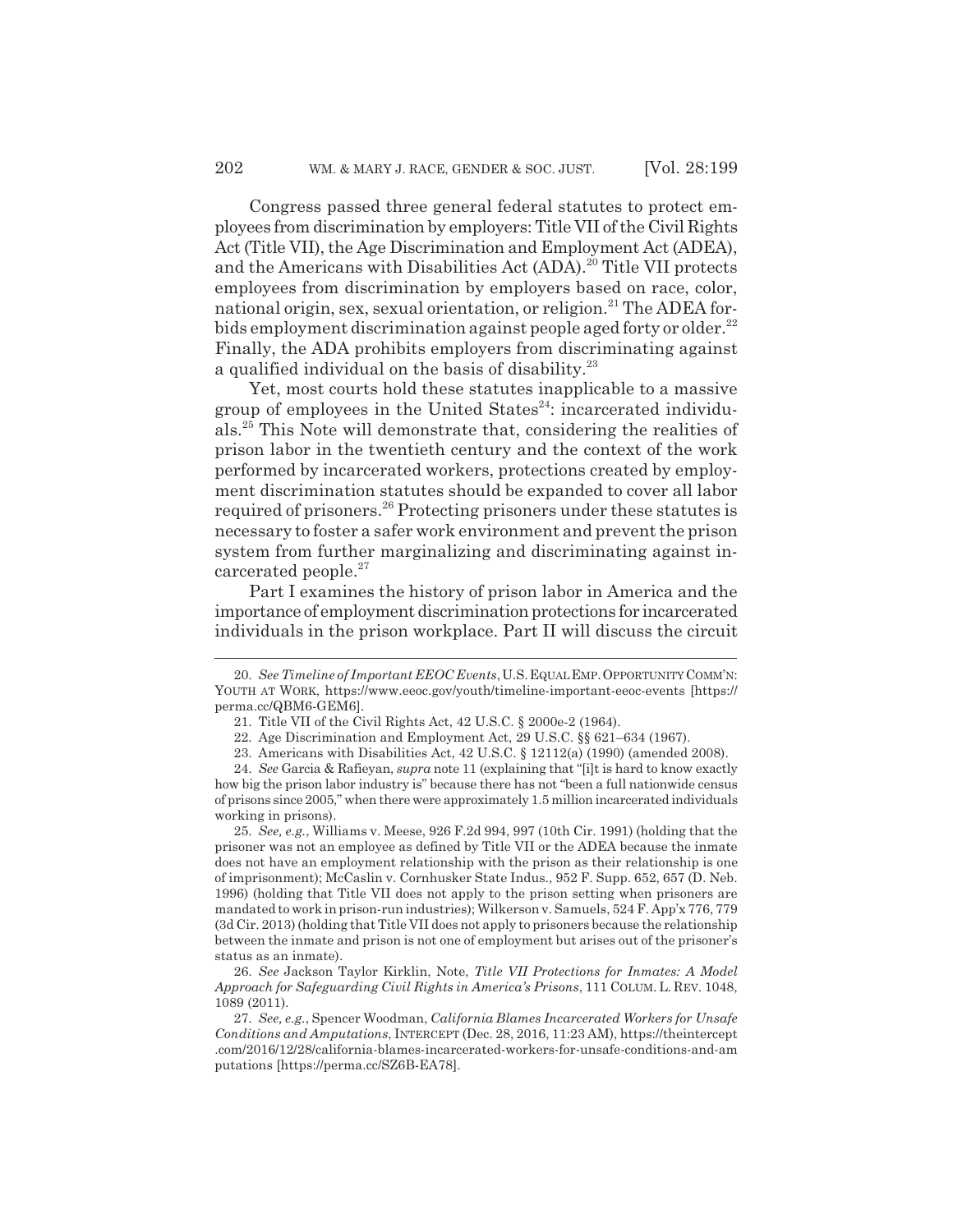split regarding the application of employment discrimination statutes to prisoners based on varying definitions of the term employee. Part III explores problems under both approaches in the circuit split and explains why both approaches fail incarcerated workers. Finally, Part IV argues that the out-of-date circuit split should be abandoned, and that, regardless of which test determines incarcerated workers' employee status, courts should determine that prison laborers are employees and thus covered by employment discrimination statutes. This change would fulfill the statutes' purposes of protecting workers and creating safer work environments for *all* workers.<sup>28</sup>

## I. OVERVIEW OF PRISON LABOR

Before delving into the applicable law, the following sections chronicle the history of American prison labor and the heightened need for modern employment protections for incarcerated workers.

#### *A. Early History of Prison Labor in the United States*

Prison labor has been a global pandemic since the fourteenth and fifteenth centuries when Venetian and Florentine naval galleys used prison labor to run their ships.<sup>29</sup> The brutal use of prison labor played an instrumental role in the rise of empires across the globe,  $30$ and the United States was no exception.<sup>31</sup>

The use of prison labor was quickly revolutionized in the United States.32 In the early nineteenth century, the rise of factory work and urbanization in Northern states along with worker rebellions led to a scarcity of labor, leaving many states unable to grow their new industrialized economies.<sup>33</sup> In the 1820s, New York turned to prisoners to fulfill its need for a labor force in an experiment at Auburn Prison.34 Auburn Prison was the first prison to profit from the labor of its inmates in the United States.<sup>35</sup> The system Auburn developed

<sup>28.</sup> *See id.*

<sup>29.</sup> *See* Christian G. De Vito & Alex Lichtenstein, *Writing a Global History of Convict Labour*, 58 INTERNATIONAAL INSTITUUT VOOR SOCIALE GESCHINDENIS 285, 294 (2013).

<sup>30.</sup> *See id.* at 289.

<sup>31.</sup> *See* Kirklin, *supra* note 26, at 1052.

<sup>32.</sup> *Id.*

<sup>33.</sup> Genevieve LeBaron, *Slaves of the State: American Prison Labour Past and Present*, OPEN DEMOCRACY (Apr. 23, 2015), https://www.opendemocracy.net/en/beyond -trafficking-and-slavery/slaves-of-state-american-prison-labour-past-and-present [https:// perma.cc/TH3A-3CBM].

<sup>34.</sup> *See* REBECCA M. MCLENNAN, THE CRISIS OF IMPRISONMENT: PROTEST, POLITICS, AND THE MAKING OF THE AMERICAN PENAL STATE, 1776–1941 17 (2009).

<sup>35.</sup> *Auburn Prison Ledgers: An Inventory of the Collection at Syracuse University*, SYRACUSEUNIV.LIBR., https://library.syr.edu/digital/guides/print/auburn\_prison\_prt.htm [https://perma.cc/3XAC-87BX] (last visited Nov. 4, 2021).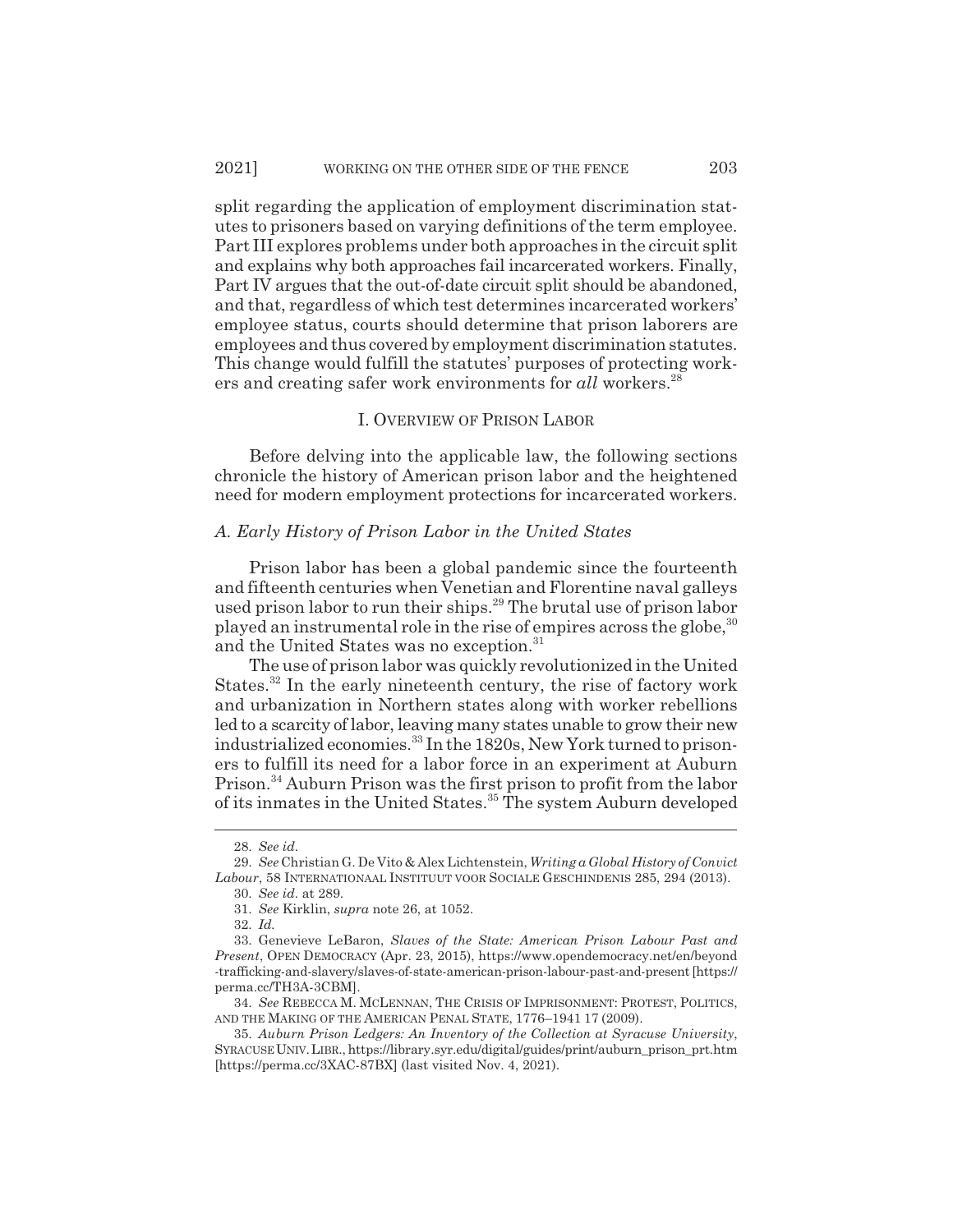involved sentencing offenders to "fortress-like prisons . . . [selling] the convicts' labor power to private manufacturers, who set up shop in the prison and put their prisoner laborers to . . . 'congregate labor' by day; and locked their prisoner-workers down in great stone cellhouses by night."<sup>36</sup> The system was supported by stripping convicts of their rights and "the liberal infliction of corporal punishments."37

Despite the brutality of the New York system, it spread to become the main mode of punishment for incarcerated individuals in the majority of Northern states after 1830.38 Essentially, these "[p]rison factories . . . were penal-social laboratories," where "[t]he whip made men living machines" and managers used "violent methods of discipline."39 This new penal labor system continued to thrive in the North while at the same time, a concurrent system was designed in the South to maximize prison labor in a different yet equally brutal way.<sup>40</sup>

## *B. Post–Civil War Prison Labor and the Thirteenth Amendment*

The Thirteenth Amendment abolished slavery but explicitly permitted the forced use of prisoners for labor.<sup>41</sup> Slavery was not abolished, but merely reformed and forced upon the incarcerated population.<sup>42</sup>

Emancipation of the enslaved population created a crisis for agricultural economies because they had relied on enslaved labor to drive its growth while keeping costs low.<sup>43</sup> Slave states passed laws,<sup>44</sup>

41. "Neither slavery nor involuntary servitude, except as a punishment for crime whereof the party shall have been duly convicted, shall exist within the United States . . . ." U.S. CONST. amend. XIII.

42. *See* U.S. CONST. amend. XIII. This continued despite the fact that United Nations guidelines on how to treat incarcerated individuals (also known as the Nelson Mandela Rules) says that prisoners should not be held in slavery and deserve fair wages as well as safe work conditions. G.A. Res. A/RES/70/175, The Nelson Mandela Rules, at 29 (Dec. 17, 2015).

43. The slave economy was the foundation of the Southern economy; once slavery was banned, the South had to devise a new system of labor to replace it. *See Sharecropping and Changes in the Southern Economy*, PBS,https://www.pbs.org/wgbh/americanexperi ence/features/reconstruction-sharecropping-and-changes-southern-economy [https:// perma.cc/LQ47-T9F2] (last visited Nov. 4, 2021).

44. In late 1865, Mississippi and South Carolina were the first states to enact Black Codes.*See Black Codes*, HIST., https://www.history.com/topics/black-history/black-codes

<sup>36.</sup> MCLENNAN, *supra* note 34.

<sup>37.</sup> *Id.*

<sup>38.</sup> *See id.*

<sup>39.</sup> LeBaron, *supra* note 33.

<sup>40.</sup> *See* Morgan Jerkins, Opinion, *Bones That Revealed a Texas Town's Forgotten Racial Past Deserve Respect*, THE GUARDIAN (Mar. 7, 2019 02:00 AM), https://www.the guardian.com/commentisfree/2019/mar/07/sugar-land-imperial-prison-farm-cemetery -prisoners-remains [https://perma.cc/B8KH-WWAK].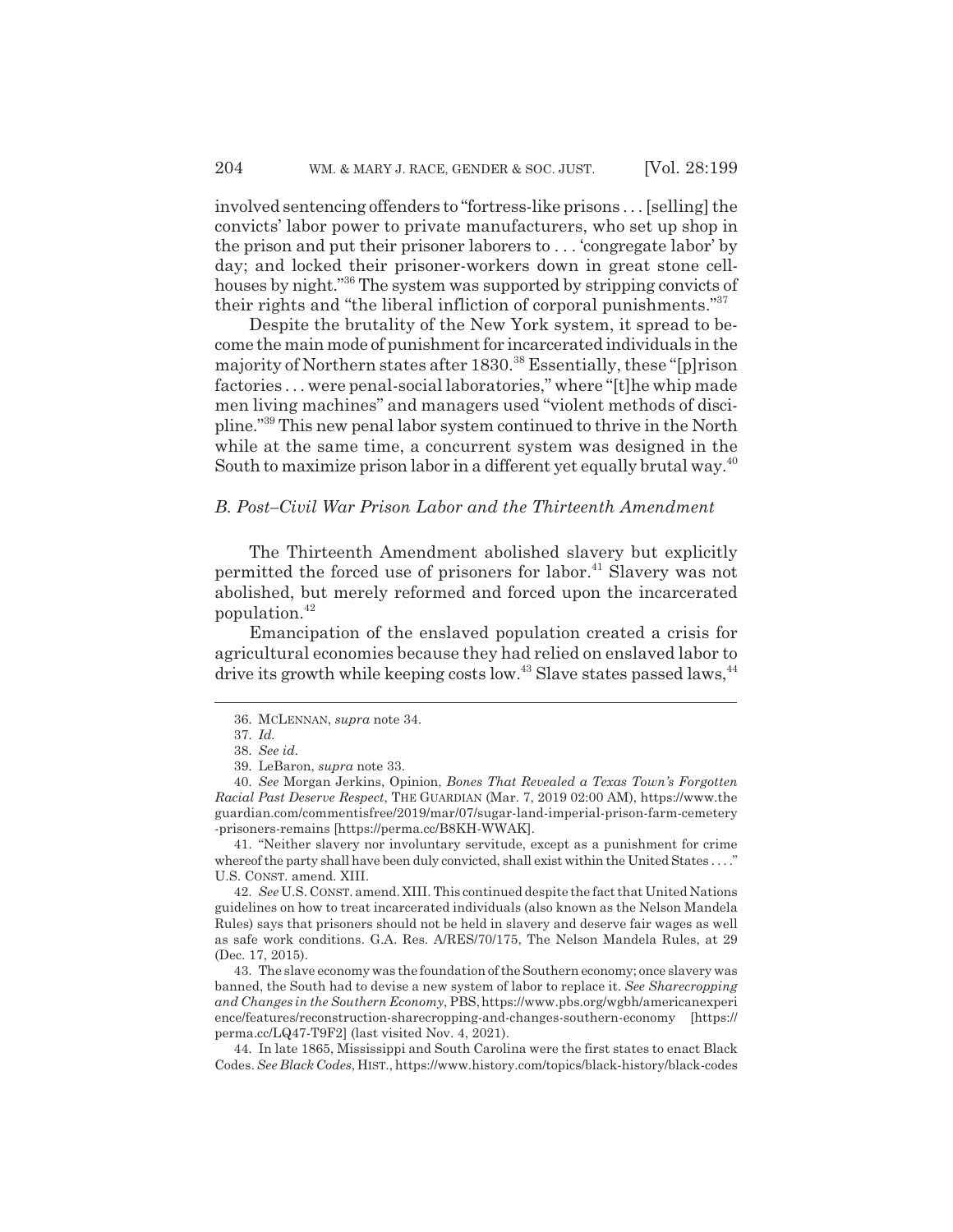otherwise known as Black Codes,<sup>45</sup> which selectively re-incarcerated freed slaves to continue forcibly using their labor<sup>46</sup> through the practice of convict leasing.47 Black codes targeted Black people by having them arrested for minor violations, punished with major fines, and then imprisoned until they could pay their debts.<sup>48</sup> The convict leasing system explicitly operated to earn profit, not to rehabilitate.<sup>49</sup>

Southern states that used convict leasing would lease prisoners to railways, plantations, and other businesses in exchange for payment.<sup>50</sup> Convict leasing became "a functional replacement for slavery, a human bridge between the Old South and the New."51 Incarcerated individuals worked in excruciating conditions and were often bought and sold like enslaved people.52 Convicts faced "brutal beating, whipping, food deprivation, and sadistic torture" for their convictions.<sup>53</sup> Lessees often invested less in convicted individuals than they had in enslaved persons because it mattered even less to their economic bottom line if their leased labor lived or died. $54$ 

46. Of the nine states that adopted Black Codes during the period of 1865–1866, all except North Carolina allowed convict leasing. *See* COHEN, *supra* note 44, at 33.

47. *See* Stian Rice, *Farmers Turn to Prisons to Fill Labor Needs*, HIGH COUNTRY NEWS (June 12, 2019), https://www.hcn.org/articles/agriculture-farmers-turn-to-prisons-labor -to-fill-labor-needs [https://perma.cc/E5VK-SG32] (one of the main methods of prison labor was convict leasing); *see, e.g.*, *Convict Leasing*, EQUALJUST.INITIATIVE (Nov. 1, 2013), https://eji.org/news/history-racial-injustice-convict-leasing [https://perma.cc/PL7J-GRA8]. 48. *See* MICHELLE ALEXANDER, THE NEW JIM CROW 156 (2012).

49. Shane Bauer, *The True History of America's Private Prison Industry*, TIME (Sept. 25, 2018, 3:00 PM), https://time.com/5405158/the-true-history-of-americas-private-prison-in dustry [https://perma.cc/82E6-VWB7]; *see also* James Gray Pope, *Mass Incarceration, Convict Leasing, and the Thirteenth Amendment: A Revisionist Account*, 94 N.Y.U. L. REV.1465, 1469 (2019) (explaining that convict leasing systems were operated for profit, not for any penological goals).

50. *Convict Leasing, supra* note 47.

51. Pope, *supra* note 49, at 1507 (quoting DAVIDM.OSHINSKY,"WORSETHAN SLAVERY": PARCHMAN FARM AND THE ORDEAL OF JIM CROW JUSTICE 57 (1996)).

52. Christopher Muller, *Freedom and Convict Leasing in the Postbellum South*, 124 AM. J. SOCIO. 367, 368 (2018).

53. Pope, *supra* note 49, at 1507.

54. *See* Mary Rose Whitehouse, Note, *Modern Prison Labor: A Reemergence of Convict Leasing under the Guise of Rehabilitation and Private Enterprises*, 18 LOY. J. PUB. INT. L. 89, 96 (2017); *see also* Alex Lichtenstein, *Chain Gangs: How Did We Get to This Point?*, SOUTHCOASTTODAY (Jan. 11, 2011, 10:30 PM), https://www.southcoasttoday.com

<sup>[</sup>https://perma.cc/PV92-7KCF] (last updated Jan. 21 2021). Alabama, Louisiana, Florida, Texas, Georgia, North Carolina, and Virginia quickly followed suit. *See, e.g.*, WILLIAM COHEN, AT FREEDOM'S EDGE: BLACK MOBILITY AND THE SOUTHERN WHITE QUEST FOR RACIAL CONTROL 1861–1915 31 (1991).

<sup>45.</sup> Black Codes collectively refer to statutes that criminalized a wide variety of behaviors, such as vagrancy and unauthorized breach of contract by a Black employee with a white employer, that were designed to incarcerate Black individuals and ensure their continued availability as a labor force. *See Black Codes*, *supra* note 44.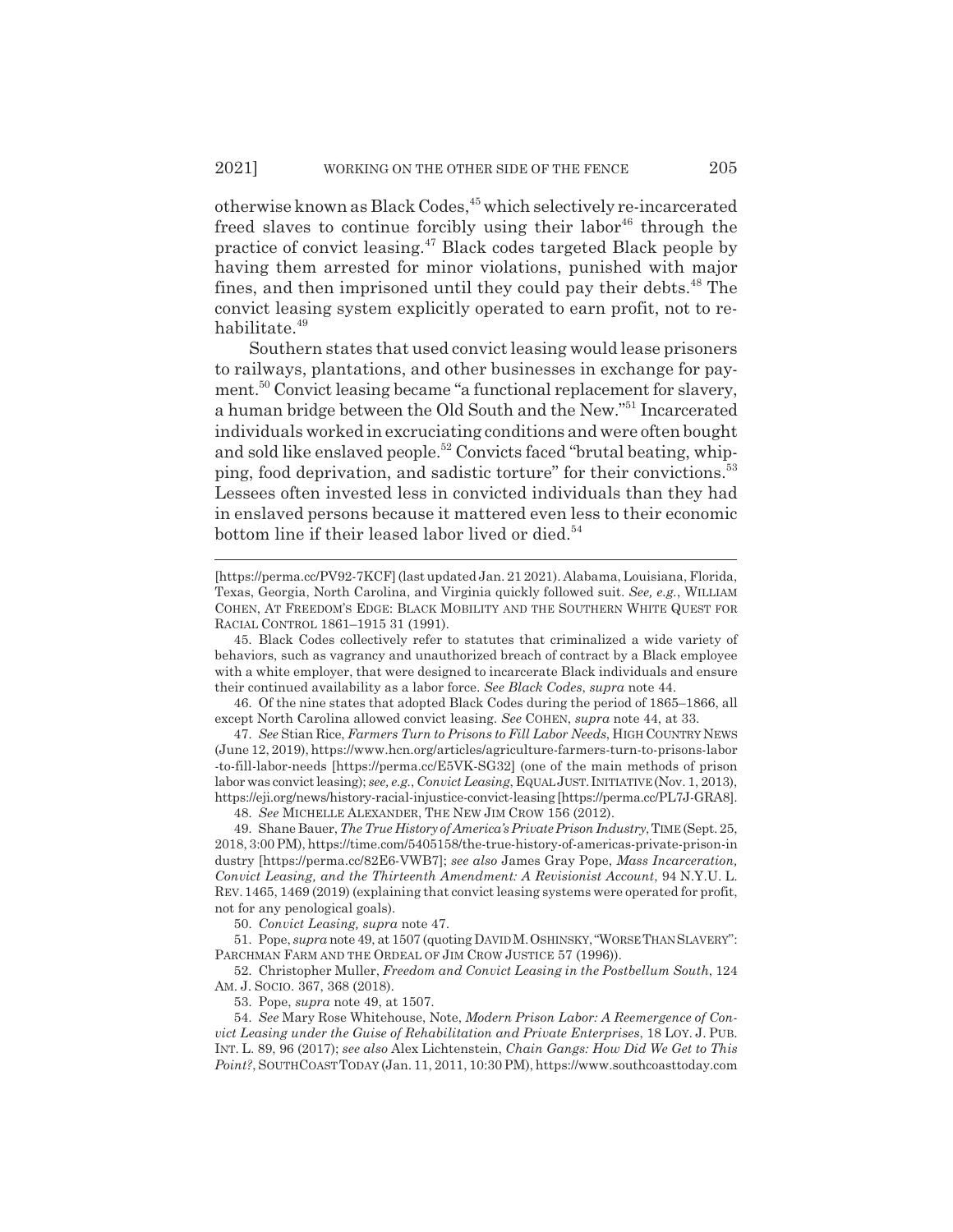Despite the brutality of convict leasing, the system continued to operate until the  $1930s$ <sup>55</sup> Proponents of the leasing system argued that forced labor was "an essential element of an inmate's punishment," emphasizing "the rehabilitative value of a structured work environment" rather than the prison's pecuniary gain.<sup>56</sup> The system eventually met its demise because of economic concerns rather than humanitarian ones.<sup>57</sup> Unions complained that convict leasing allowed companies that used leasing to provide their goods at a far lower cost than companies that did not rely on leasing.<sup>58</sup> The system soon transitioned to utilizing chain gangs to ensure the continued availability of a labor force while lessening the impact on union workers.<sup>59</sup>

### *C. The Use of Chain Gangs*

As states left convict leasing behind, prisoners were increasingly forced to work in chain gangs.<sup>60</sup> Although chain gangs existed as early as the nineteenth century, they did not become common until the 1920s and 1930s. $61$ 

The term chain gang evolved from the fact that prisoners had shackles attached to each ankle with a heavy chain connecting them.62 To turn a profit and avoid some of the previous conflicts with unions in the private industry, chain gangs were leased to states, rather than private companies.<sup>63</sup> Chain gang systems were usually

59. *See id.*

<sup>/</sup>article/20000804/OPINION/308049937 [https://perma.cc/V3KK-4E4X] (explaining that "[i]f a convict died, another one was always available from the 'penitentiary' for the same low price," discouraging the lessees from providing humane treatment).

<sup>55.</sup> *See Convict Leasing*, *supra* note 47.

<sup>56.</sup> *See* Kirklin, *supra* note 26, at 1054.

<sup>57.</sup> Whitehouse, *supra* note 54, at 96; *see also* Matthew J. Mancini, *Race, Economics, and the Abandonment of Convict Leasing*, 63 J. NEGRO HIST. 339, 349 (1978) (explaining that it was not until the system of convict leasing lost its profitability that it was abandoned).

<sup>58.</sup> *See* Whitehouse, *supra* note 54, at 96.

<sup>60.</sup> Jaron Browne, *Rooted in Slavery: Prison Labor Exploitation*, REIMAGINE RACE, POVERTY & THE ENV'T, https://www.reimaginerpe.org/node/856#:~:text=The%20chain%20 gangs%20originated%20as,worked%2C%20ate%2C%20and%20slept [https://perma.cc /DVX3-QNYL] (last visited Nov. 4, 2021).

<sup>61.</sup> *See Chain Gangs*, ENCYCLOPEDIA, https://www.encyclopedia.com/social-sciences /encyclopedias-almanacs-transcripts-and-maps/chain-gangs [https://perma.cc/FU3R-P2WW] (last visited Nov. 4, 2021).

<sup>62.</sup> Wendy Imatani Peloso, Note, *Les Miserables: Chain Gangs and the Cruel and Unusual Punishment Clause*, 70 S. CAL. L. REV. 1459, 1465 (1997).

<sup>63.</sup> *See* Whitehouse, *supra* note 54, at 96–97.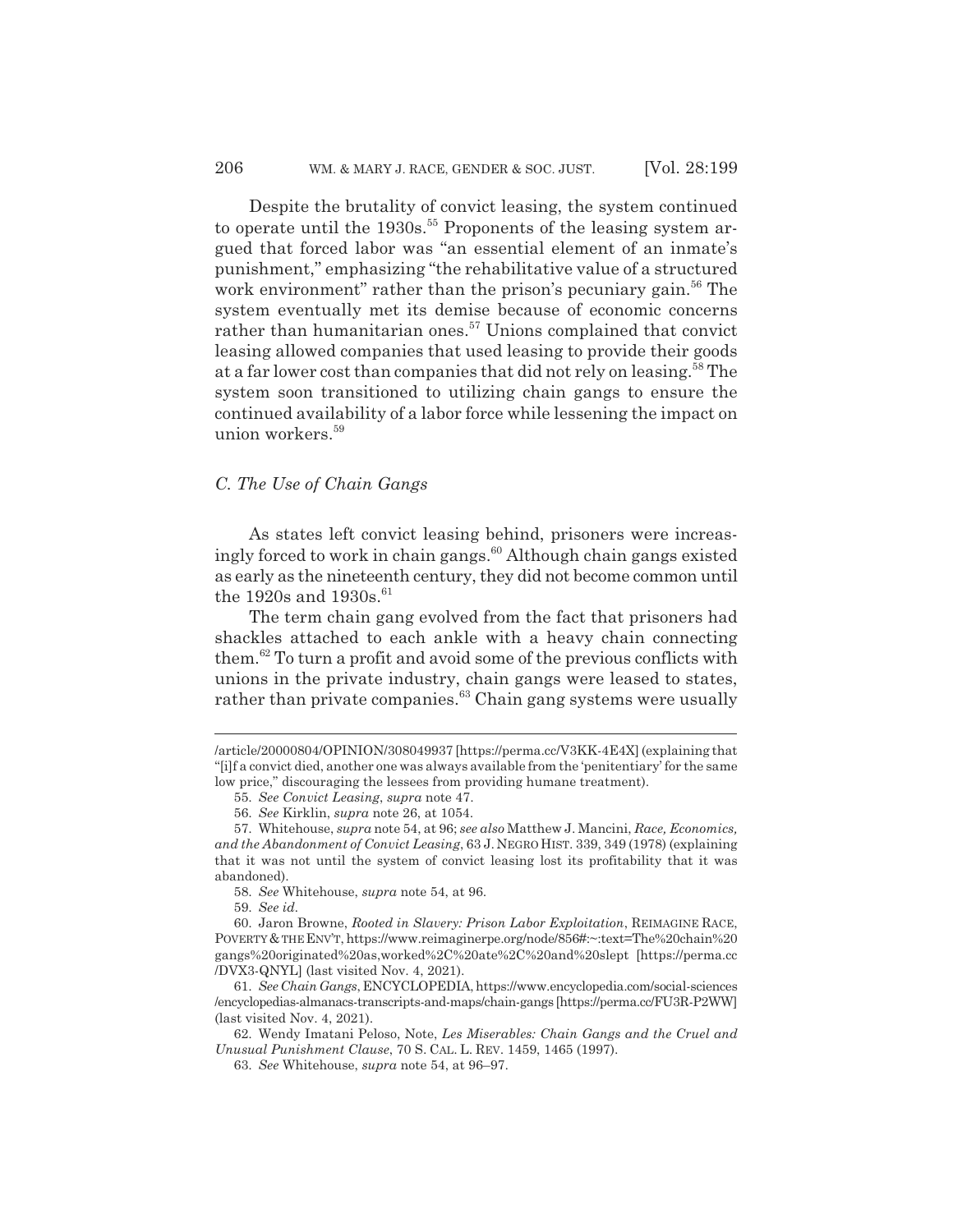used in agricultural labor and road work.<sup>64</sup> Overseers generally divided incarcerated individuals by ability and "then pushed each gang to its limits."65 Being in a chain gang was almost always a punishment reserved for Black people; ninety percent of people placed in the chain gangs were Black.<sup>66</sup>

Ironically, many people saw chain gangs as a more "humane alternative" to the convict leasing system.67 However, the fact that "the iconic image of chain gangs comprised of shackled convicts tethered together and laboring in the hot sun is inseparable from American history" would imply otherwise.<sup>68</sup> One former member described the systematic exploitation and brutalization of the chain gangs as torture.69 Prisoners in chain gangs were subjected to extreme overwork, beatings, poor living conditions, and poor diets.70 Like convict leasing, it was economic concerns, not humanitarian ones, that ended it.<sup>71</sup>

Chain gangs largely fell out of practice during the Great Depression because jobs were scarce and people complained that chain gangs took "work that rightfully belonged to free labor[ers]."72 Responding to the criticism and seeking to create jobs in an increasingly depressed economy, the federal government officially prohibited the use of prisoners in building federally financed roads.<sup>73</sup>

Moreover, race played a major role in the reduction of chain gangs.74 When the number of white inmates increased, the gangs became less popular.<sup>75</sup> However, they did not disappear altogether.<sup>76</sup>

69. Peloso, *supra* note 62, at 1466 (quoting ROBERT E. BURNS,IAM A FUGITIVE FROM A GEORGIA CHAIN GANG! 56 (1932)).

70. *See id.* at 1465–67. Some chain gangs had death rates as high as 45% from the brutality of the labor and poor conditions. *Id.*

71. *See* Christopher Angevine, *The Consociative Value of Work: What Homelessness-To-Work Programs Can Teach Us About Reforming and Expanding Prison Labor*, 4 CRIM. L. BRIEF 19, 22 (2009).

72. *Chain Gangs*, *supra* note 61.

73. *See* Stephen P. Garvey, *Freeing Prisoners' Labor*, 50 STAN. L. REV. 339, 365 (1998).

74. *See Chain Gangs*, *supra* note 61.

75. *See id.*

76. Chain gangs came back into popular use in the 1990s, with Alabama, Arizona, Florida, Iowa, Oklahoma, Nevada, Tennessee, and Wisconsin allowing the use of chain gangs once again. *See* Peloso, *supra* note 62, at 1459. They lasted for a short time everywhere but Arizona; Arizona only recently rid itself of chain gangs when Sheriff Joe Arpaio was voted out in 2017. *See, e.g.*, Meg O'Connor, *'Nation's Only Female Chain Gang' Apparently Disbanded*, PHX. NEW TIMES (May 2, 2019, 7:30 AM), https://www

<sup>64.</sup> N.E.H. Hull, *Book Review: Working on the Chain Gang: Alex Lichtenstein, Twice the Work of Free Labor: The Political Economy of Convict Labor in the New South.*, 8 CRIM. L.F. 311, 313 (1997).

<sup>65.</sup> *Id.*

<sup>66.</sup> Lichtenstein, *supra* note 54.

<sup>67.</sup> *Id.*

<sup>68.</sup> Whitehouse, *supra* note 54, at 96.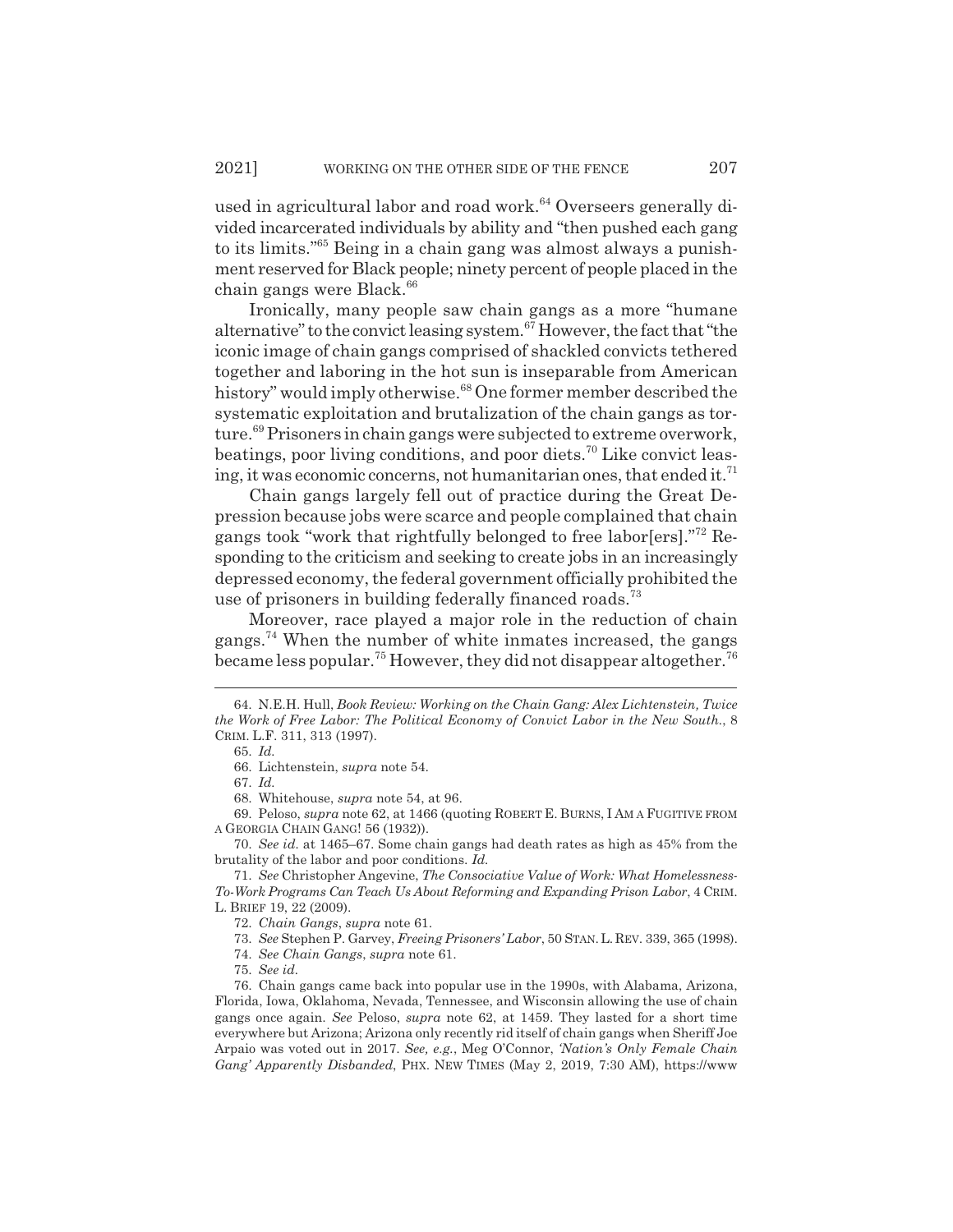In fact, neither did convict leasing; there has been a reemergence of the convict-leasing system in the modern prison system that "serves to meet the ever-growing need of our capitalist society."77 Mass incarceration replaced the convict leasing and chain gang systems to continue slavery under another name.<sup>78</sup>

#### *D. The Rise of Mass Incarceration*

The United States has a "long history of exploiting inmate labor to make prisons and penal farms highly productive and lucrative."79 However, the prison population was not always as large, nor was the scope of prison labor as wide, as it currently is. $80$  Today, the United States has the highest incarceration rate in the world with a shocking incarceration rate of approximately 655 people per 100,000 people, with nearly 2.2 million individuals currently incarcerated.<sup>81</sup> "Mass" incarceration has, in effect, become an avenue for forced labor . . . with clear links to racial discrimination."82

The prison population surged in the 1970s when politicians used fearmongering to push increasingly punitive policies aimed at incarcerating and penalizing people of color.<sup>83</sup> Politicians linked race to crime and enacted harsh punitive measures purportedly to combat the rising crime rates. $84$  As "[g]rowing disillusionment" with the rehabilitative goals of prisons emerged in society, conservative

<sup>.</sup>phoenixnewtimes.com/news/nations-only-female-chain-gang-boasts-the-mcso-website -11279199.

<sup>77.</sup> Whitehouse, *supra* note 54, at 97.

<sup>78.</sup> *See, e.g.*, Aristotle Jones, *The Evolution: Slavery To Mass Incarceration*, HUFFPOST (Oct. 6, 2016), https://www.huffpost.com/entry/the-evolution-slavery-to-mass-incarcera tion\_b\_57f66820e4b087a29a54880f [https://perma.cc/4ECD-HPY3]. Like in the convict leasing system, mass incarceration has marked a time where "the criminal justice system was strategically employed to force African-Americans back into a system of extreme repression and control." ALEXANDER, *supra* note 48, at 32.

<sup>79.</sup> GOTTSCHALK, *supra* note 12, at 58.

<sup>80.</sup> *See* James Cullen, *The History of Mass Incarceration*, BRENNAN CTR. FOR JUST. (July 20, 2018), https://www.brennancenter.org/our-work/analysis-opinion/history-mass -incarceration [https://perma.cc/F4U7-G7G7].

<sup>81.</sup> *See* Drew Kann, *5 Facts Behind America's High Incarceration Rate*, CNN (Apr. 21, 2019), https://www.cnn.com/2018/06/28/us/mass-incarceration-five-key-facts/index.html [https://perma.cc/6YMM-LHZK].

<sup>82.</sup> *Prison Labor and Modern Slavery,* FREEDOM UNITED [hereinafter *Prison Labor*], https://www.freedomunited.org/prison-labor-and-modern-slavery [https://perma.cc/8JNF -AJ38] (last visited Nov. 4, 2021).

<sup>83.</sup> *See* Cullen, *supra* note 80.

<sup>84.</sup> Ruth Delaney, Ram Subramanian, Alison Shames & Nicholas Turner, *American History, Race, and Prison*, VERA (Sept. 2018), https://www.vera.org/reimagining-prison -web-report/american-history-race-and-prison [https://perma.cc/H22Y-JQQ5].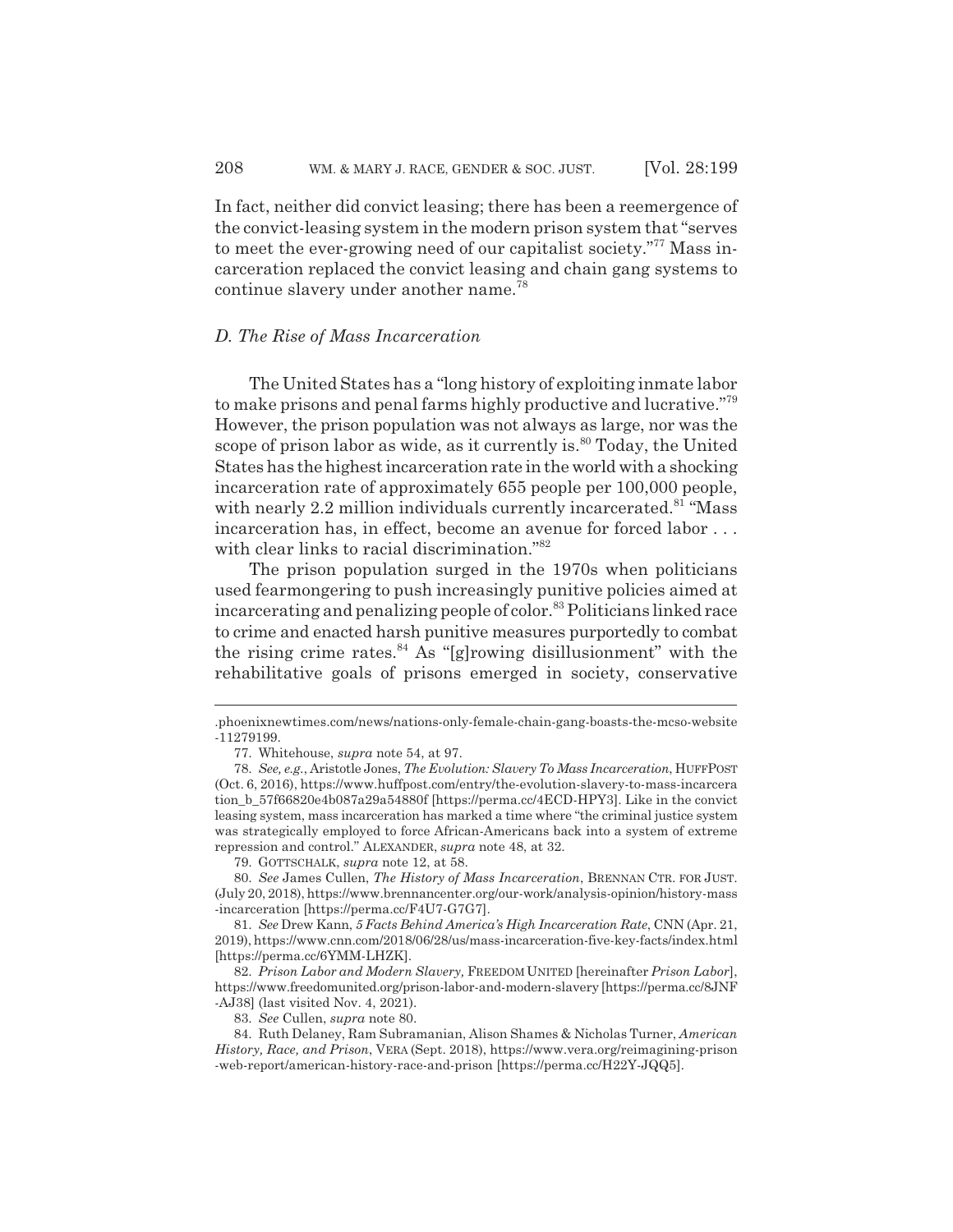politicians were able to move penal policy in a more punitive direction.85 Politicians exploited and capitalized on this disillusionment by adopting "tough on crime" policies and promising citizens a return to "law and order."86

"Tough on crime" candidates followed through on their promises.<sup>87</sup> With the election of Ronald Reagan in 1980, "[p]ractically overnight the budgets of federal law enforcement agencies soared"<sup>88</sup> along with the passing of more severe penalties for offenses<sup>89</sup> and a mandate to fight a War on Drugs. $90$  During this time, the number of prisoners in federal and state prisons rapidly increased from approximately 196,000 people in 1970 to 2.3 million in 2013.<sup>91</sup>

Most of these prisoners are Black and Brown.<sup>92</sup> The War on Drugs enforced explicitly racist policies.<sup>93</sup> For example, the Anti-Drug Abuse Act central to the War on Drugs featured a "100-to-1 powder cocaine-to-crack disparity,"94 despite no difference between the drugs, because Black people were more likely to be convicted of crack cocaine offenses and white people were more likely to be

88. ALEXANDER, *supra* note 48, at 49.

89. *See War on Drugs*, HIST., https://www.history.com/topics/crime/the-war-on-drugs [https://perma.cc/7JDT-Y3K2] (last visited Nov. 4, 2021).

<sup>85.</sup> GOTTSCHALK, *supra* note 12, at 16. Partly responsible for that growing disillusionment was the increasing crime rates in the 1960s from a growing population, which created an opening for politicians to push more punitive policies. *See* ALEXANDER, *supra* note 48, at 41.

<sup>86.</sup> *See, e.g.*, ALEXANDER, *supra* note 48, at 42. These terms continue to be used by politicians today as racial dog-whistles. *See also* Geoff Nunberg, *Is Trump's Call for 'Law and Order' A Coded Racial Message?*, NPR (July 28, 2016, 3:06 PM), https://www.npr.org /2016/07/28/487560886/is-trumps-call-for-law-and-order-a-coded-racial-message [https:// perma.cc/H22Y-JQQ5].

<sup>87.</sup> *See, e.g.*, Ed Kilgore, *Trump Is Reviving the Disgraceful Legacy of 'Law-and-Order' Politics*, N.Y. MAG.: INTELLIGENCER: WHAT'S PAST IS PROLOGUE, June 3, 2020, https://nymag.com/intelligencer/2020/06/trump-law-and-order-politics-nixon-reagan.html [https://perma.cc/THQ2-DWWX].

<sup>90.</sup> *See, e.g.*, ALEXANDER, *supra* note 48, at 49. Although President Nixon introduced the concept of a War on Drugs, it did not truly take off until President Reagan took office. *Id.* The War on Drugs operated as a "New Jim Crow," with officials allowing the smuggling of drugs into communities of color and then disproportionately targeting those same communities for arrest and incarceration. *Id.*

<sup>91.</sup> *See Mass Incarceration: The Great American Folly*, BANGOR DAILY NEWS (Feb. 5, 2013), https://bangordailynews.com/2013/02/05/opinion/mass-incarceration-the-great-ameri can-folly [https://perma.cc/KSF5-8JJJ].

<sup>92.</sup> *See, e.g.*, Wendy Sawyer & Peter Wagner, *Mass Incarceration: The Whole Pie in 2020*, PRISON POL'Y INITIATIVE (Mar. 24, 2020), https://www.prisonpolicy.org/factsheets /pie2020\_allimages.pdf [https://perma.cc/2JQ7-KAAD].

<sup>93.</sup> *See Racial Double Standard in Drug Laws Persists Today*, EQUAL JUST. INITIA-TIVE, https://eji.org/news/racial-double-standard-in-drug-laws-persists-today [https://perma .cc/4TYM-5SYC] (last visited Nov. 4, 2021).

<sup>94.</sup> *Id.*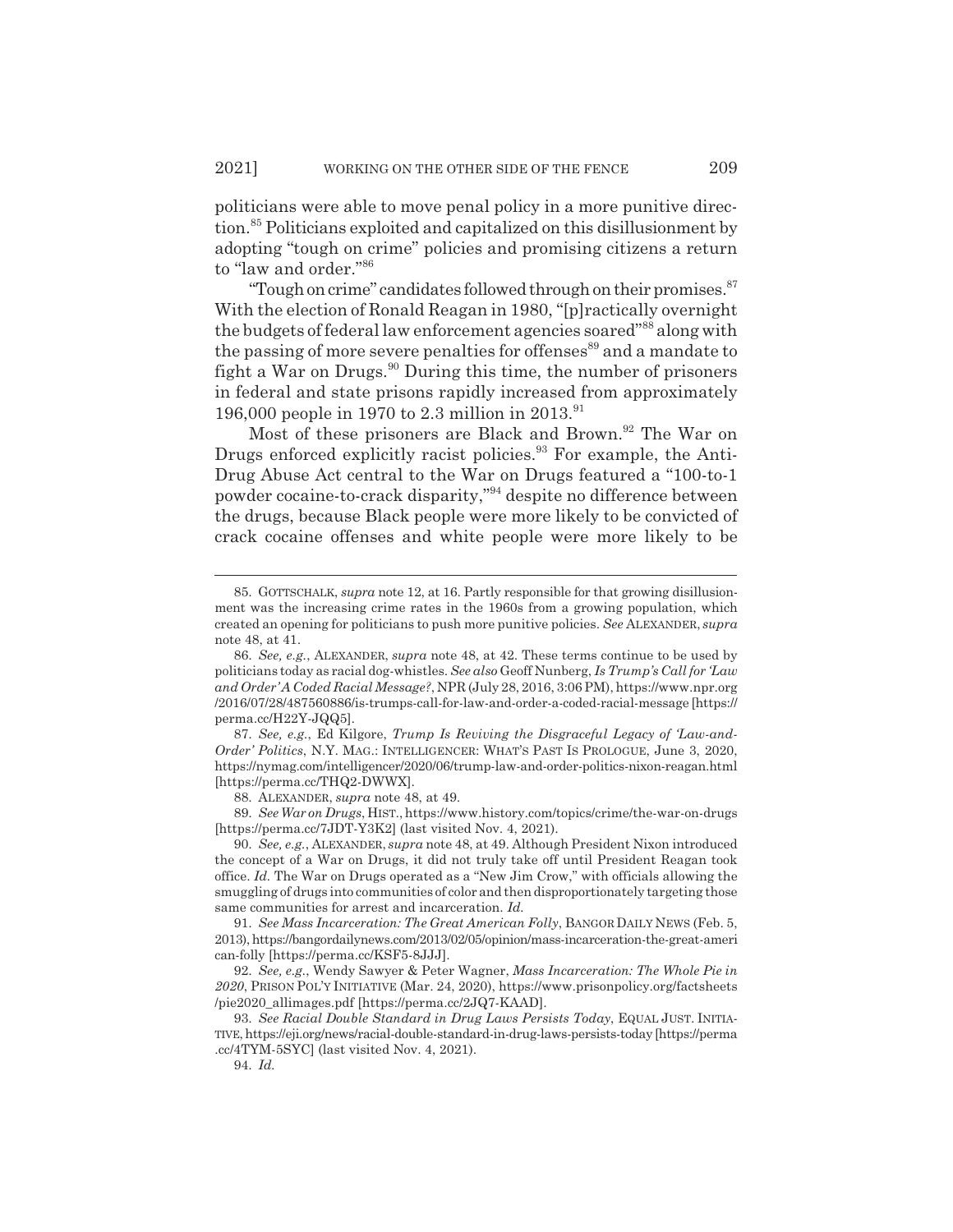convicted of powder cocaine offenses.<sup>95</sup> The racist policies and disparate enforcement of the War on Drugs and other tough on crime measures of the twentieth century has led to people of color representing a whopping 67% of the prison population despite making up only 37% of the country's population.<sup>96</sup> Notably, Black individuals make up 40% of the incarcerated population despite representing only 13% of the population. $97$ 

#### *E. From Mass Incarceration to a Mass Labor Force*

Mass incarceration dramatically increased the prison labor force.<sup>98</sup> Approximately half of all prisoners are forced to work as part of their sentence, and more voluntarily work, creating a prison labor force of 1.5 million people. $99$  Roughly 870,000 incarcerated individuals work full-time jobs while in prison.100 Some work to maintain the prison, often termed "prison housework,"101 while others perform manual labor outside of the prison or work to produce goods.<sup>102</sup>

The broad range of work performed by the incarcerated has inextricably intertwined mass incarceration with the labor market.<sup>103</sup> A 2004 economic analysis of labor in state and federal prisons over the previous year found that incarcerated individuals produced more than 2 billion dollars' worth of commodities, including both goods and services.104 Prison labor is cheap because prisoners are paid

99. *See* GOTTSCHALK, *supra* note 12 and accompanying text.

100. *See* J.S. Welsh, Note, *Sex Discrimination in Prison: Title VII Protections for America's Incarcerated Workers*, 42 HARV. J.L. & GENDER 477, 477 (2019).

102. *See id.* at 868.

103. *See* Alexia Fernández Campbell, *The Federal Government Markets Prison Labor to Businesses as the "Best-Kept Secret*,*"* VOX (Aug. 24, 2018, 10:00 AM), https://www.vox .com/2018/8/24/17768438/national-prison-strike-factory-labor [https://perma.cc/Y9LH-Z6J9].

104. Ruben J. Garcia, *Mass Incarceration, Forced Labor, and Your Morning Cup of Coffee*, UNIV.NEV.,LASVEGAS (Aug. 30, 2018), https://www.unlv.edu/news/article/mass-incarcera tion-forced-labor-and-your-morning-cup-coffee [https://perma.cc/M374-F3JD]; *see also*

<sup>95.</sup> *What Is The Difference Between Cocaine And Crack?*, DRUG POL'Y, https://drug policy.org/drug-facts/cocaine/difference-crack [https://perma.cc/KKE9-Z5ZL] (last visited Nov. 4, 2021).

<sup>96.</sup> *Who's in Prison in America?*, OPENINVEST, https://www.openinvest.com/articles-in sights/statistics-prison-america [https://perma.cc/N8PW-LAPL] (last visited Nov. 4, 2021).

<sup>97.</sup> Leah Sakala, *Breaking Down Mass Incarceration in the 2010 Census: State-by-State Incarceration Rates by Race/Ethnicity*, PRISON POL'Y INITIATIVE (May 28, 2014), https://www.prisonpolicy.org/reports/rates.html [https://perma.cc/G3B6-L9AH].

<sup>98.</sup> *See Prison Labor*, *supra* note 82.

<sup>101.</sup> Noah D. Zatz, *Working at the Boundaries of Markets: Prison Labor and the Economic Dimension of Employment Relationships*, 61 VAND. L. REV. 857, 868, 870 (2008) (describing "prison housework" as work incarcerated individuals do to contribute directly to internal operations of the prison, including cooking meals and doing laundry, and explaining that this work is extremely valuable to prisons. One Kentucky county estimated that prison housework saved it approximately three million dollars in one year).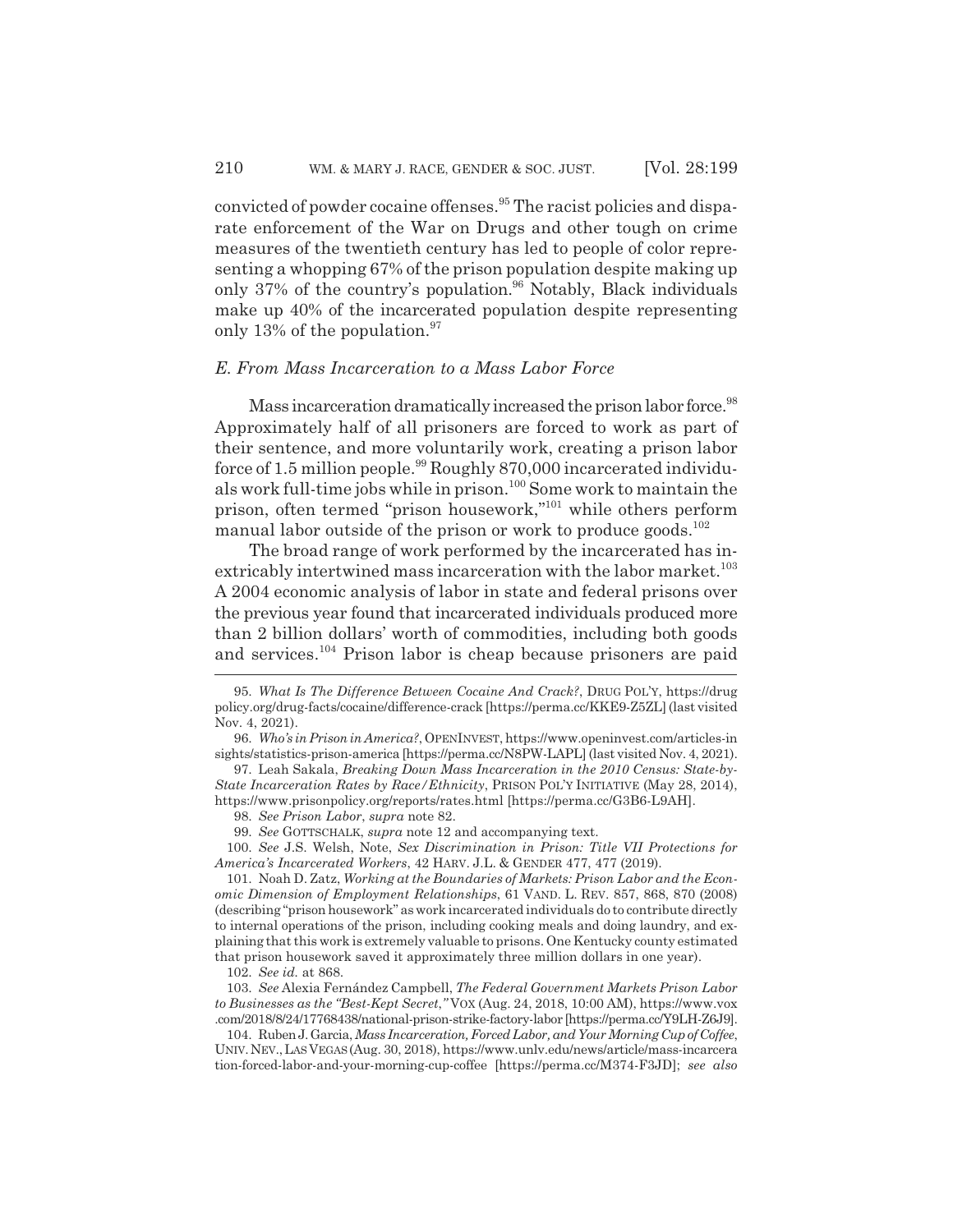significantly less than minimum wage,  $105$  which creates such a large profit that a "labor-market incentive [arises] for mass incarceration."106

Incarcerated individuals make office furniture for state universities and the federal government, hotel reservations at call centers, body armor for the military, license plates, and fashion accessories.<sup>107</sup> Work can range anywhere from fighting fires<sup>108</sup> to computer coding, farm work, video production, and shipping fulfillment services.109 Private businesses have turned to prison labor as well, with well-known companies like Walmart,<sup>110</sup> Victoria's Secret, Starbucks, and Microsoft all using some form of prison labor.<sup>111</sup> Furthermore, prison labor is "overwhelmingly performed by minorities,"112 paralleling the convict leasing and chain gang labor systems.<sup>113</sup>

Despite the United States' laws ban importing prison labor goods from other countries, "there is no parallel statutory provision prohibiting  $\ldots$  [United States]  $\ldots$  exports" of prison labor goods.<sup>114</sup> Through this loophole, the United States has created a monopoly on the prison labor market domestically and a global market for their prison labor, leading to even more profit for those that employ them.<sup>115</sup>

106. *See* Campbell, *supra* note 103.

107. *See* Zatz, *supra* note 101, at 868.

108. *See* German Lopez, *California Is Using Prison Labor to Fight its Record Wildfires*, VOX (Aug. 9, 2018, 12:20 PM), https://www.vox.com/2018/8/9/17670494/california-prison -labor-mendocino-carr-ferguson-wildfires [https://perma.cc/JD6J-GUCC]. California has recently been criticized for its use of prison labor to fight fires while paying inmates only a dollar every hour plus two dollars a day. *Id.*

109. *See* Campbell, *supra* note 103.

111. Garcia, *supra* note 104.

112. Lan Cao, *Made in the USA: Race, Trade, and Prison Labor*, 43 N.Y.U. REV. L. & SOC. CHANGE 1, 4 (2019).

Katherine E. Leung, Note, *Prison Labor as a Lawful Form of Race Discrimination*, 53 HARV. C.R.-C.L.L.REV.681, 682 (2018) (explaining that "[p]risoners in the United States have historically been required to perform manual labor as a component of their punishment.").

<sup>105.</sup> The average federal prison worker earns \$0.92 per hour. *See* David R. Henderson, *The Bottom One Percent*, HOOVERINST. (Sept. 27, 2012), https://www.hoover.org/research /bottom-one-percent [https://perma.cc/J7QE-WUJH]. The average state prison worker is paid anywhere between \$0.14 to \$0.63 per hour inside the institution, and between \$0.33 and \$1.41 per hour outside of the prison. *See* Alison Knezevich, *Thousands Of Maryland Inmates Work In Prison. A New Law Shows Us How Much They're Paid*, BALT. SUN (Jan. 2, 2020, 5:00 AM), https://www.baltimoresun.com/politics/bs-md-prison-wages -20200102-6kjx5nzhtzfw3fmin662lcqcqm-story.html [https://perma.cc/9GH7-4T2Q].

<sup>110.</sup> *See* Sophie Alexander, *Walmart Reviews Prison Labor Policy Amid Civil Unrest Over Race*, SEATTLE TIMES (June 24, 2020, 4:50 PM), https://www.seattletimes.com/busi ness/walmart-reviews-prison-labor-policy-amid-civil-unrest-over-race [https://perma.cc /6D35-BEFE].

<sup>113.</sup> *See Prison Labor*, *supra* note 82 (describing the labor exploitation of prisoners as "'prison slavery,' with those incarcerated being farmed out to local governments and companies to perform labor for just pennies a day").

<sup>114.</sup> Cao, *supra* note 112, at 7.

<sup>115.</sup> *See id.* at 6.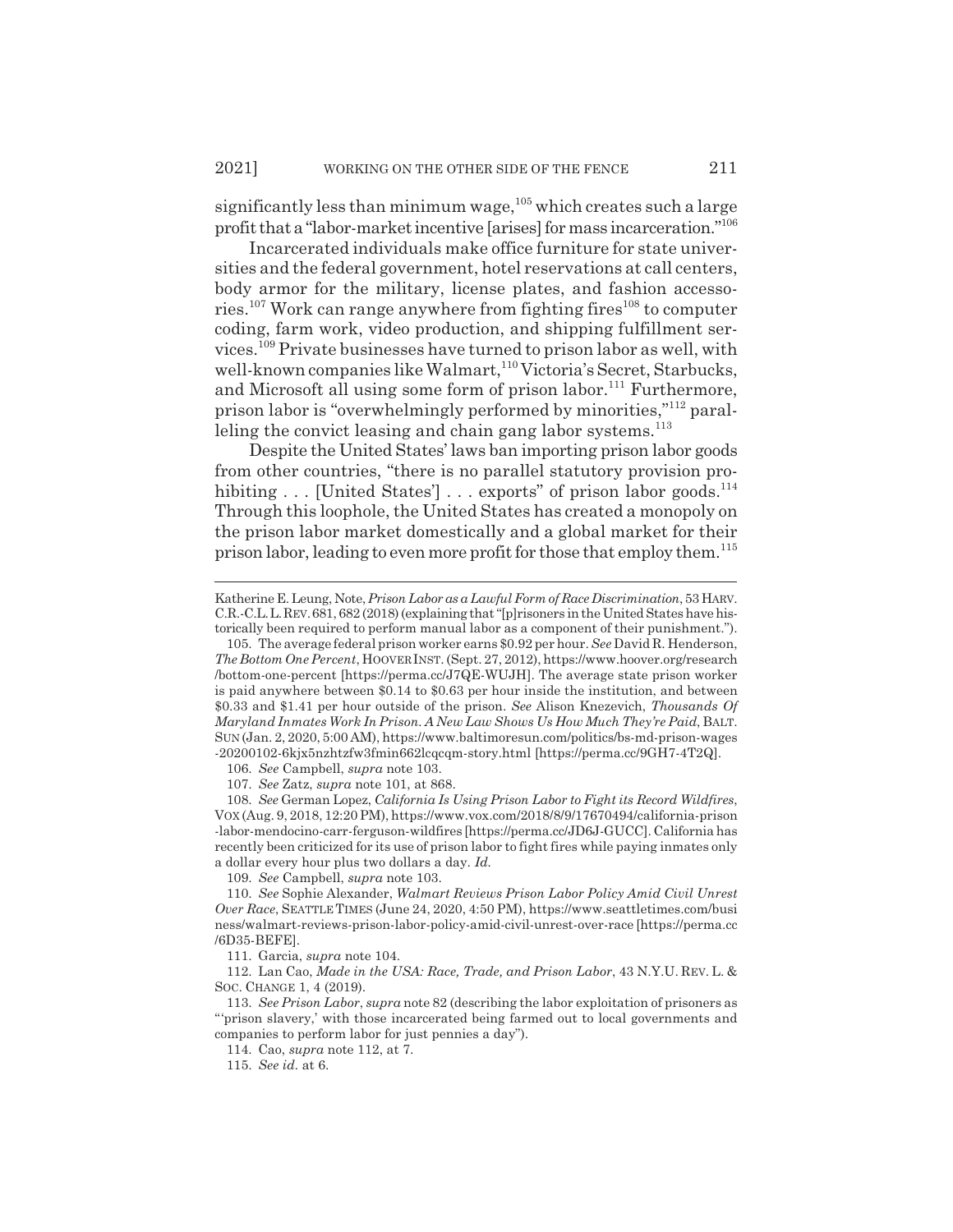Employment discrimination runs rampant in the prison work setting,<sup>116</sup> yet courts routinely and incorrectly deny incarcerated individuals protection against discrimination.<sup>117</sup>

## II. THE CIRCUIT SPLIT ON THE APPLICABILITY OF EMPLOYMENT DISCRIMINATION STATUTES TO INCARCERATED WORKERS

A circuit split arose in the late 1980s and 1990s on the issue of whether employment discrimination statutes apply to incarcerated individuals.<sup>118</sup> The split occurred because courts disagree over whether incarcerated individuals are "employees" with legal standing to bring suit under employment discrimination statutes.<sup>119</sup> In light of the history and modern realities of prison labor, $120$  as well as the employment discrimination that prisoner-employees face,<sup>121</sup> the circuit split should be re-examined.

## *A. Essential Determination of "Employee" Status*

In employment discrimination suits, the crucial issue is whether the plaintiff constitutes an employee under the relevant statute.<sup>122</sup> The answer determines whether the individual has standing to bring an employment discrimination claim.123 Title VII, the ADA, and the ADEA vaguely define an employee as an "individual employed by an employer."<sup>124</sup> Because this definition is so vague, courts utilize a variety of tests to determine whether an individual is an employee and therefore entitled to protections.<sup>125</sup>

<sup>116.</sup> *See, e.g.*, Welsh, *supra* note 100, at 478 (explaining that sexual harassment by supervisors is "a pervasive element of life" in prisons that could be reduced with the statutory protections from Title VII); *see also* Sessi Kuwabara Blanchard, *Labor Law Doesn't Apply if You're in Prison*, TRUTHOUT (Mar. 30, 2019), https://truthout.org/articles /labor-law-doesnt-apply-if-youre-in-prison [https://perma.cc/7RMC-ZFSJ] (describing the story of Kendall Charles Alexander, an African-American man whose work supervisor refused to increase Alexander's wages due to his racial bias).

<sup>117.</sup> *See* GOTTSCHALK, *supra* note 12 and accompanying text.

<sup>118.</sup> *See* discussion *infra* Section II.B.

<sup>119.</sup> *See* Title VII of the Civil Rights Act, 42 U.S.C. § 2000e(f) (1991); Americans with Disabilities Act, 42 U.S.C. § 12111(4) (2008); Age Discrimination and Employment Act, 29 U.S.C. 630(f) (1990). For a discussion on the importance of the classification of "employee," see, for example, Charles J. Muhl, *What Is an Employee? The Answer Depends on the Federal Law*, MONTHLY LAB. REV. 3, 5 (2002), https://www.bls.gov/opub/mlr/2002 /01/art1full.pdf [https://perma.cc/A4T4-RW46].

<sup>120.</sup> *See* discussion, *supra* Section I.A.

<sup>121.</sup> *See supra* note 96 and accompanying text.

<sup>122.</sup> *See, e.g.*, Kirklin, *supra* note 26, at 1061.

<sup>123.</sup> *See* Valerie L. Jacobson, *Bringing a Title VII Action: Which Test Regarding Standing to Sue Is the Most Applicable*, 18 FORDHAM URB. L.J. 95, 105 (1990).

<sup>124.</sup> *See* 42 U.S.C. § 2000e(f); 42 U.S.C. § 12111(4); 29 U.S.C. § 630(f).

<sup>125.</sup> *See* Kirklin, *supra* note 26, at 1063.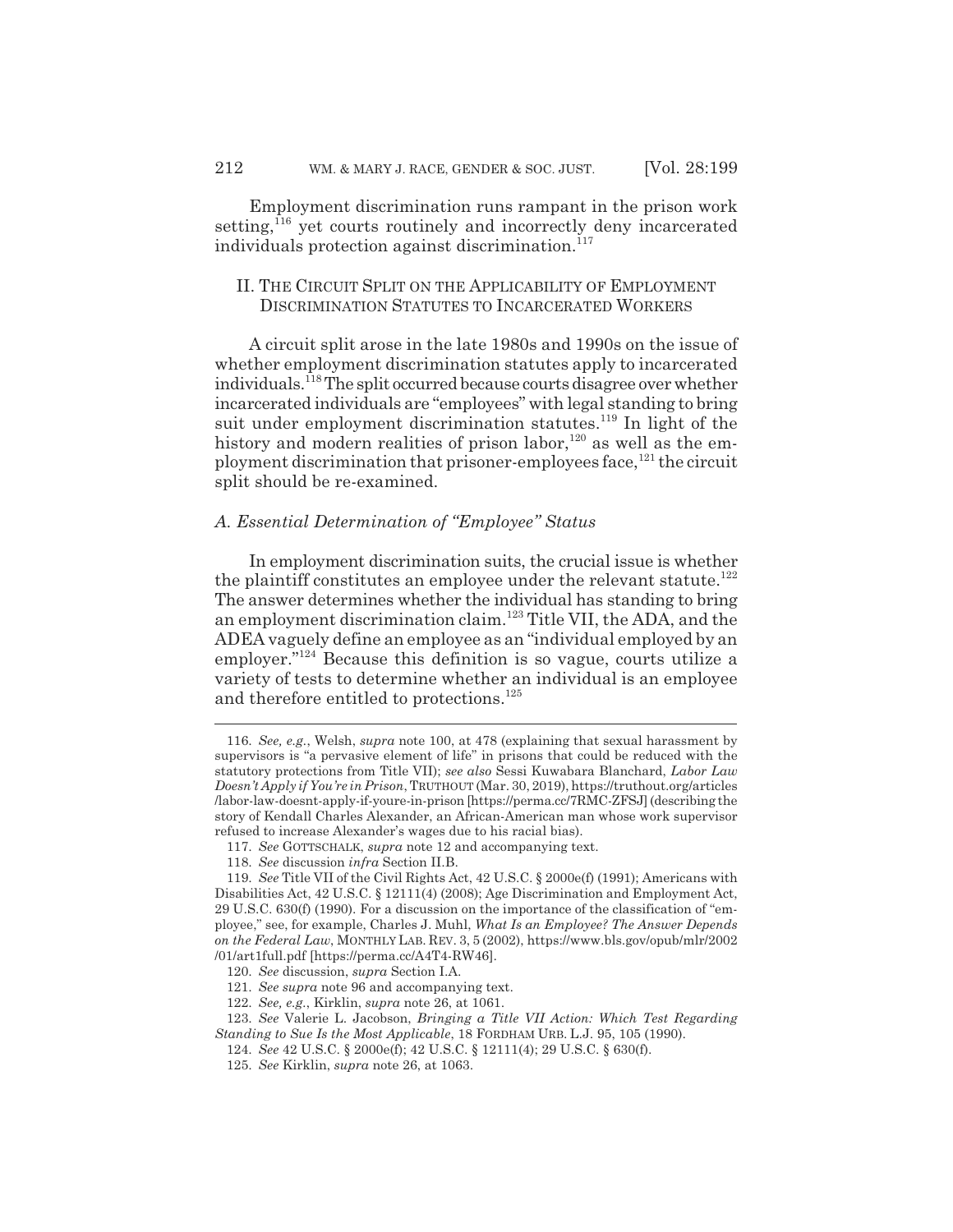Some courts use the primary purpose test to examine the statutory purpose of Title VII and other laws to determine whether individuals are employees.<sup>126</sup> The primary purpose test analyzes the broad legislative intent rather than the reality of a plaintiff's employment.127 Employment status is relative and changes on a caseby-case basis depending on the statute in question.<sup>128</sup> Courts often misapply the primary purpose test as its application is murky.<sup>129</sup> For example, in *Williams v. Meese*, 130 the Court utilized a version of the primary purpose test and found that an employment relationship did not exist because the primary purpose of the association was incarceration and not employment.<sup>131</sup> However, courts rarely use the primary purpose test alone because employment status requires some analysis of the relationship between the individuals rather than relying on the purpose of the statute alone.<sup>132</sup>

Another common test courts use, the economic realities test, asks whether the worker is an employee "as a matter of economic reality."133 This is determined by examining whether a worker is "economically dependent" on the employer, using the following factors: the nature and degree of control; special skills needed; relative investment of the employee and opportunity for profit; the centrality of the work to the employer's business; and the permanence of the work.134 Many courts use the economic realities test for Title VII and ADEA cases, but it has actually been applied by courts as more of a hybrid test because most courts still examine the right to control as emphasized in the common law test for employment.<sup>135</sup>

The Supreme Court has adopted the common law test to determine employee status under Title I of the ADA.<sup>136</sup> Despite taking

<sup>126.</sup> *See id.* at 1064.

<sup>127.</sup> *See id.*

<sup>128.</sup> *See* Richard R. Carlson, *Why the Law Still Can't Tell an Employee When It Sees One and How It Ought to Stop Trying*, 22 BERKELEY J. EMP.&LAB. L. 295, 300 (2001).

<sup>129.</sup> *See* Kirklin, *supra* note 26, at 1079–80.

<sup>130.</sup> *See* discussion of the *Williams* case, *infra* Section II.B.

<sup>131.</sup> *See* Kirklin, *supra* note 26, at 1070.

<sup>132.</sup> *See id.* at 1076.

<sup>133.</sup> *See id.* at 1064 (quoting United States v. Silk, 441 U.S. 704, 713 (1947)).

<sup>134.</sup> *See* Todd Lebowitz, *What Is the Economic Realities Test?*, WHOISMYEMP. (Jan. 10, 2017), https://whoismyemployee.com/2017/01/10/what-is-the-economic-realities-test/#:~: text=The%20Economic%20Realities%20Test%20seeks,a%20contractor%20or%20an% 20employee [http://perma.cc/N9T9-Y9NG].

<sup>135.</sup> *See, e.g.*, Orla O'Callaghan, Comment, *Independent Contractor Injustice: The Case for Amending Discriminatory Discrimination Laws*, 55 HOUS. L. REV. 1187, 1196 (2018) (explaining that cases like *Spirides* purport to use the economic realities test but in fact use a hybrid approach that also focuses on the right to control).

<sup>136.</sup> *See* Clackamas Gastroenterology Assocs., P.C. v. Wells, 538 U.S. 440, 448 (2003) (adopting the common law test for determining employee status for claims of disability employment discrimination under Title I of the ADA).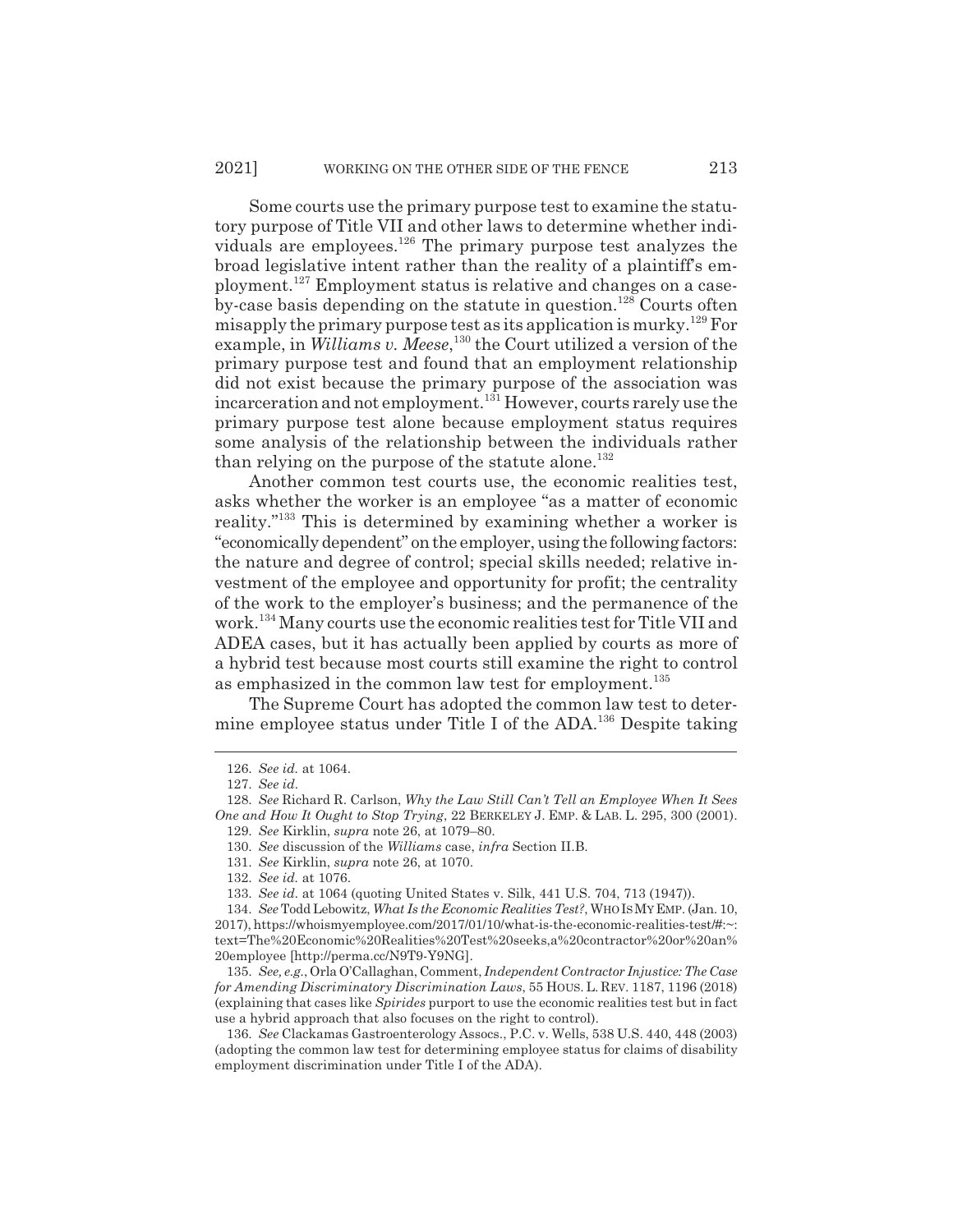many considerations into account the common law test still emphasizes the "right to control."137 These factors include:

(1) the extent of control which it is agreed that the employer may exercise over the details of the work; (2) whether or not the worker is engaged in a distinct business or occupation; (3) the kind of occupation, and whether, in the locality, the work is usually done under the direction of the employer or by a specialist without supervision; (4) the skill required in the particular occupation; (5) whether the employer or the worker supplies the instrumentalities, tools, and the workplace; (6) the length of time for which the person is employed; (7) the method of payment, whether by the time worked or by the job; (8) whether or not the work is a part of the regular business of the employer; (9) whether or not the parties believe they are creating an employer-employee relationship; and (10) whether or not the worker does business with others.<sup>138</sup>

Despite taking many considerations into account, the common law test still focuses on the right to control.<sup>139</sup>

Finally, the hybrid test combines principles from the economic realities test and the common law test.<sup>140</sup> The hybrid test considers "the economic realities of the work relationship as a critical factor in [the] determination [of employee status] but focus[es] on the employer's right to control the work process as the determinative factor."141

The tests developed for employee status, although containing similarities, have key distinctions.<sup>142</sup> However, no matter what test is used by courts, incarcerated workers should be recognized as employees to create avenues of redressability for discrimination that occurs in the prison workplace.<sup>143</sup>

## *B. Initial Circuit Split on Employee Status*

In 1988, the Ninth Circuit encountered the question of whether prisons could be protected by employment discrimination statutes in the prison workplace in *Baker v. McNeil Island Correctional*

<sup>137.</sup> *See* O'Callaghan, *supra* note 135, at 1194–95.

<sup>138.</sup> *Id.* at 1195 (quoting Myra H. Barron, *Who's an Independent Contractor? Who's an Employee?*, 14 LAB. LAW. 457, 458 (1999)).

<sup>139.</sup> *See Independent Contractor (Self-Employed) or Employee?*, IRS (July 2, 2021), https://www.irs.gov/businesses/small-businesses-self-employed/independent-contractor -self-employed-or-employee [https://perma.cc/VC7F-ZE7T].

<sup>140.</sup> *See* Kirklin, *supra* note 26, at 1065.

<sup>141.</sup> *See* O'Callaghan, *supra* note 135, at 1195–96 (citing Muhl, *supra* note 119, at 3, 10).

<sup>142.</sup> *See* Muhl, *supra* note 119, at 9.

<sup>143.</sup> *See* discussion, *infra* Part IV.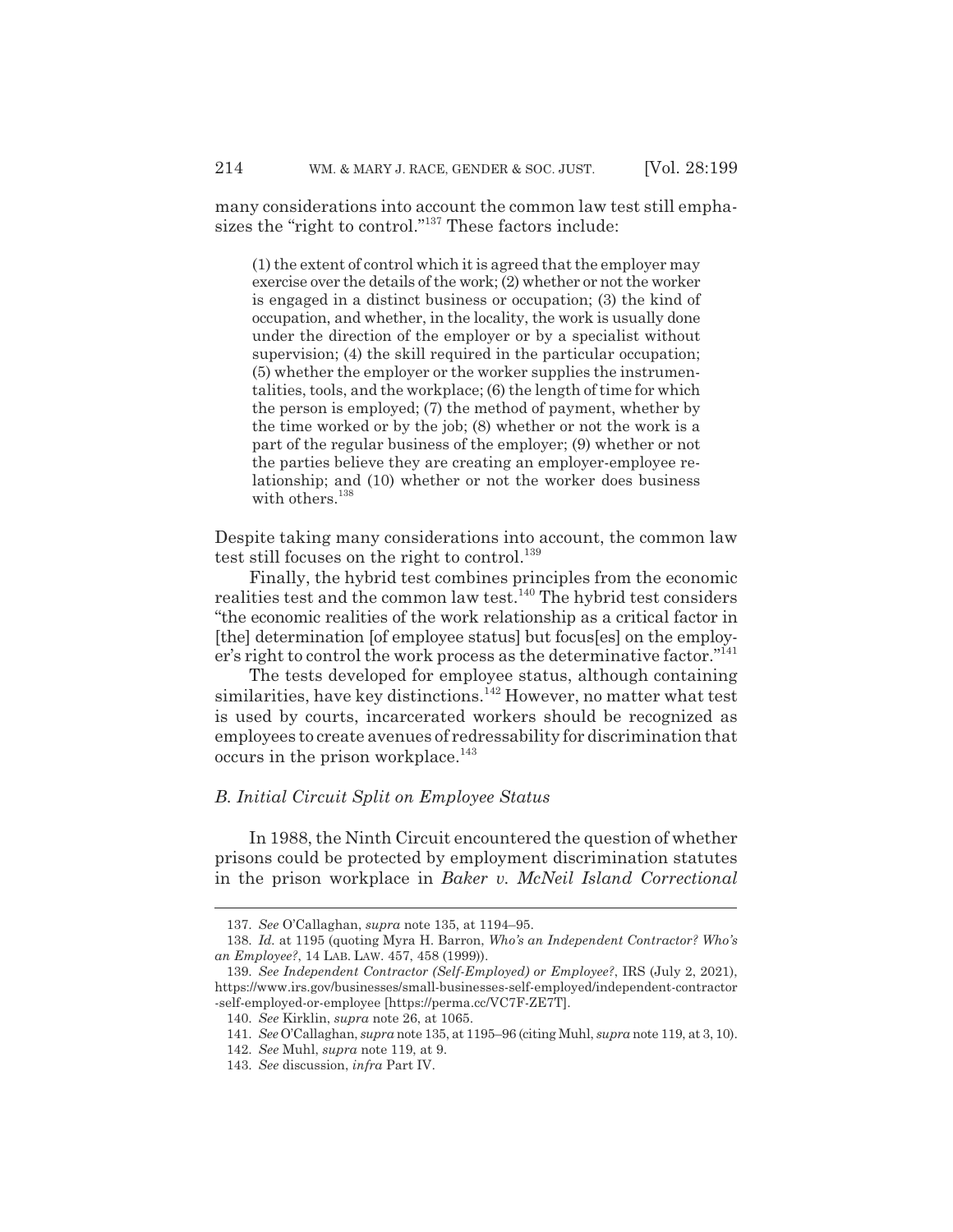*Center*. 144 In this case, Baker averred that, despite his qualifications, he was not chosen for a library aide position because he was Black.<sup>145</sup> The Ninth Circuit reversed the district court's holding that Title VII did not apply to prison work assignments, finding that Baker's complaint should not have been dismissed.146 Using the *Spirides* factors, the Court held that the most important factor, the right to control, strongly indicated an employment relationship between the prisoner and the prison. $147$  Even if that did not control, the Court found that Baker's pleadings sufficiently alleged that his work was more akin to that of work release than "regular" prison work because Baker would be working with the state's librarian.<sup>148</sup> In deciding the case, the Ninth Circuit essentially held that *optional* job opportunities for prisoners can render an incarcerated worker an employee, even though the statute does not state or imply that employment must be optional. $^{149}$ 

Three years later in 1991, the Tenth Circuit faced a similar question in *Williams v. Meese*, which is the most cited prisoner employment discrimination case.150 Williams alleged that the prison denied him work assignments he was qualified for on the basis of his race, age, or disability, and that the prison retaliated against him for filing administrative grievances.<sup>151</sup> Williams was a Black inmate who suffered from hypertension, circulatory problems, and other leg issues.152 Despite these injuries, he was assigned to work in construction and was "passed over for other employment [opportunities] in favor of 'the [white] or young and non handicapped inmates.'"<sup>153</sup> He described being passed over for positions in the law library and chaplaincy despite his need for an accommodation.<sup>154</sup> The Tenth

<sup>144.</sup> *See* Baker v. McNeil Island Correctional Ctr., 859 F.2d 124, 125 (9th Cir. 1988).

<sup>145.</sup> *Id.* at 127 (explaining that Baker was not chosen for the position, despite the fact of the prison employee in charge of inmate assignments telling him he was "next in line" and he had the "capability to do the job," because the state librarian did not want to work with a Black man).

<sup>146.</sup> *See id.* at 126.

<sup>147.</sup> *Id.* at 128; *see* Spirides v. Reinhardt, 613 F.2d 826, 831–32 (D.C. Cir. 1979) (using twelve factors based on both the economic realities test and the common law test).

<sup>148.</sup> *Baker*, 859 F.2d at 128 (explaining that the EEOC released guidance stating that Title VII applied to prisoners eligible for work release and that the library aide position in this case may be more akin to work release than forced labor).

<sup>149.</sup> *See id.*

<sup>150.</sup> *See* Williams v. Meese, 926 F.2d 994, 994 (1991); *see also* the 1,778 Citing References from KeyCite for Williams v. Meese.

<sup>151.</sup> *See Williams*, 926 F.2d at 996.

<sup>152.</sup> Williams v. Meese, 1990 U.S. Dist. LEXIS 4072, at \*1 (D. Kan. Mar. 26, 1990).

<sup>153.</sup> *Id.* at \*1–2.

<sup>154.</sup> *See id.* at \*2. Outside of the prison context, construction and library positions generally are the basis of an employment relationship. *See, e.g.*, EEOC v. Boh Bros.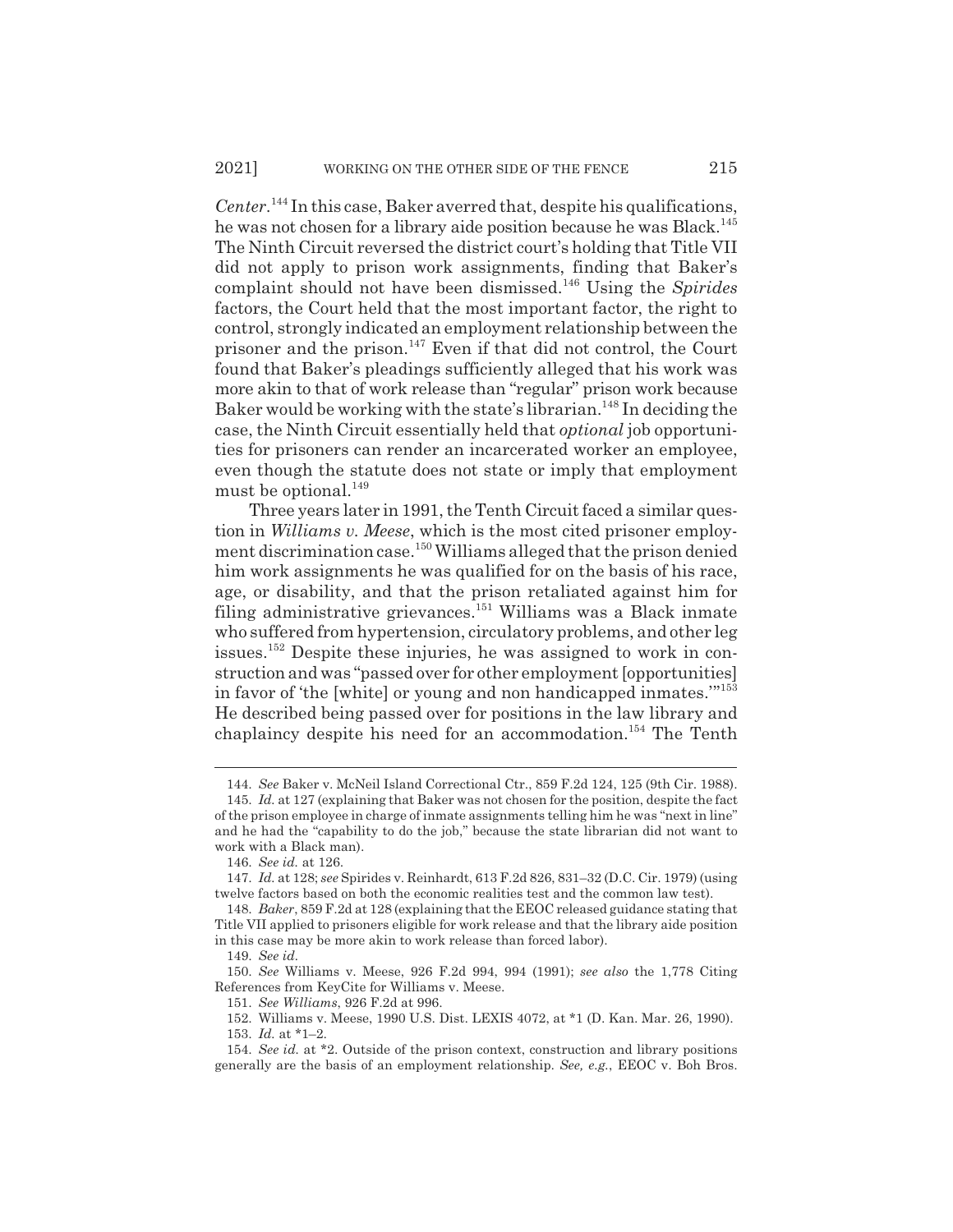Circuit, using a version of the primary purpose test, held that because "his relationship with the Bureau of Prisons, and therefore, with the ... [prison officials], arises out of his status as an inmate, not an employee," he could not be protected under neither Title VII nor the ADEA.155 The Court recognized that the relationship contained common elements of an employment relationship, yet they still found that the relationship's "primary purpose" arose from Williams "having been convicted and sentenced to imprisonment in the [officials'] correctional institution."156 The outcome of the *Williams* case is logically inconsistent with the primary purpose test.<sup>157</sup> Instead of looking at the primary purpose of the statute and its intent to protect employees, the Court focused on the primary purpose of the relationship between the incarcerated worker and the prison.<sup>158</sup> The Court unilaterally declared that because one aspect of their relationship arose out of incarceration, there could be no employment relationship.159 The Court went as far as to cite to *Baker* to support the assertion that there was no employment relationship between incarcerated workers and prisons.<sup>160</sup> Even if one were to follow the Court's rationale to its logical end by accepting the premise that the Court was not incorrect in looking at the purpose of the relationship, their holding in *Williams* defies logic.<sup>161</sup> The primary purpose of the relationship, considering the history of prison labor, is clearly profit for the institution itself.<sup>162</sup> Because of the Court's unwillingness to recognize rights for incarcerated people and the brutal history of prison labor, the Court misinterpreted the primary purpose test and created a fundamentally unsound exception to employment discrimination statutes for incarcerated workers.<sup>163</sup> The holdings in both *Williams* and *Baker* have been extended to claims under the ADEA and ADA.<sup>164</sup>

157. *See* Kirklin, *supra* note 26, at 1064 (describing the primary purpose test as intending to examine the broad purpose of the statute to determine if individuals are employees). 158. *See Williams*, 926 F.2d at 997.

161. *See* Kirklin, *supra* note 26, at 1080 (explaining that the Court did not "take into account the developments in the modern prison workplace over the past thirty years."). 162. *See* discussion *supra* Section I.D.

163. *See* Kirklin, *supra* note 26, at 1081.

164. *See, e.g.*, Vernacchio v. Davis, No. 19-CV-07171, 2020 U.S. Dist. LEXIS 23639, at \*3–4 (N.D. Cal. Feb. 11, 2020) (holding that prisoners can be employees under the

Constr. Co., L.L.C., 731 F.3d 444, 451 (5th Cir. 2013) (implying that employee status as a construction worker was not in question in a Title VII inquiry); *see also* Johnson v. Mao, 174 F. Supp. 3d 500, 502–03 (D.D.C. 2016) (assuming that an employee at the Library of Congress was an employee for the purposes of Title VII).

<sup>155.</sup> *Williams*, 926 F.2d at 997.

<sup>156.</sup> *Id.*

<sup>159.</sup> *Id.*

<sup>160.</sup> *See id.*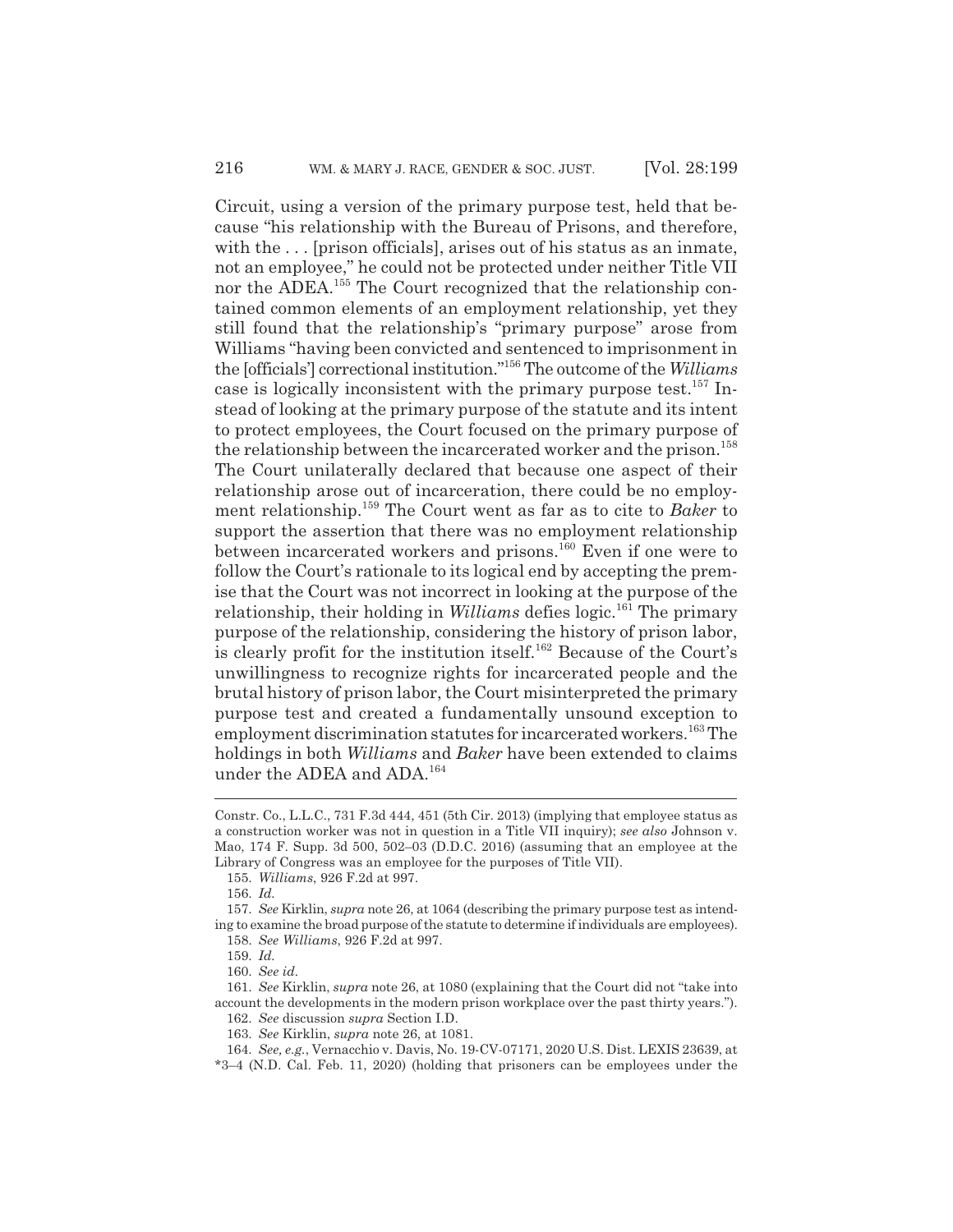#### *C. Application of the Circuit Split Today*

A prisoner's ability to obtain relief from employment discrimination has been functionally narrowed by *Williams* and *Baker*, insulating prisons from liability for discriminating against prisoner-employees in the work setting.165 The Second, Third, and Fifth Circuits followed the Tenth Circuit's *Williams* approach, barring all employment discrimination claims from incarcerated workers.<sup>166</sup> The Sixth, Seventh, and Eighth Circuits followed the Ninth Circuit's *Baker* approach and limited the availability of remedies to only optional job opportunities.167 The Ninth Circuit further clarified *Baker* in *Moyo v. Gomez*, where the Court, in determining employee status, emphasized that the position at issue, "while not work release, paid a salary and included some training."168 Under this approach, "inmates performing work assignments that include compensation or training, or that resemble work release rather than forced labor, may be employees entitled to protection."<sup>169</sup> This distinction is flawed.<sup>170</sup> Most forced prison labor, not just optional labor, requires some form of payment and training.171 To further muddy the waters, the Equal Employment Opportunity Commission (EEOC) released multiple informal discussion letters following the circuit split, usually falling on the

168. Moyo v. Gomez, 40 F.3d 982, 985 (9th Cir. 1994).

169. Vernacchio v. Davis, No. 19-cv-07171 2020 U.S. Dist. LEXIS 23639, at \*3 (N.D. Cal. Feb. 11, 2020).

ADEA); Positano v. Commonwealth Dep't of Corr., No. 3:13-CV-01570, 2018 U.S. Dist. LEXIS 83351, at \*1 (M.D. Penn. May 16, 2018) (holding that a prisoner's application to a position in dog-handling stated a cognizable claim under the ADA because it was an optional job opportunity).

<sup>165.</sup> *See* Kirklin, *supra* note 26, at 1070 (inferring that, under the *Williams* approach, it is difficult to hold prisons liable for discrimination against a prisoner in a work setting); *see also* Castle v. Eurofresh, Inc., 731 F.3d 901, 907 (9th Cir. 2013) (inferring that, under the *Baker* approach, there are only a few instances where a prisoner can be found to be an employee).

<sup>166.</sup> *See, e.g.*, Quinones v. N.Y.C., No. 19-CV-05400, 2020 WL 5665142, at \*5 (S.D.N.Y. Aug. 17, 2020) (stating that while the Second Circuit has not directly concluded Title VII is inapplicable to prisoners, district courts in the circuit have); *see* Wilkerson v. Samuels, 524 F. App'x. 777, 779 (3d Cir. 2013); Smith v. Gonzales, No. I:17-CV-0093-BL, 2018 U.S. Dist. LEXIS 31836, at \*11–12 (N.D. Tex. Feb. 2, 2018).

<sup>167.</sup> *See, e.g.*, Johnson v. Anderson, No. 2:07-CV-161, 2008 U.S. Dist. LEXIS 76633, at \*13 (E.D. Tenn. Aug. 28, 2008); Vanskike v. Peters, 974 F.2d 806, 810 n.5 (7th Cir. 1992); Renda v. Iowa Civ. Rts. Comm'n, 784 N.W. 2d 8, 19 (Iowa 2010).

<sup>170.</sup> *See* Charles Decker, *Time to Reckon with Prison Labor*, INST. SOC.&POL'Y STUD. (Oct. 2013), https://isps.yale.edu/news/blog/2013/10/time-to-reckon-with-prison-labor-0 [https://perma.cc/WQ63-P58B].

<sup>171.</sup> *See id.* The pay difference between forced labor and optional labor is not large: incarcerated workers forced into jobs serving the prison make approximately 12 cents to 40 cents per hour and can make between 23 cents to \$1.15 per hour working for outside businesses. *See id.*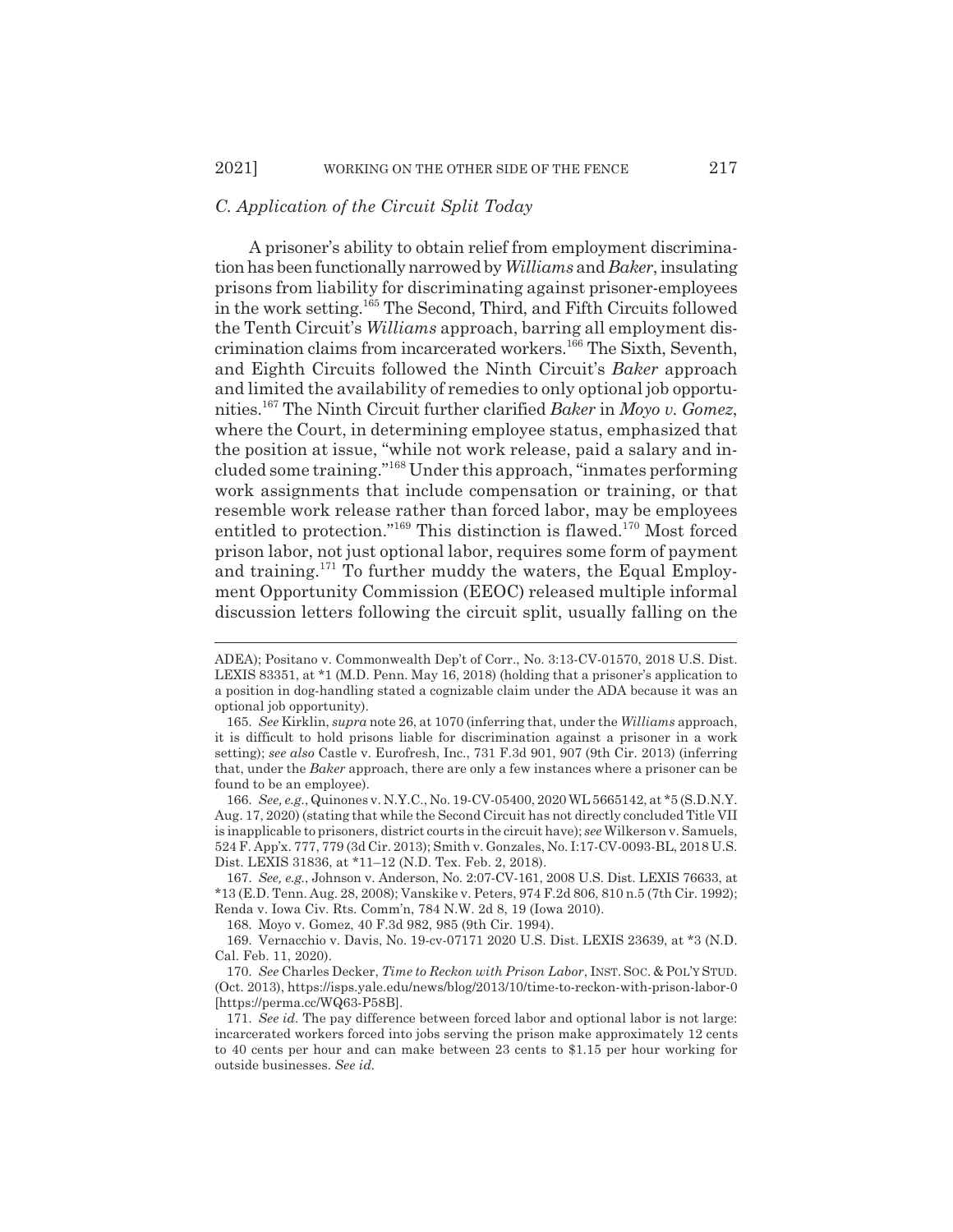side of *Williams* rather than *Baker* despite the untenability of both approaches.<sup>172</sup>

## III. PROBLEMS WITH THE CURRENT APPROACHES AND BARRIERS TO FINDING A SOLUTION

## *A. Issues with the* Williams *and* Baker *Approaches*

The *Baker* and *Williams* frameworks are unworkable and fail to protect workers.173 Both approaches prevent prisoners who act as *employees* from bringing claims regarding employment discrimination against the Department of Corrections simply due to the fact of their incarceration.<sup>174</sup>

The *Williams* approach ignores the fact that prisoners actually act as employees.175 Given the historic and expansive nature of work that incarcerated individuals perform,<sup>176</sup> it is untenable to say that all incarcerated workers are not employees. The logical reasoning of *Williams* itself does not hold up under scrutiny because its application of the primary purpose test was incorrect and outdated.177 Williams' situation is exactly what employment discrimination statutes were created to protect against outside of prison walls.178 Despite its

<sup>172.</sup> *See, e.g.*, *EEOC Informal Discussion Letter: Title VII/Conviction Policy/Prison Inmate/Religion/Work Program*, EEOC (Mar. 26, 2016), https://www.eeoc.gov/foia/eeoc -informal-discussion-letter-315 [https://perma.cc/D9ZB-NEKK] (last visited Nov. 4, 2021) (stating that "if the work, or lack of work, is based on incarceration, it is not covered by Title VII"); EEOC Compl. Manual § 2(B)(3)(a)(III), EEOC (May 12, 2000), https://www .eeoc.gov/laws/guidance/section-2-threshold-issues#2-III-B-3-a-iii [https://perma.cc/7TQR -DAZU] (stating that "[a] prison does not have an employment relationship with its own prisoners"). While EEOC guidance may be instructive, it is not a regulation that has the force of law. The plain language of the statute still controls. *See, e.g.*, Robert A. Marsico, *Guidance and Regulation*—*What's the Big Difference?*, SCARINCI HOLLENBACK (Oct. 16, 2018), https://scarincihollenbeck.com/law-firm-insights/business-law/guidance-and-regu lation-difference [https://perma.cc/L7BH-MBAB].

<sup>173.</sup> *See* Kathleen K. Ross, Note, *Prisoners As Employees Under Title VII: Baker v. McNeil Island Corrections Center*, 31 B.C.L. REV 203, 211 (1989); Kirklin, *supra* note 26, at 1070, 1080.

<sup>174.</sup> *See* Castle v. Eurofresh, Inc., 731 F.3d 901, 907 (9th Cir. 2013) (explaining that a prisoner who performs forced labor is not considered an employee because, under *Baker*, prisoners are defined as employees in narrow circumstances); Kirklin, *supra* note 26, at 1081.

<sup>175.</sup> *See* Benns, *supra* note 15 (explaining that while "one could reasonably expect some degree of compliance with modern labor standards" by prisons as "prison labor has expanded in scope and reach," prisons are able to refuse compliance with modern day standards because "courts have ruled that the relationship between the penitentiary and the inmate worker is not primarily economic; thus, the worker is not protected under the statutes" and retain no protections from statutes designed to protect employees).

<sup>176.</sup> *See* discussion, *supra* Section I.E.

<sup>177.</sup> *See* Kirklin, *supra* note 26, at 1080–81.

<sup>178.</sup> *See* discussion, *supra* Section II.B.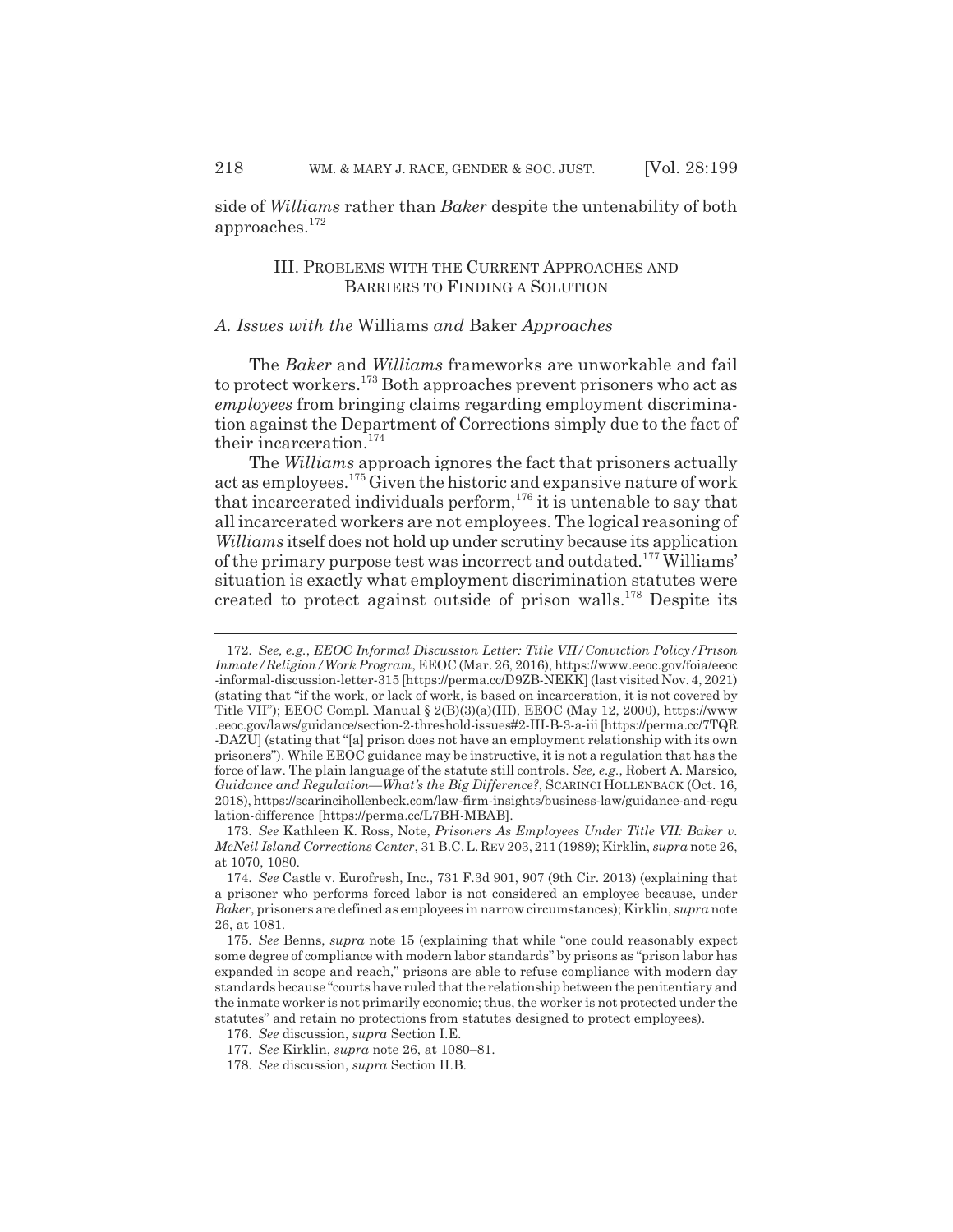problems, three circuits have adopted the *Williams* approach.179 The *Williams* legacy continues to block incarcerated workers who act as employees from bringing claims of discrimination without any legitimate statutory foundation.<sup>180</sup>

In the last two years alone, in cases like *Starry v. Oshkosh*, 181 *Thomas v. Paul*,<sup>182</sup> and *Keran v. Chambers-Smith*,<sup>183</sup> incarcerated workers have been barred from relief for workplace discrimination under the *Williams* approach despite acting as employees.<sup>184</sup> In *Starry*, the plaintiff was hired by the prison as a truck worker.<sup>185</sup> During the course of his work, Starry suffered knee pain and needed a replacement, initially limiting him to light-duty work and later causing his termination.186 The department failed to meet the minimum accommodation requirements under the ADA, yet Starry could not obtain relief because of his status as a prisoner.<sup>187</sup> The Court denied Starry's claim, undeterred by other cases presuming that truck drivers outside of the prison context are employees.188 In *Thomas*, the plaintiff's supervisors in the laundry room paid him less than white inmates, demoted him, and eventually fired him due to his race.<sup>189</sup> Again, the Court denied Thomas relief under the *Williams* approach,<sup>190</sup> despite other cases presuming individuals working at laundry stores are employees.<sup>191</sup> Finally, in *Keran*, the plaintiff argued he was fired because of his age.192 Keran worked in the metal shop at the prison for over twenty years and had received positive job evaluations from

186. *Id.*

189. *See Thomas*, 2019 U.S. Dist. LEXIS 158086, at \*1–2.

<sup>179.</sup> *See, e.g.*, Simon v. Fed. Prison Indus., Inc., No. 03-10792-JLT, 2003 WL 26128191, at \*2 n.7 (D. Mass. July 15, 2003) (noting that prisoners are not employees), *aff'd*, 91 F. App'x. 161 (4th Cir. 2004); Wilkerson v. Samuels, 524 F. App'x. 776, 779 (3d Cir. 2013); *see also* Smith v. Gonzales, 2018 U.S. Dist. LEXIS 31836, at \*11–12 (N. D. Tex. Feb. 2, 2018) (noting that Fifth Circuit courts have followed the *Williams* approach).

<sup>180.</sup> *See* Kirklin, *supra* note 26, at 1070.

<sup>181.</sup> *See* Starry v. Oshkosh Corr. Inst., 731 F. App'x. 517, 517 (7th Cir. 2018).

<sup>182.</sup> *See* Thomas v. Paul, No. 16-CV-12-SM, 2019 U.S. Dist. LEXIS 158086, at \*1 (D.N.H. Sept. 12, 2019).

<sup>183.</sup> *See* Keran v. Chambers-Smith, No. 2:20-CV-2002, 2020 U.S. Dist. LEXIS 133954, at \*1 (S.D. Ohio July 29, 2020).

<sup>184.</sup> *See id.* at \*8–9; *Starry*, 731 F. App'x. at \*519; *Thomas*, 2019 U.S. Dist. LEXIS 158086, at \*13–14, 17.

<sup>185.</sup> *Starry*, 731 F. App'x. at \*518.

<sup>187.</sup> *Id.* at \*517–18.

<sup>188.</sup> *Id. See, e.g.*, Parkins v. Civil Constructors, 163 F.3d 1027, 1033–34 (7th Cir. 1998) (assuming the employee status of the plaintiff truck driver).

<sup>190.</sup> *See id.* at \*13–14 n.4.

<sup>191.</sup> *See, e.g.*, Odima v. Westin Tuscon Hotel, 53 F.3d 1484, 1492 (9th Cir. 1995) (assuming that the plaintiff, who worked in a hotel laundry room, was an employee for the purposes of Title VII).

<sup>192.</sup> *See* Keran v. Chambers-Smith, No. 2:20-CV-2002, 2020 U.S. Dis. LEXIS 133954, at \*1 (S.D. Ohio July 29, 2020).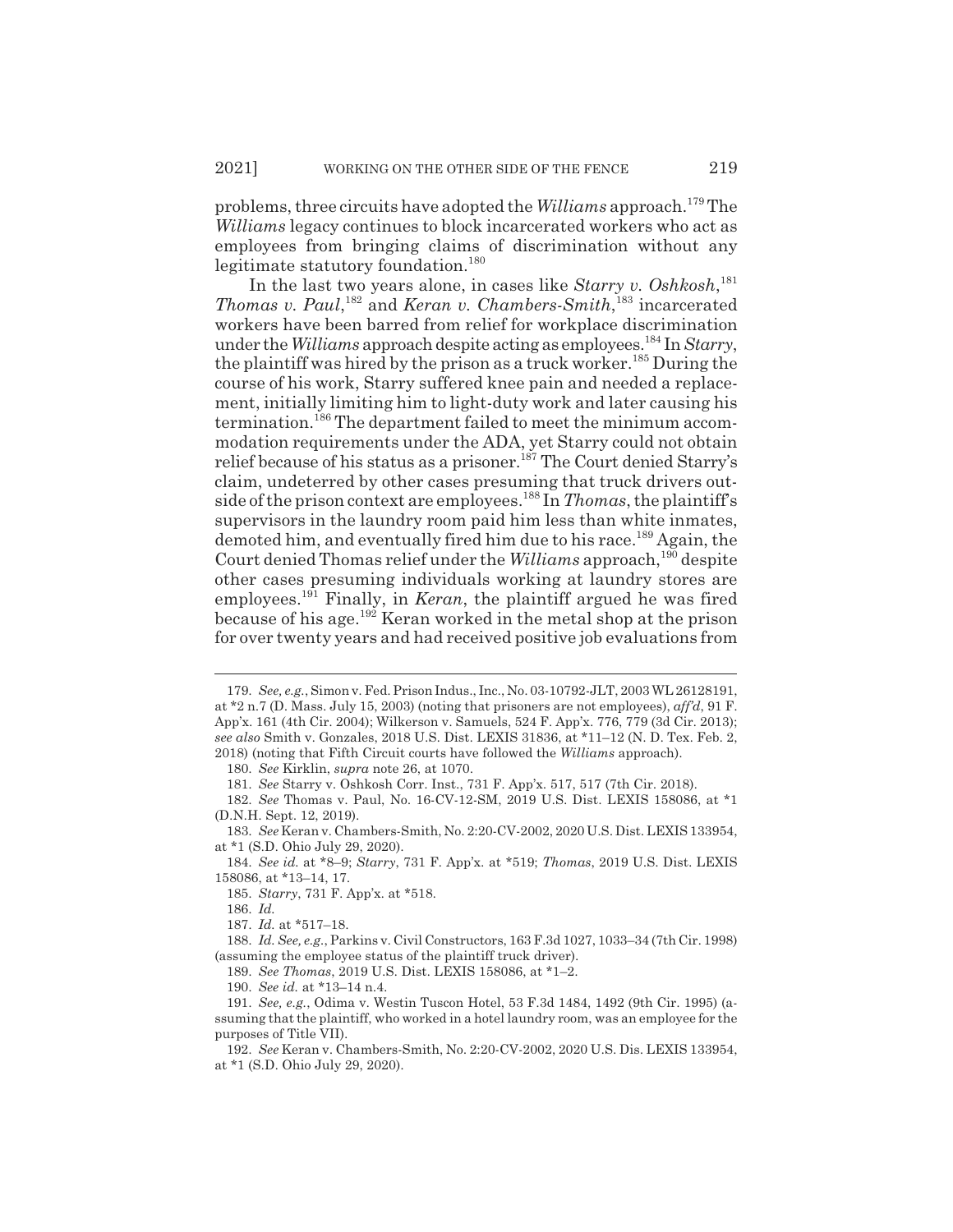his previous manager.<sup>193</sup> A new manager took over and wanted to purge older workers, thus firing Keran and several other older inmates.194 The ADEA denied a remedy for Keran and his co-workers based on the Court's adoption of *Williams*. 195

Although less draconian than *Williams*, the *Baker* approach is not an adequate solution.196 The *Baker* standard creates an arbitrary distinction between forced labor and optional job opportunities<sup>197</sup> that deprives incarcerated workers who are forced to work from litigating claims of employment discrimination.<sup>198</sup>

In cases like *Castle v. Eurofresh*, incarcerated workers were prevented from suing because of the *Baker* approaches' distinction between forced labor and optional job opportunities for prisoners.<sup>199</sup> In *Castle*, the plaintiff picked tomatoes for Eurofresh at a greenhouse near his prison.200 A pre-existing ankle injury was aggravated by his work, and Castle asked for breaks during the day to accommodate his disability.<sup>201</sup> He eventually requested job reassignment, but was demoted to a lesser-paying position.<sup>202</sup> Castle lacked recourse because he was "obligated to work at some job pursuant to a prison work program," and thus did not meet the *Baker* requirements.203 The *Baker* analysis emphasized the fact that the position was paid, and the claim in *Castle* involved pay discrimination based on disability, yet the holdings differed.<sup>204</sup>

196. *See* Baker v. McNeil Island Correctional Ctr., 859 F.2d 124, 126 (9th Cir. 1988).

197. *See id.* The supposed distinction is based on being akin to a work release program, where jobs that pay a salary and include some training may be considered employment but not others. *See* Moyo v. Gomez, 40 F.3d 982, 984–85 (9th Cir. 1994). The forced labor incarcerated workers are required to provide resembles regular jobs, yet it "is not checked by many of the protections enjoyed by workers laboring in the exact same jobs on the other side of the 20-foot barbed-wire electric fence." *See* Benns, *supra* note 15. Furthermore, most prison jobs do include a salary and include some sort of training whether they are forced or optional. *See, e.g.*, Williams v. Meese, 926 F.2d 994, 996 (10th Cir. 1991).

198. *See, e.g.*, *Baker*, 859 F.2d at 124.

199. *See, e.g.*, Castle v. Eurofresh, Inc., 731 F.3d 901, 903 (9th Cir. 2013).

201. *See Castle*, 731 F.3d at 904.

202. *See id.*

<sup>193.</sup> *Id.* at \*6.

<sup>194.</sup> *See id.*

<sup>195.</sup> *See id.* at \*7–9. Job positions in metal shops are typically given the label of employee. *See, e.g.*, Kalu v. Unitrack Industrial, Inc., No.92-1574 1992 U.S. Dist. LEXIS 7738, at \*1–4 (D. Pa. June 4, 1992) (assuming that a former metal shop employee was an employee under Title VII).

<sup>200.</sup> *Id.* at 904. Workers for fruit growers have previously been held to be employees under Title VII. *See, e.g.*, United States EEOC v. Global Horizons, Inc., 915 F.3d 631, 634 (9th Cir. 2019).

<sup>203.</sup> *Id.* at 907 (quoting Coupar v. Dep't of Lab., 105 F.3d 1263, 1265 (9th Cir. 1997)). 204. *See id.* at 904; *see also* Baker v. McNeil Island Correctional Ctr., 859 F.2d 124,

<sup>124 (9</sup>th Cir. 1988).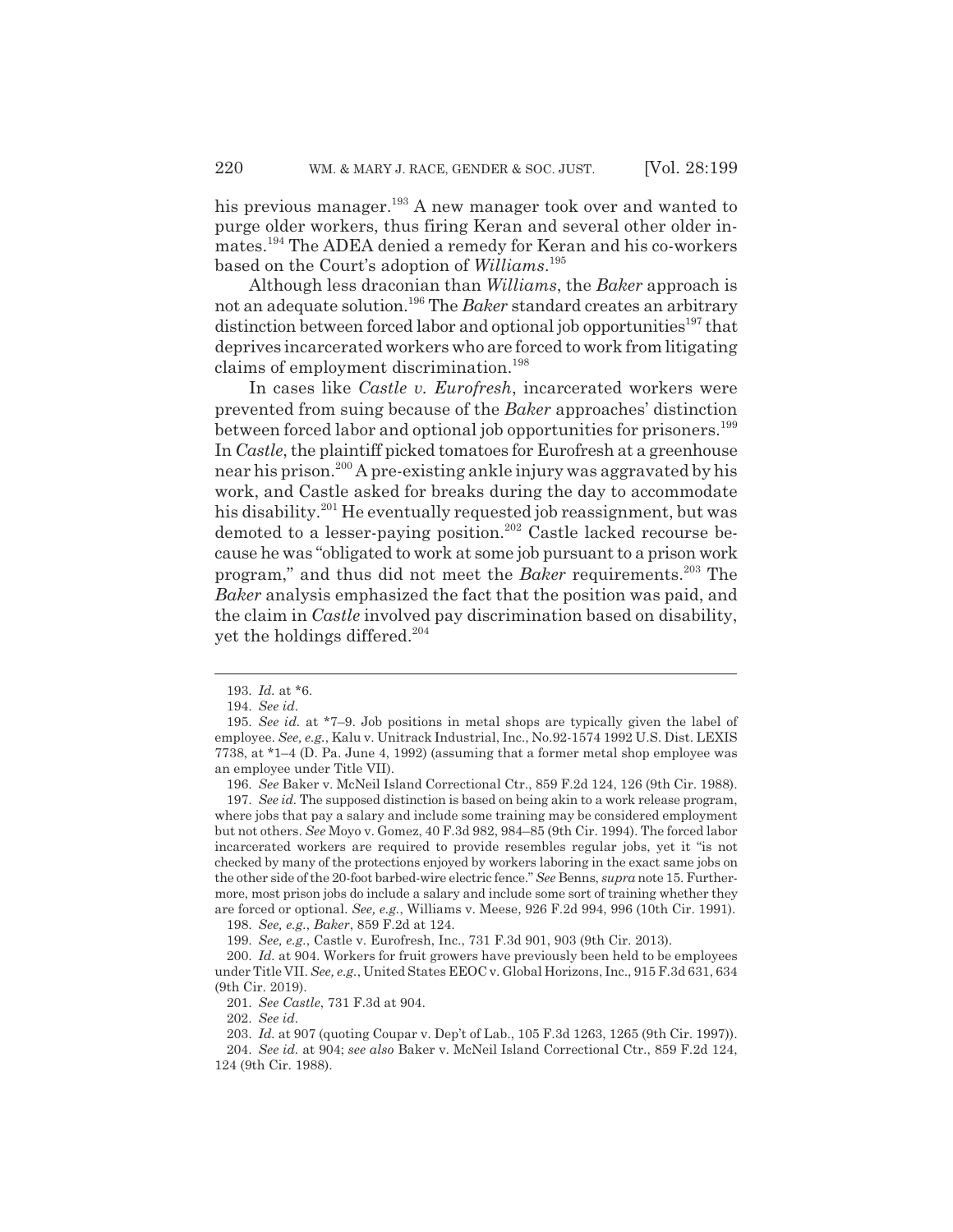These outcomes frustrate the purpose of Title VII, the ADA, and the ADEA.205 The legislative histories of all three statutes reflect a broad intent to implement a policy of equal opportunity in employment and create an environment free of wrongful discrimination for all.206 It is established that employment discrimination statutes, "as remedial legislation, [are to be] construed broadly."207 Courts view the purpose and language of the statutes expansively,<sup>208</sup> but they refuse to do so in the context of incarcerated workers.<sup>209</sup> Discrimination "maintains the same invidious character within the world of the prison and outside it," and "[g]iven the broad policies behind Title VII [and other employment discrimination protections], there would appear to be no reason to withhold Title VII's protections from extending inside the prison walls."<sup>210</sup>

This reasoning is especially true when considering the history of prison labor and the fact that today, prison work assignments closely resemble traditional jobs.<sup>211</sup> Inmates consistently hold longterm jobs with regular shift schedules, and the type of work assignments performed strikingly resemble ordinary, out-of-prison jobs.<sup>212</sup> Incarcerated employees work under the authority of supervisors, who are either prison staff or employees for third-party corporations.213 Though not given the dignity of minimum wage, the vast majority of inmates receive compensation for the jobs they perform. $^{214}$ While the compensation is paltry, the money offers incarcerated individuals a slice of freedom by giving them the ability to purchase items such as food, clothing, and personal hygiene products from

<sup>205.</sup> *See* discussion, *supra* Section II.B.

<sup>206.</sup> The Supreme Court, as well as various courts of appeals and district courts, have repeatedly stated that Title VII should be interpreted broadly. *See, e.g.*, Lawrence D. Rosenthal, *To Report or Not to Report: The Case for Eliminating the Objectively Reasonable Requirement for Opposition Activities Under Title VII's Anti-Retaliation Provision*, 39 ARIZ. ST. L.J. 1127, 1131 n.15 and accompanying text (2007).

<sup>207.</sup> *See* Moyo v. Gomez, 40 F.3d 982, 982 (9th Cir. 1994).

<sup>208.</sup> *See, e.g.*, Bostock v. Clayton Cty., 140 S. Ct. 1731, 1747 (2020) (stating that "when Congress chooses not to include any exceptions to a broad rule, courts apply the broad rule. And that is exactly how this Court has always approached Title VII."); *see also* Nationwide Mut. Ins. Co. v. Darden, 503 U.S. 318, 322–23 (1992) (holding that when interpreting employee status from the ADA, federal courts should use the broader common law agency test as opposed to more restrictive alternatives).

<sup>209.</sup> *See supra* note 25 and accompanying text.

<sup>210.</sup> Vanskike v. Peters, 974 F.2d 806, 810 (7th Cir. 1992).

<sup>211.</sup> *See* discussion, *supra* Section I.D; *see also* discussion, *supra* Section I.E.

<sup>212.</sup> For a discussion of inmate work assignments that represent traditional jobs, *see, e.g.*, Christopher Zoukis, *Inmate Work Assignments in Federal Prison*, ZOUKIS CON-SULTING GROUP (Sept. 20, 2017), https://www.prisonerresource.com/work-assignment/in mate-work-assignments-federal-prison [https://perma.cc/CW4S-NYPC].

<sup>213.</sup> *See, e.g.*, Quinones v. N.Y.C., No. 19-CV-05400, 2020 WL 5665142, at \*1 (S.D.N.Y. Aug. 17, 2020).

<sup>214.</sup> *See, e.g.*, Welsh, *supra* note 100, at 483.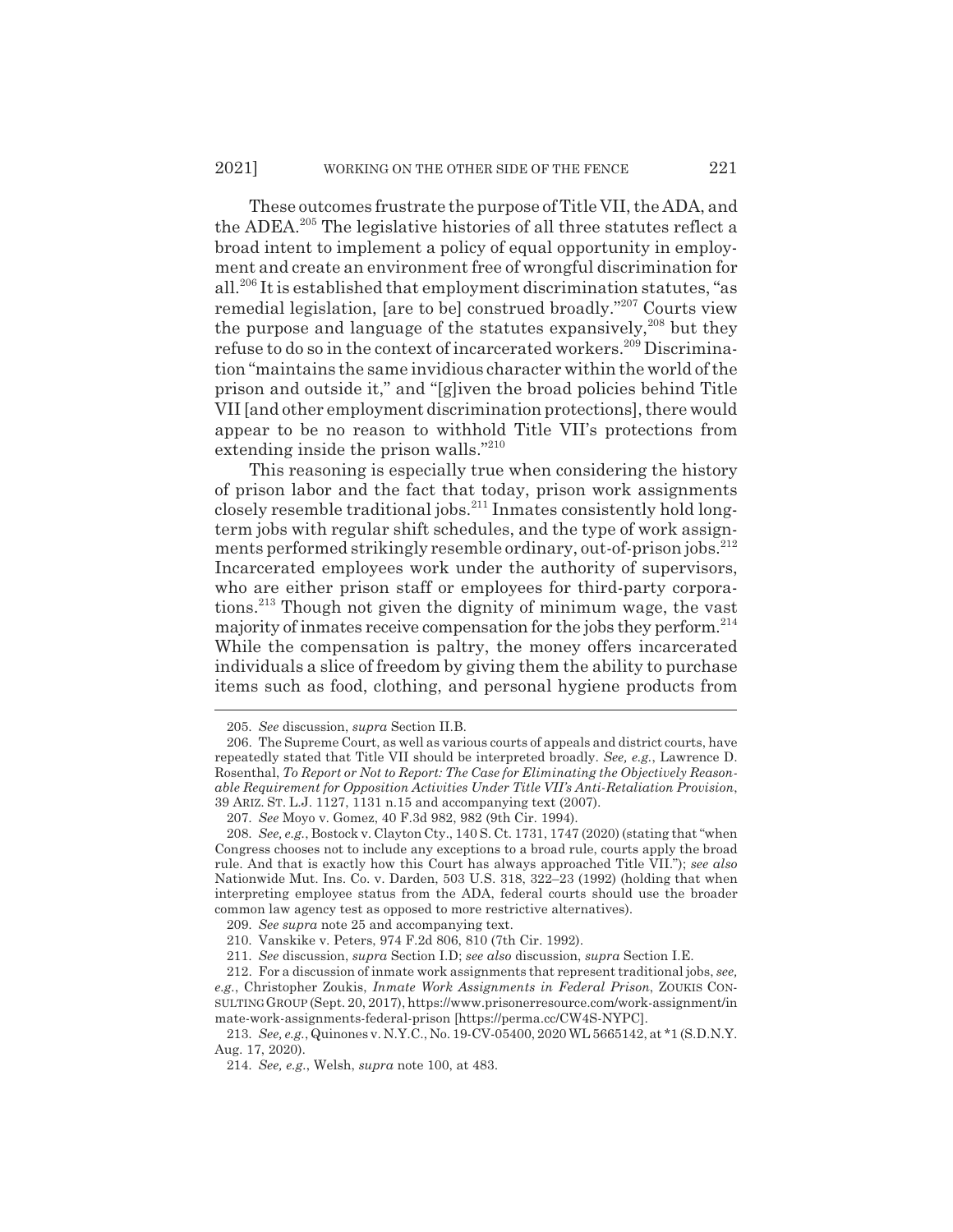commissary.215 Incarcerated workers may also receive nonmonetary compensation for their labor, like good time credit that will allow them an earlier release.<sup>216</sup> Prisoners can spend up to "half of their waking" hours engaged in some form of employment[,]" which means that for "at least half of the [time] . . . a prisoner consciously interacts with the prison, he or she is doing so in the context of a quasi-employment relationship."217 Although incarcerated workers may not be recognized by the courts as employees, the actual labor that they perform paints a different picture.<sup>218</sup> Incarcerated workers work just as those outside of prison do.219 The main difference between incarcerated workers and non-incarcerated "employees" are the voluntariness of the work and the rate of compensation.<sup>220</sup> The character of the work performed largely retains elements of traditional jobs outside of prison.<sup>221</sup>

Additionally, inmate labor provides vast economic benefits to the companies involved.<sup>222</sup> Prison labor saves counties, and makes companies, millions of dollars.<sup>223</sup> Without the recognition of an employment relationship, inmate labor cannot be regulated to prevent workplace discrimination.<sup>224</sup> Why then do the courts continue to refuse to recognize incarcerated individuals as employees under employment discrimination statutes?<sup>225</sup>

## *B. Court-Created Obstacles to Recognizing Incarcerated Workers' Rights and Why They Should Not Act as Barriers*

Courts share a few major reasons why they are unwilling to recognize incarcerated workers as employees.226 At the forefront is prejudice against incarcerated individuals.227 One judge argued that

<sup>215.</sup> *See FAQ: The Prison Commissary*, PRISON FELLOWSHIP, https://www.prisonfellow ship.org/resources/training-resources/in-prison/faq-prison-commissary [https://perma.cc /AMK6-V4MB] (last visited Nov. 4, 2021).

<sup>216.</sup> *See* Welsh, *supra* note 100, at 483.

<sup>217.</sup> Leung, *supra* note 104, at 696.

<sup>218.</sup> *See* Zoukis, *supra* note 212.

<sup>219.</sup> *See id.*

<sup>220.</sup> *See id.*

<sup>221.</sup> *See id.*

<sup>222.</sup> *See* Katherine Stevenson, *Profiting off of Prison Labor*, BUS.REV.BERKELEY (July 6, 2020), https://businessreview.berkeley.edu/profiting-off-of-prison-labor [https://perma.cc /7HSE-FMXU].

<sup>223.</sup> For example, one Kentucky county estimated that inmate labor saved it approximately three million dollars during the year of 2006 alone. *See* Zatz, *supra* note 101, at 870. At the same time, prison labor makes counties large profits. *See* discussion, *supra* Part II.

<sup>224.</sup> *See, e.g.*, Baker v. McNeil Island Correctional Ctr., 859 F.2d 124, 125 (9th Cir. 1988). 225. *See, e.g.*, McCaslin v. Cornhusker State Indus., 952 F. Supp. 652, 656 (D. Neb.

<sup>1996).</sup>

<sup>226.</sup> *See, e.g.*, *id.* at 658.

<sup>227.</sup> *See id.*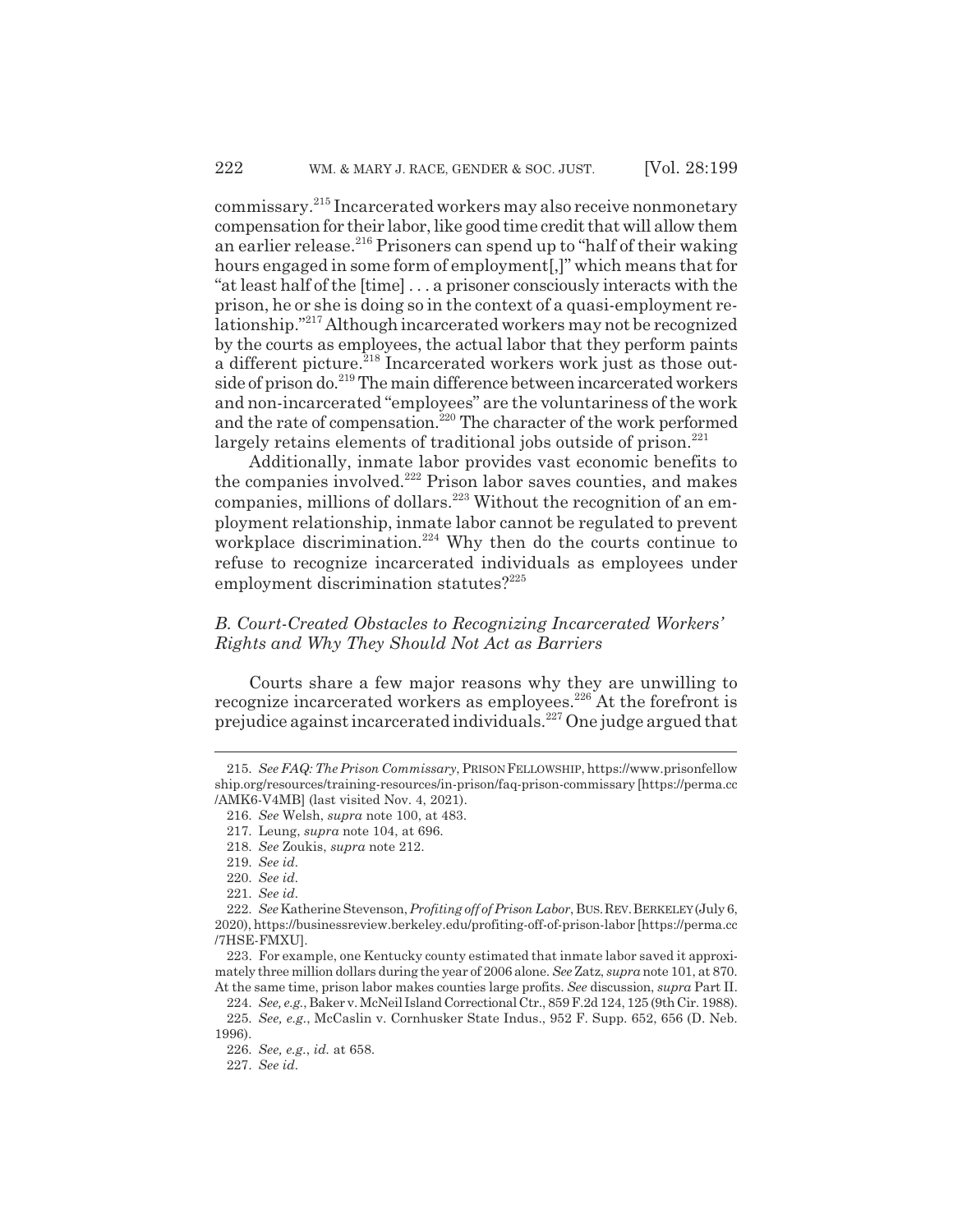an employment relationship is inapplicable in the context of prison because the relationship between the incarcerated individual and prison is based on the need "to control individuals who have been unable or unwilling to control themselves."228 But as Justice Gorsuch wrote for the majority in *Bostock v. Clayton County* on the topic of Title VII's application to sexual orientation,

to refuse enforcement just . . . because the parties before us happened to be unpopular at the time of the law's passage, would not only require us to abandon our role as interpreters of statutes; it would tilt the scales of justice in favor of the strong or popular and neglect the promise that all persons are entitled to the benefit of the law's terms.<sup>229</sup>

Courts also continually emphasize that the relationship between prisoners and prisons is not one of employer-employee but is one of "jailor-jailed."230 This reflects a fundamental misunderstanding of employment relationships.231 Employment discrimination statutes apply when there "is some connection with an employment relationship."232 The relationship between incarcerated workers and prisons is not automatically excluded from an employment relationship simply because it initially arises out of incarceration.233 The argument that incarceration excludes the formation of all other relationships is simplistic.234 It fails to account for "all of the racial, social, and economic dynamics that shape a person's experiences" and the "experience of being employed in prison."235 The relationships between prisoner and prison are multifaceted and complex, and just because the relationship arises out of incarceration does not preclude other relationships from developing.<sup>236</sup>

<sup>228.</sup> *Id.*

<sup>229.</sup> Bostock v. Clayton Cty., 140 S. Ct. 1731, 1751 (2020).

<sup>230.</sup> *McCaslin*, 952 F. Supp. at 657; *see also* Smith v. Gonzales, No. I:17-CV-0093-BL, 2018 U.S. Dist. LEXIS 31836, at \*7 (N.D. Tex. Feb. 2, 2018) (noting that "the primary purpose of their association [is] incarceration, not employment"); Williams v. Meese, 926 F.2d 994, 997 (10th Cir. 1991) (arguing that the relationship between the prisoner and prison "arises out of his status as an inmate, not an employee"); Wilkerson v. Samuels, 524 F. App'x. 776, 779 (3d Cir. 2013) (explaining that similarly to the fact that inmates are not considered employees under the Fair Labor Standards Act, "Wilkerson's relationship with UNICOR is one of a prisoner, not an employee.").

<sup>231.</sup> *See* discussion, *supra* Section II.B.

<sup>232.</sup> Baker v. McNeil Island Correctional Ctr., 859 F.2d 124, 127 (9th Cir. 1988).

<sup>233.</sup> *See* Leung, *supra* note 104, at 693–96.

<sup>234.</sup> *See id.*

<sup>235.</sup> *Id.* at 696.

<sup>236.</sup> *See* Annie McGrew & Angela Hanks, *It's Time to Stop Using Inmates for Free Labor*, TALK POVERTY (Oct. 20, 2017), https://talkpoverty.org/2017/10/20/want-prison-feel -less-likeslaverypay-inmates-work [https://perma.cc/SWM2-Q9Q8].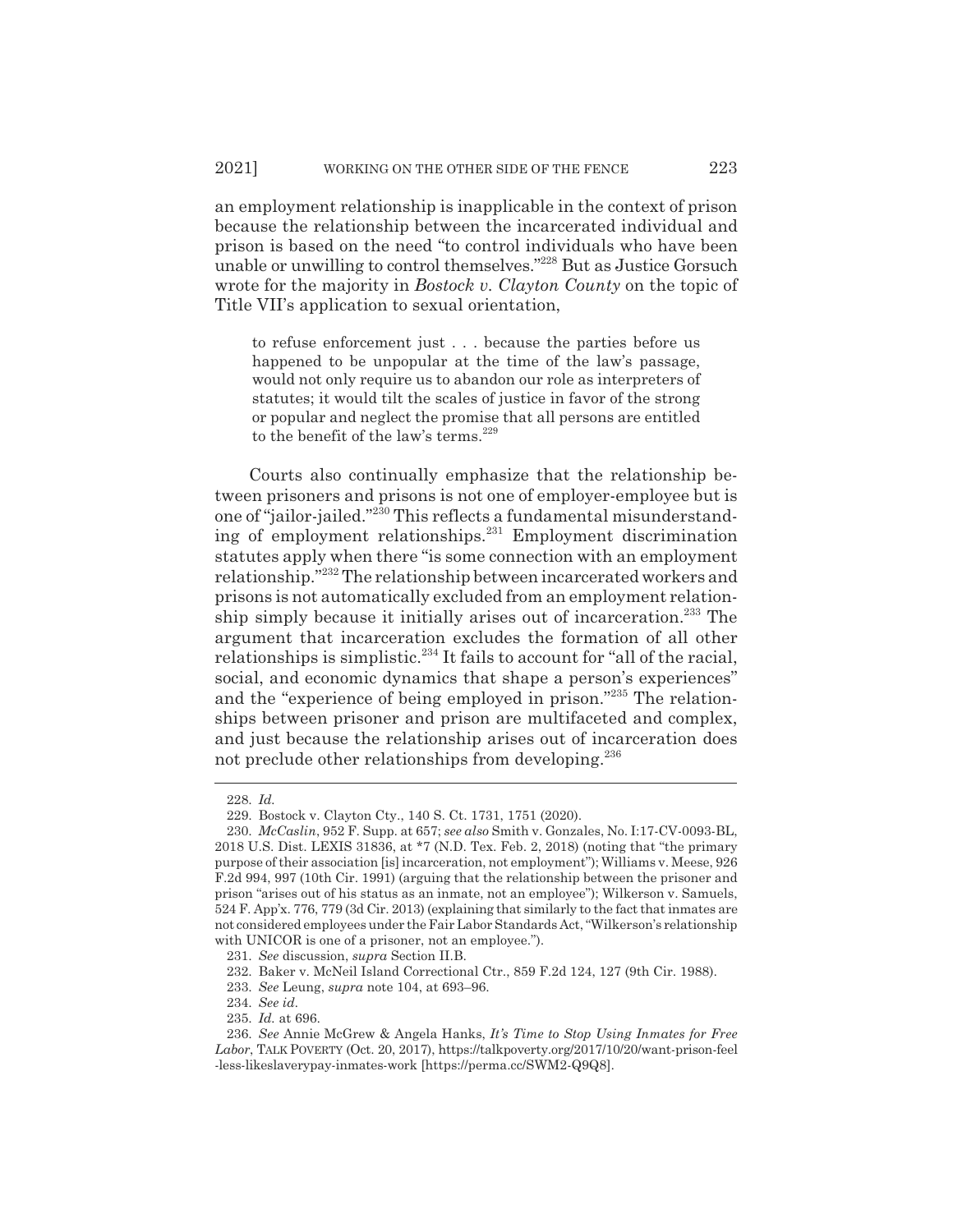Though it is true that the relationship arises primarily out of incarceration, the individual is still forced to enter into an employment relationship with the prison—the existence of one relationship does not preclude the existence of the other.<sup>237</sup> Incarcerated workers in the private industry make billions of dollars for companies at extremely low costs, and incarcerated workers save counties and governments millions every year.<sup>238</sup> Prison labor is an inherently economic activity, with enormous profits made off the backs of incarcerated workers.<sup>239</sup> Prison populations were driven higher to meet the high demand for incarcerated workers.<sup>240</sup> These facts strongly cut against the argument that the primary purpose of the relationship is incarceration.

The inextricable linking of prison labor, racism, and mass incarceration further blurs the distinction between an employment relationship and incarceration relationship.<sup>241</sup> Considering the history of prison labor, it is untenable to argue that the existence of an incarceration relationship automatically precludes the existence of an employment relationship because incarceration relationships were built on employment relationships.<sup>242</sup>

Another concern identified by courts is that deeming incarcerated individuals as employees under employment discrimination statutes would entitle them to benefits such as minimum wage requirements under the Fair Labor Standards Act (FLSA).<sup>243</sup> Legislation such as the FLSA and the Employment Retirement Income Security Act (ERISA) also define employees as "individual[s] employed by an employer."244 Courts hesitate to define incarcerated workers as employees under employment discrimination statutes for fear that this will extend rights to incarcerated workers under other statues like the FLSA or ERISA.<sup>245</sup> This concern fails to be persuasive for three separate reasons. First, as a matter of civil and labor rights, incarcerated workers should be paid minimum wage and offered employee benefits for their labor, especially if the goal of incarceration is rehabilitation.<sup>246</sup> These wages and benefits would help prepare

<sup>237.</sup> *Id.*

<sup>238.</sup> *See, e.g.*, Stevenson, *supra* note 222.

<sup>239.</sup> *Id.*

<sup>240.</sup> *Id.*

<sup>241.</sup> *See* discussion, *supra* Part II.

<sup>242.</sup> *See* McGrew & Hanks, *supra* note 236.

<sup>243.</sup> *See* Fair Labor Standards Act, 29 U.S.C. § 203(1) (2018).

<sup>244. 29</sup> U.S.C. § 203(e)(1); Employment Retirement Income Security Act, 29 U.S.C. § 1002(6) (2019).

<sup>245.</sup> *See* 29 U.S.C. § 203(e)(1); 29 U.S.C. § 1002(6).

<sup>246.</sup> *See* Josh Kovensky, *It's Time to Pay Prisoners the Minimum Wage*, NEWREPUBLIC (Aug. 15, 2014), https://newrepublic.com/article/119083/prison-labor-equal-rights-wages -incarcerated-help-economy [https://perma.cc/TGA3-E7ZB] (paying prisoners minimum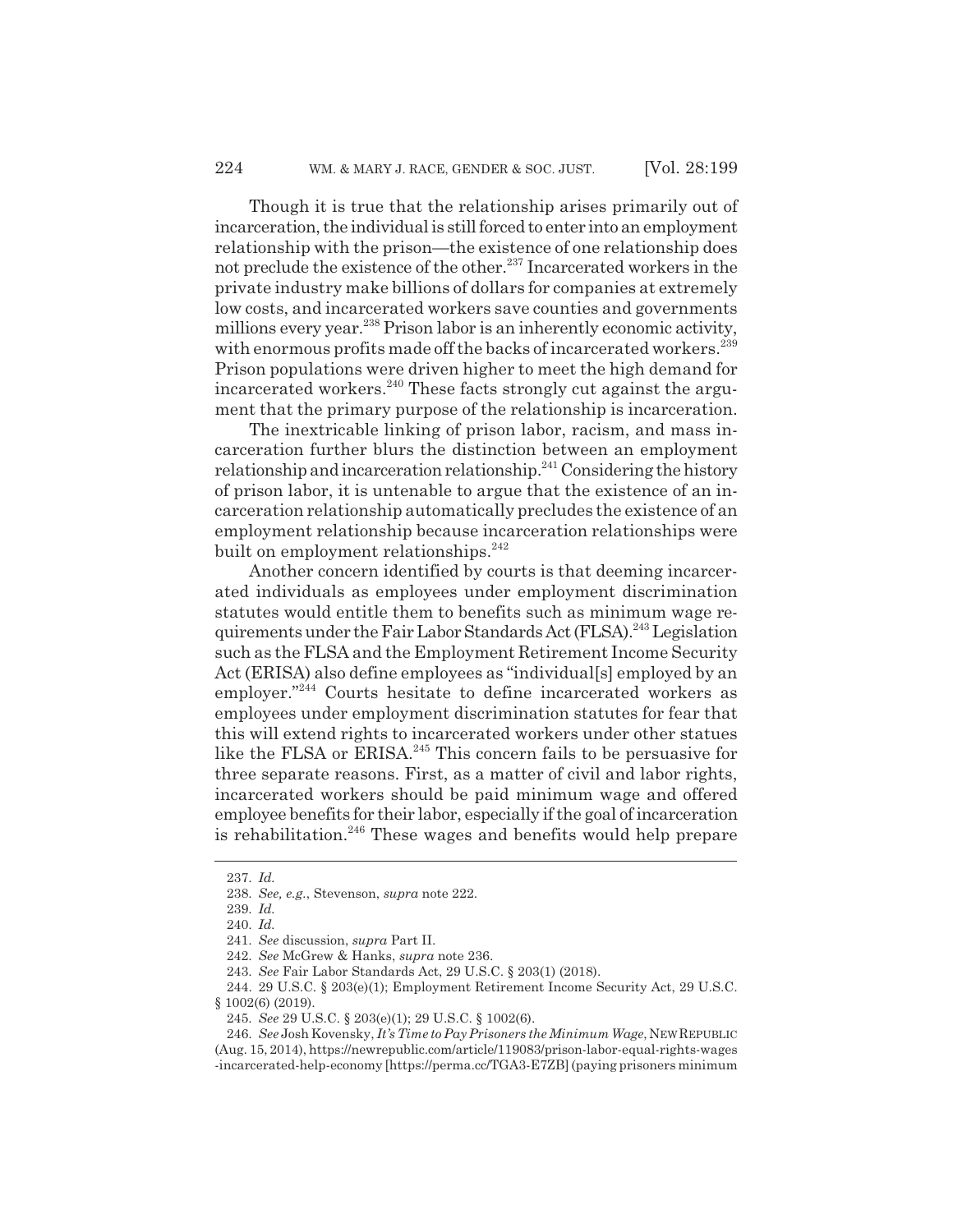incarcerated workers for a smooth transition back into their communities and provide them a sense of security, as well as allowing them to provide for their families during their incarceration.<sup>247</sup> Second, even if incarcerated workers became employees under statutes like the FLSA, Congress could impose a lowered minimum wage on incarcerated employees through legislation.<sup>248</sup> For example, restaurant services and certain seasonal entertainment workers are exempt from minimum wage requirements and make less than minimum wage on an hourly basis.249 Third, defining incarcerated workers as employees under employment discrimination statutes would not automatically make them employees under other employment statutes like FLSA or ERISA.250 In employment discrimination statutes, the term employee is intended to be defined broadly.251 That broad intention is unique to employment discrimination statutes because they are remedial in nature. $252$ 

The realities of prison labor require an analytical framework that accounts for the employment relationship that forms between the prison and prisoner.<sup>253</sup> An approach that fails to do so ignores the tangibility and profitability of the work that incarcerated individuals

248. *See* Decker, *supra* note 170 (explaining that the Federal Government has power to dictate prison labor policy).

253. *See* Leung, *supra* note 104, at 696.

wage serves rehabilitative interests by helping prisoners pay off debt and support their families); *see also* McGrew & Hanks, *supra* note 236 (paying inmates minimum wage assists with their transition to the community).

<sup>247.</sup> *See, e.g.*, McGrew & Hanks, *supra* note 236 (explaining that paying inmates minimum wage assists with their transition to the community); Noah Smith, *Paying Minimum Wage to Inmates Helps the Working Class*, CHI. TRIB. (June 7, 2017, 8:47 AM), https://www.chicagotribune.com/opinion/commentary/ct-prison-inmates-minimum-wage -20170607-story.html (describing the payment of minimum wage to incarcerated workers as helpful to the community at large); David C. Fathi, *It's Time to Give Prisoners a Big Raise*, WASH. POST (Sept. 3, 2018, 4:02 PM), https://www.washingtonpost.com/opinions /its-time-to-give-prisoners-a-big-raise/2018/09/03/6be40364-ad5b-11e8-8a0c-70b 618c98d3c\_story.html [https://perma.cc/8HYE-59RZ] (explaining the need for worker's compensation and other protections for incarcerated employees).

<sup>249.</sup> *See* 29 U.S.C. § 203(I)(2)(m)(1)–(2); 29 U.S.C. § 213(a)(3)(A).

<sup>250.</sup> *See* 29 U.S.C. § 203(I)(2)(m)(1)–(2); 29 U.S.C. § 213(a)(3)(A); 42 U.S.C. § 2000e(f).

<sup>251.</sup> *See* Moyo v. Gomez, 40 F.3d 982, 985 (9th Cir. 1994).

<sup>252.</sup> The remedial purposes of and broad policies behind employment discrimination statutes have led to a uniquely broad interpretation of the definition of employee as compared to other employment statutes. *See, e.g.*, NLRB v. Hearst Pub'ns, 322 U.S. 111, 124 (1944) (explaining that the term employee is not a rigid term of art but "it takes color from its surroundings . . . [in] the statute where it appears . . . and derives meaning from the context . . . which 'must be read in the light of the mischief to be corrected and the end to be attained'") (quoting U.S. v. Am. Truck. Ass'ns, 310 U.S. 534, 545 (1940); S. Chi. Coal & Dock Co. v. Bassett, 309 U.S. 251, 259–60 (1940)); Bailey v. USX Corp., 850 F.2d 1506, 1509 (11th Cir. 1988) (explaining that a strict and narrow interpretation of the term employee is inappropriate because of the remedial purpose of employment discrimination statutes).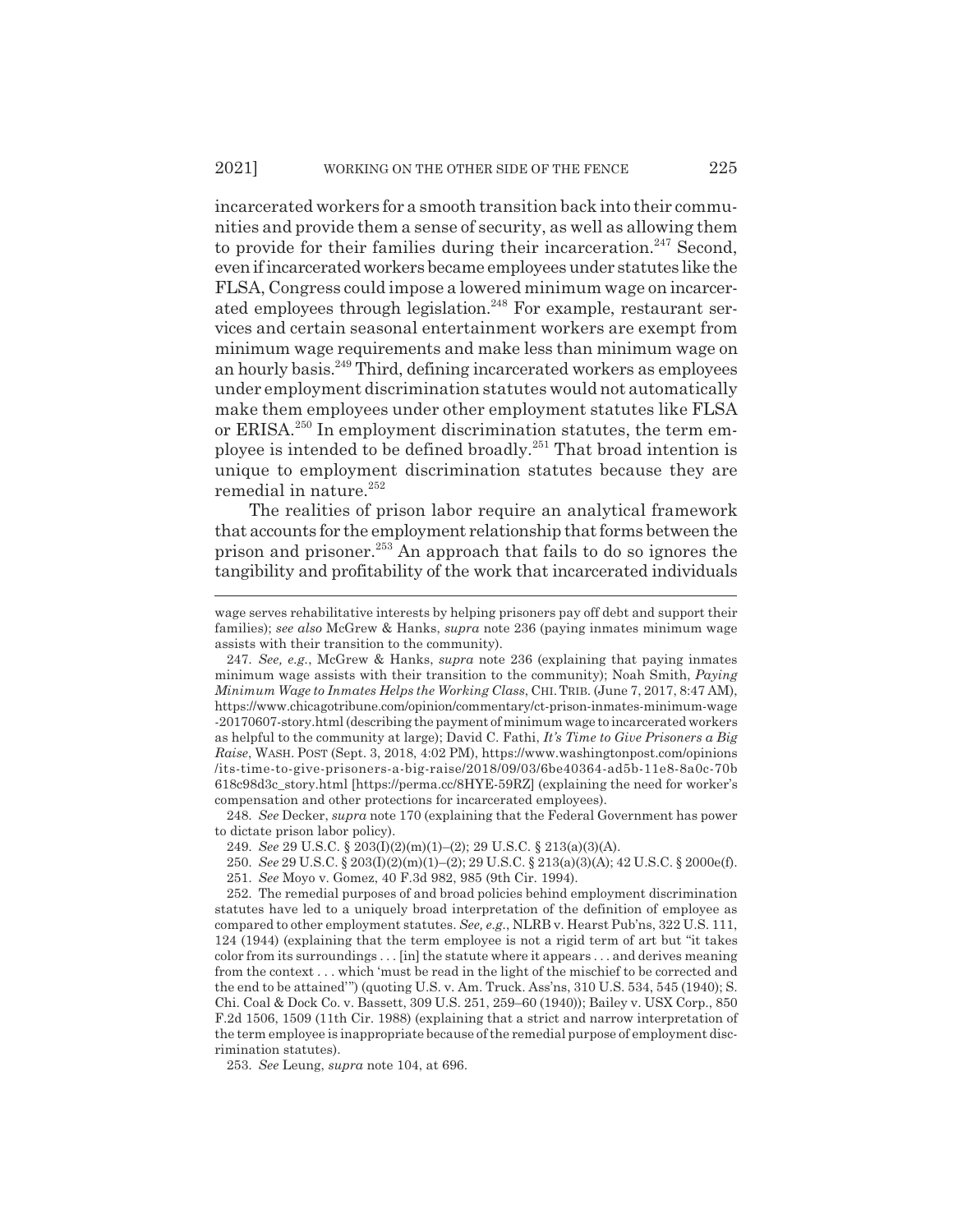perform, as well as the employment relationship forced upon them.254 Prison labor "increasingly resembles civilian employment" and deserves to be recognized as such. $^{255}$  The current framework fails to account for the realities of prison labor and leaves incarcerated individuals without any form of recourse for the discrimination faced in the prison workplace. $256$ 

## IV. THE SOLUTION: REVISITING THE UNNECESSARY DISTINCTION BETWEEN FORCED AND OPTIONAL LABOR AND THE STATUS OF INCARCERATED WORKERS UNDER EXISTING FRAMEWORKS

The distinction between forced and optional labor is unworkable.257 The distinction inappropriately "exclude[s] those incarcerated [from coverage by employment statutes] by classifying their working relationship as penal, not economic[,]" in spite of the fact that prison labor is quite similar to traditional employment.<sup>258</sup> Incarcerated workers typically receive compensation training, direct supervision, and perform work similar to work done in traditional jobs.<sup>259</sup> As discussed earlier, prison labor takes two main forms: prison housework and goods production.<sup>260</sup> Optional job opportunities tend to consist of goods production and labor outside of the prison that prisoners apply for.261 Courts tend to consider prison housework and other mandatory employment as forced labor and thus incapable of employment discrimination protection.262 By choosing to center employment protection on whether the labor was forced or optional, the courts intentionally deprive the vast majority of incarcerated workers of their right to a workplace free of discrimination.<sup>263</sup>

<sup>254.</sup> *See* Becky Campbell, *JCPD Women's Prison Unique in Tennessee*, JOHNSON CITY PRESS (Sept. 12, 2014), https://www.johnsoncitypress.com/jcpd-womens-prison-unique-in -tennessee/article\_ef71145c-5793-541c-8d5a-464f03179916.html [https://perma.cc/A7NG -N3CD]; *see also* Garcia, *supra* note 104.

<sup>255.</sup> Kirklin, *supra* note 26, at 1061.

<sup>256.</sup> *See* Quinones v. N.Y.C., No. 19-CV-05400, 2020 WL 5665142, at \*7 (S.D.N.Y. Aug. 17, 2020); Castle v. Eurofresh, Inc., 731 F.3d 901, 907 (9th Cir. 2013).

<sup>257.</sup> *See* Williams v. Meese, 926 F.2d 994, 997 (10th Cir. 1991).

<sup>258.</sup> *Prison Labor*, *supra* note 82; *see also* Kirklin, *supra* note 26, at 1061.

<sup>259.</sup> *See* discussion, *supra* Section III.A.

<sup>260.</sup> *See FAQ: Prison Jobs*, PRISON FELLOWSHIP, https://www.prisonfellowship.org/re sources/training-resources/in-prison/faq-prison-jobs [https://perma.cc/74RL-XWN6] (last visited Nov. 4, 2021).

<sup>261.</sup> *See id.*; *see also* Johnson v. Anderson, No. 2:07-CV-161, 2008 U.S. Dist. LEXIS 76633, at \*3–4 (E.D. Tenn. Aug. 28, 2008) (describing the labor opportunities at the jail that housed Johnson).

<sup>262.</sup> *See, e.g.*, Quinones v. N.Y.C., No. 19-CV-05400, 2020 WL 5665142, at \*7 (S.D.N.Y. Aug. 17, 2020); *Castle*, 731 F.3d at 907.

<sup>263.</sup> *See, e.g.*, *Quinones*, 2020 WL 5665142, at \*7; *Castle*, 731 F.3d at 907.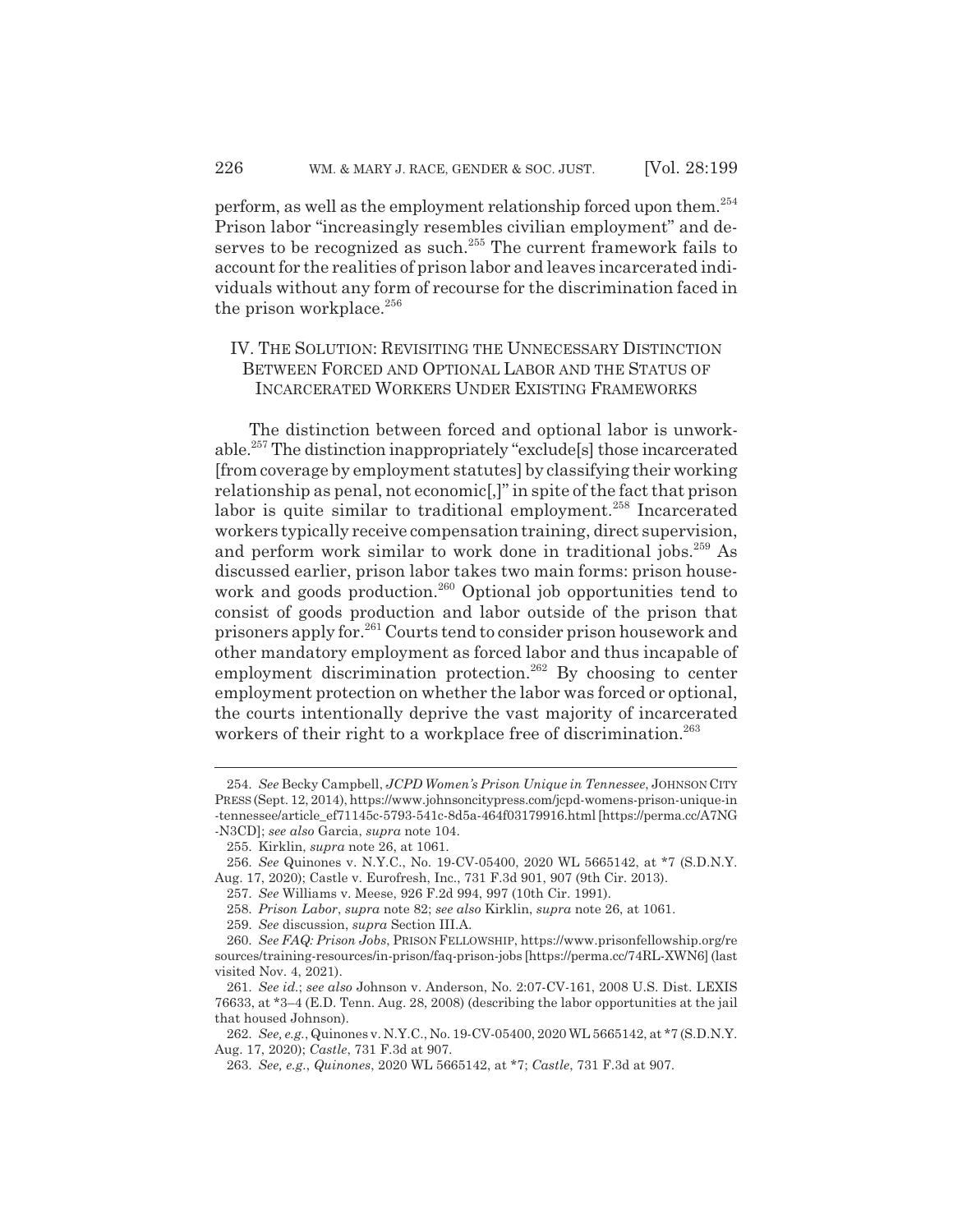When examining the history of prison labor, it is clear that the government intended to, and does, benefit greatly from the carceral state, creating an entire economy off the backs of the incarcerated for their own profit.<sup>264</sup> In this context, it makes little sense to draw a distinction between the work being performed and its optionality when all labor performed is intended to benefit the carceral state. The Supreme Court has never, and should never, endorse the Circuit Court's view that different standards apply to forced and optional labor.<sup>265</sup> Instead, courts should focus on obtaining protection for *all* workers.

Furthermore, whether labor is forced or not, incarcerated work should be recognized as an employment relationship. As discussed earlier, four tests currently exist to determine employee status in the employment discrimination context: the common law approach, the primary purpose approach, the economic realities approach, and the hybrid approach.266 Under all four tests, incarcerated workers should be considered employees, regardless of whether their labor is forced or optional, although this has not been the case. $267$ 

For example, take the case of Alfretta Johnson.<sup>268</sup> Ms. Johnson is a white woman who was incarcerated in Tennessee.<sup>269</sup> The Sullivan County Jail operated an inmate work program at a different jail from where Johnson was held.<sup>270</sup> To participate in the Johnson City Jail–Women's Work Camp program, an inmate has to apply for "trusty" status.271 Only inmates who meet certain criteria can apply to participate in the program.272 Johnson applied to the program, as she met the criteria and worked in the program during her previous stays.273 Johnson's application was denied, and she was told not to reapply.274 Johnson continued to follow up on her application, but

<sup>264.</sup> *See* Campbell, *supra* note 254.

<sup>265.</sup> The Supreme Court has instead adopted the common law "right to control" test to define employee status. *See* Clackamas Gastroenterology Assocs., P.C. v. Wells, 538 U.S. 440, 448 (2003).

<sup>266.</sup> The primary purpose approach has been criticized for its ambiguity and courts' inability to apply the test consistently. *See* Carlson, *supra* note 128, at 300.

<sup>267.</sup> *See, e.g.*, Williams v. Meese, 926 F.2d 994, 997 (10th Cir. 1991); *Castle*, 731 F.3d at 910.

<sup>268.</sup> *See* Johnson v. Anderson, No. 2:07-CV-161, 2008 U.S. Dist. LEXIS 76633, at \*1 (E.D. Tenn. Aug. 28, 2008).

<sup>269.</sup> *See id.* at \*2.

<sup>270.</sup> *See id.* at \*3.

<sup>271.</sup> *Id.* at \*3–4.

<sup>272.</sup> *Id.* Additionally, inmates can request a transfer to where the program is being held. *Id.*

<sup>273.</sup> *See Johnson*, 2008 U.S. Dist. LEXIS 76633, at \*4.

<sup>274.</sup> *Id.*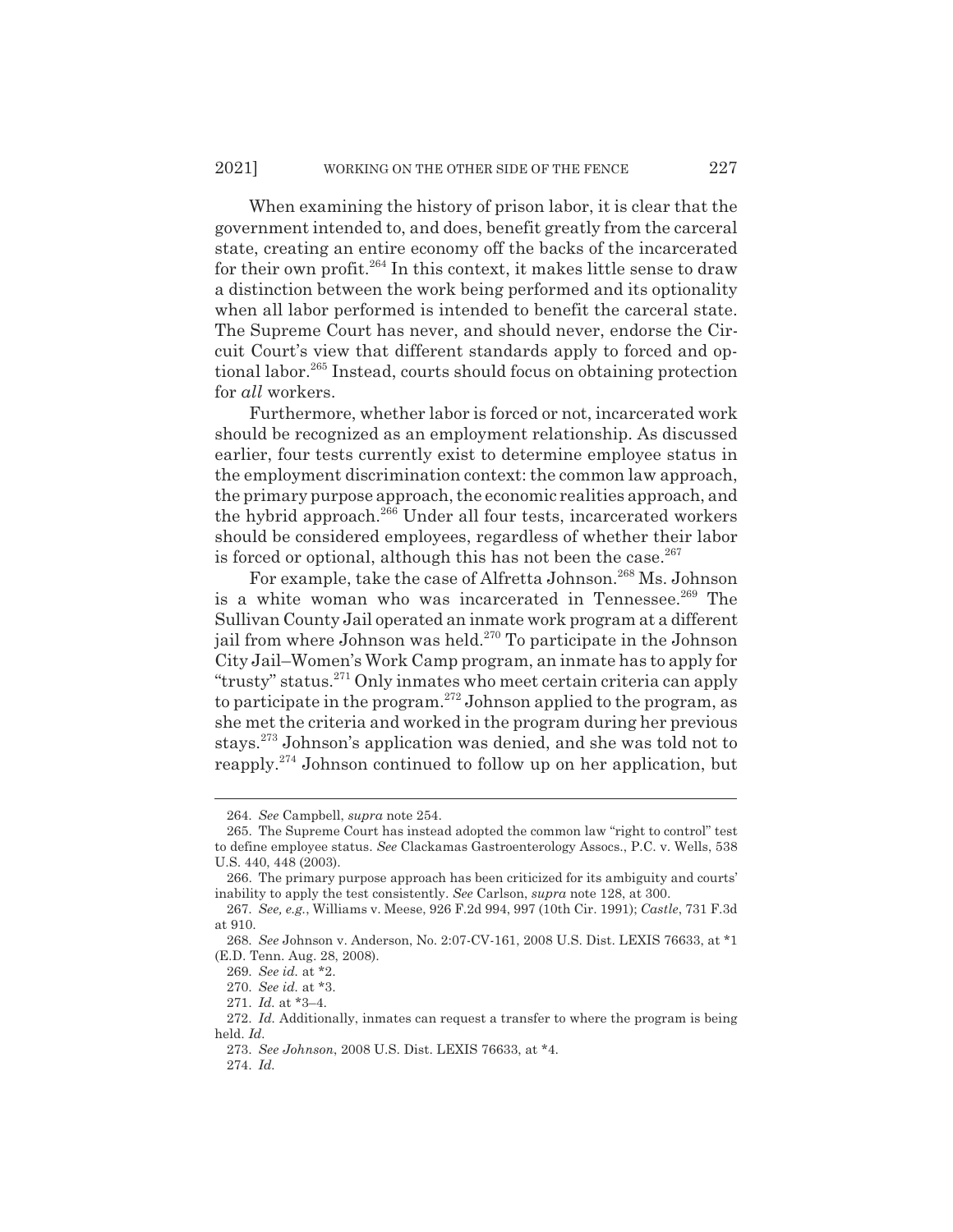had extreme difficulty obtaining a response.<sup>275</sup> She never transferred to work at the program.276 Johnson finally discovered that the supervising officer denied her "trusty" status because she was dating a Black man.<sup>277</sup> Johnson filed suit as the victim of associational discrimination under Title VII.<sup>278</sup> Johnson was ultimately barred from any recovery due to her lack of employee status and, even if her employee status was assumed, the Court determined that she was never engaged in any activity that would be protected by Title VII.<sup>279</sup>

Women at the work camp Johnson applied for usually work on a work crew outside the jail or at a job assignment inside the facility.280 Job assignments inside the jail "include laundry and kitchen duty while jobs outside the jail include custodial work in city buildings, mowing city property, litter pick-up and washing or detailing city vehicles."281 The type of work performed by the prisoner is dictated by the nature of their crime.<sup>282</sup> Incarcerated workers at the camp receive three days of good-time credit for each day of work performed.283 The jail benefits from free labor and Johnson City makes money "as long as the beds remain full."284

Under the primary purpose approach, Johnson's potential employment should establish employee status.285 The primary purpose test looks to the legislative intent of the statute to determine employment status.286 Under the broad goals of employment discrimination statutes and examining the labor performed by the women's work camps, the women would surely qualify as employees.<sup>287</sup> Even when applying the primary purpose approach like that in *Williams*, although the primary purpose of the relationship may be incarceration, an employment relationship still exists as well.<sup>288</sup> Under the common law approach, again, Johnson should come out as an employee.<sup>289</sup> The common law approach, as discussed earlier, emphasizes the right

<sup>275.</sup> *Id.*

<sup>276.</sup> *Id.*

<sup>277.</sup> *Id.* at \*4–5.

<sup>278.</sup> *See id.* at \*9.

<sup>279.</sup> *See Johnson*, 2008 U.S. Dist. LEXIS 76633, at \*13–14.

<sup>280.</sup> *See* Campbell, *supra* note 254.

<sup>281.</sup> *Id.*

<sup>282.</sup> *Id.*

<sup>283.</sup> *Id.*

<sup>284.</sup> *Id.*

<sup>285.</sup> *See* discussion of legislative intent, *supra* Section III.A.

<sup>286.</sup> *See* Kirklin, *supra* note 26, at 1064.

<sup>287.</sup> *See* discussion of legislative intent, *supra* Section III.A.

<sup>288.</sup> *See* Williams v. Meese, 926 F.2d 994, 997 (10th Cir. 1991).

<sup>289.</sup> *See* Clackamas Gastroenterology Assocs., P.C. v. Wells, 538 U.S. 440, 448 (2003).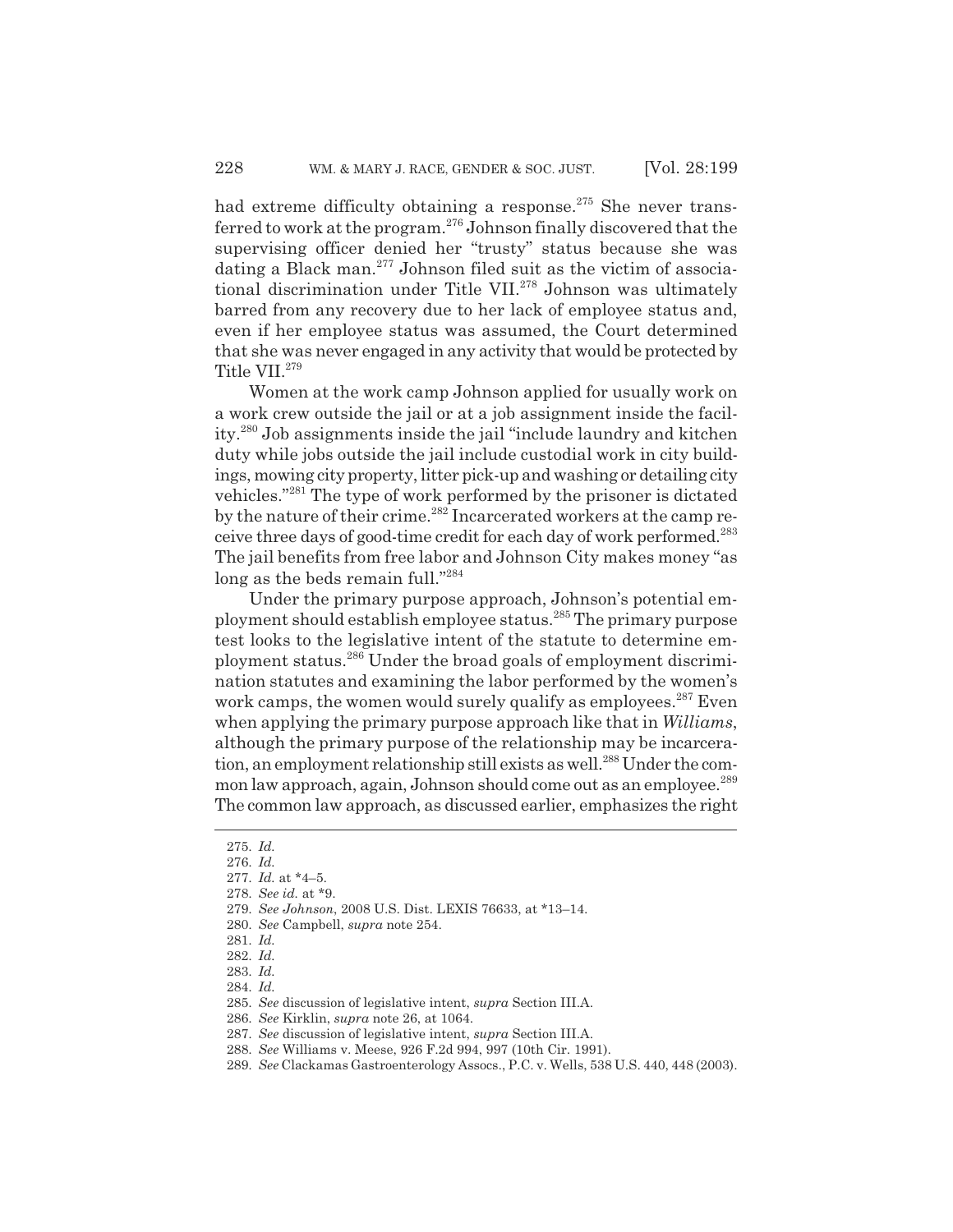to control.290 Here, the work program would have the absolute right to control Johnson.291 The program gets to select inmates for the program and then assign them to the position that the program chooses.<sup>292</sup> If inmates are assigned to work outside of the jail, the program trains a direct supervisor and defines the scope of their work.<sup>293</sup> The jail sets the hours of work for all work.294 All of this points to a traditional employment relationship.<sup>295</sup> Other factors in the common law analysis point towards an employment relationship as well: the employer provides all supplies in the workplace, there is a form of payment through the good time credit earned, the work is part of the regular business of the prison, and the prisoner solely works for the program.296 Taken together, Johnson should be seen as an employee under employment discrimination statutes using the common law approach.<sup>297</sup>

The economic reality is also that Johnson should be an employee under employment discrimination statutes.<sup>298</sup> The economic reality approach inquires whether, as a matter of economic reality, the individual is economically dependent on the employer or is in business for themself.299 In this inquiry, financial considerations of the employer and employee are "paramount."300 Here, Johnson is completely dependent on the employer.<sup>301</sup> Although the work program does not offer Johnson a salary, it offers her compensation in the form of good time credit.302 She has no other alternative avenue to earn any form of compensation.303 Additionally, the economic reality is that the inmate workforce makes the work camp an exorbitant amount of money.<sup>304</sup> Not only does the city save immense labor costs both inside and outside the jail from prison labor; the jail brought in over \$200,000.00

<sup>290.</sup> *See* discussion of common law factors, *supra* Section II.A.

<sup>291.</sup> *See* Johnson v. Anderson, No. 2:07-CV-161, 2008 U.S. Dist. LEXIS 76633, at \*4–8 (E.D. Tenn. Aug. 28, 2008).

<sup>292.</sup> *See id.*

<sup>293.</sup> *See* Campbell, *supra* note 254.

<sup>294.</sup> *See id.*

<sup>295.</sup> *See* O'Callaghan, *supra* note 135, at 1194–95.

<sup>296.</sup> *See id.*; Campbell, *supra* note 254.

<sup>297.</sup> *See* O'Callaghan, *supra* note 135, at 1194–95; Campbell, *supra* note 254; Johnson v. Anderson, No. 2:07-CV-161, 2008 U.S. Dist. LEXIS 76633, at \*4–5 (E.D. Tenn. Aug. 28, 2008).

<sup>298.</sup> *See* Lebowitz, *supra* note 134.

<sup>299.</sup> *See* discussion of economic reality test, *supra* Section II.A.

<sup>300.</sup> *See* Griffin Toronjo Pivateau, *The Prism of Entrepreneurship: Creating a New Lens for Worker Classification*, 70 BAYLOR L. REV. 596, 611 (2018).

<sup>301.</sup> *See Johnson*, 2008 U.S. Dist. LEXIS 76633, at \*4–8; *see also* Campbell, *supra* note 254 (describing the relationship between incarcerated persons and the jail).

<sup>302.</sup> *See* Campbell, *supra* note 254.

<sup>303.</sup> *See Johnson*, 2008 U.S. Dist. LEXIS 76633, at \*4–6.

<sup>304.</sup> *See* Campbell, *supra* note 254.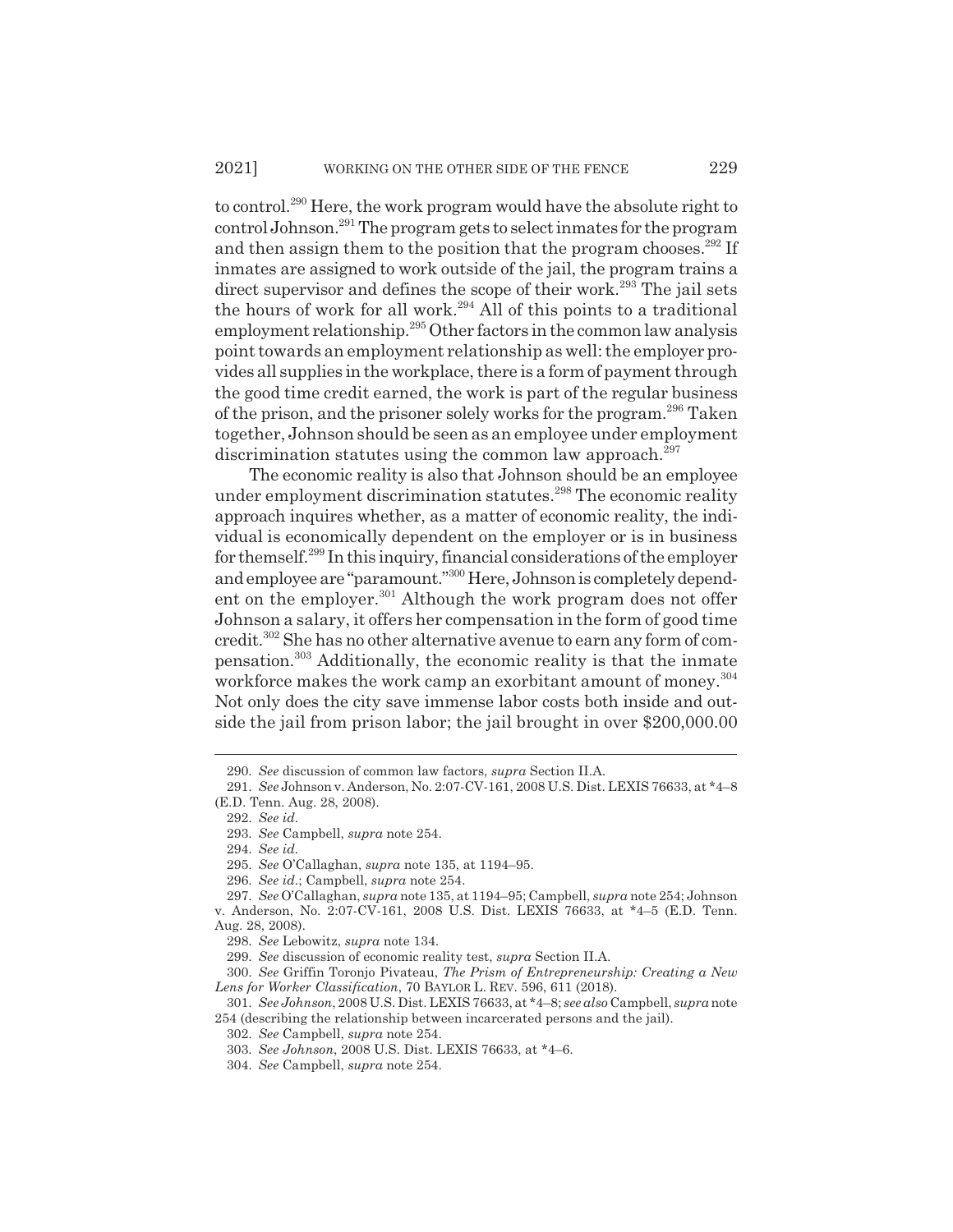in profit per year.305 Based on Johnson's lack of other employment opportunities and the financial relationship created with prison institution, Johnson should be considered an employee as a matter of economic reality.<sup>306</sup>

Finally, Johnson would also have been considered an employee under the hybrid approach.<sup>307</sup> The hybrid approach, as discussed earlier, examines both the economic reality of the relationship as well as the right to control.<sup>308</sup> The right to control, as in the common law test, surely weighs in favor of Johnson and other incarcerated workers being considered employees; the prison has total control over the work and the way it is performed.<sup>309</sup> Additionally, the economic reality is that the incarcerated worker is dependent on the prison employer to make a living while incarcerated.310 Johnson should be granted employee status under the hybrid approach as well.

Johnson is just one of the millions of incarcerated workers at risk of employment discrimination.<sup>311</sup> Her story serves as an example of how courts have improperly interpreted employment discrimination statutes to leave incarcerated workers at the mercy of the prisons incarcerating them despite the statutes' true applicability to the situation.<sup>312</sup>

#### **CONCLUSION**

Incarcerated workers play a significant, but largely invisible and silent, role in our economy today. Yet courts have consistently held that incarcerated workers lack standing as employees to bring suit under employment discrimination statutes like Title VII, the ADA, and the ADEA. Considering the realities of prison labor and the context of the work performed by incarcerated individuals, including the power and profit generated by prisons and private companies, employment discrimination statutes should be expanded to encapsulate all labor required of prisoners. This expansion would protect incarcerated workers from further marginalization and

<sup>305.</sup> *See id.*

<sup>306.</sup> *See Johnson*, 2008 U.S. Dist. LEXIS 76633, at \*4–8; Campbell, *supra* note 254; *see, e.g.*, Nationwide Mut. Ins. Co. v. Darden, 503 U.S. 322, 323–24 (1992) (holding that when interpreting employee status from the ADA, federal courts should use the broader common law agency test as opposed to more restrictive alternatives).

<sup>307.</sup> *See* Kirklin, *supra* note 26, at 1065–67.

<sup>308.</sup> *See* discussion of the hybrid test, *supra* Section II.A.

<sup>309.</sup> *See Johnson*, 2008 U.S. Dist. LEXIS 76633, at \*4–5.

<sup>310.</sup> *See id.* at \*4–6.

<sup>311.</sup> *See* Benns, *supra* note 15.

<sup>312.</sup> *See Johnson*, 2008 U.S. Dist. LEXIS 76633, at \*14; *see, e.g.*, Moyo v. Gomez, 40 F.3d 982, 985 (9th Cir. 1994).